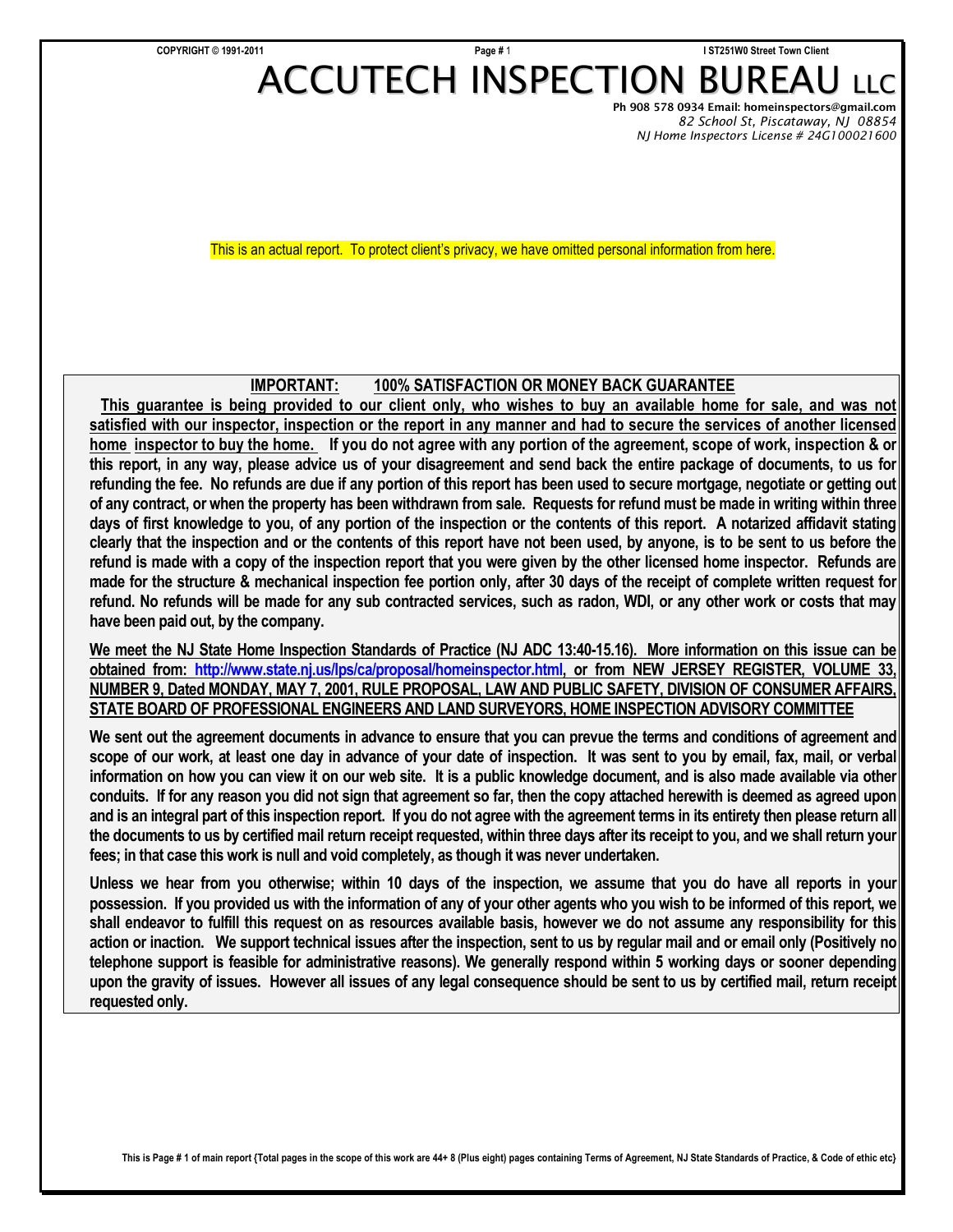



**This is Page # 2 of main report {Total pages in the scope of this work are 44+ 8 (Plus eight) pages containing Terms of Agreement, NJ State Standards of Practice, & Code of ethic etc}**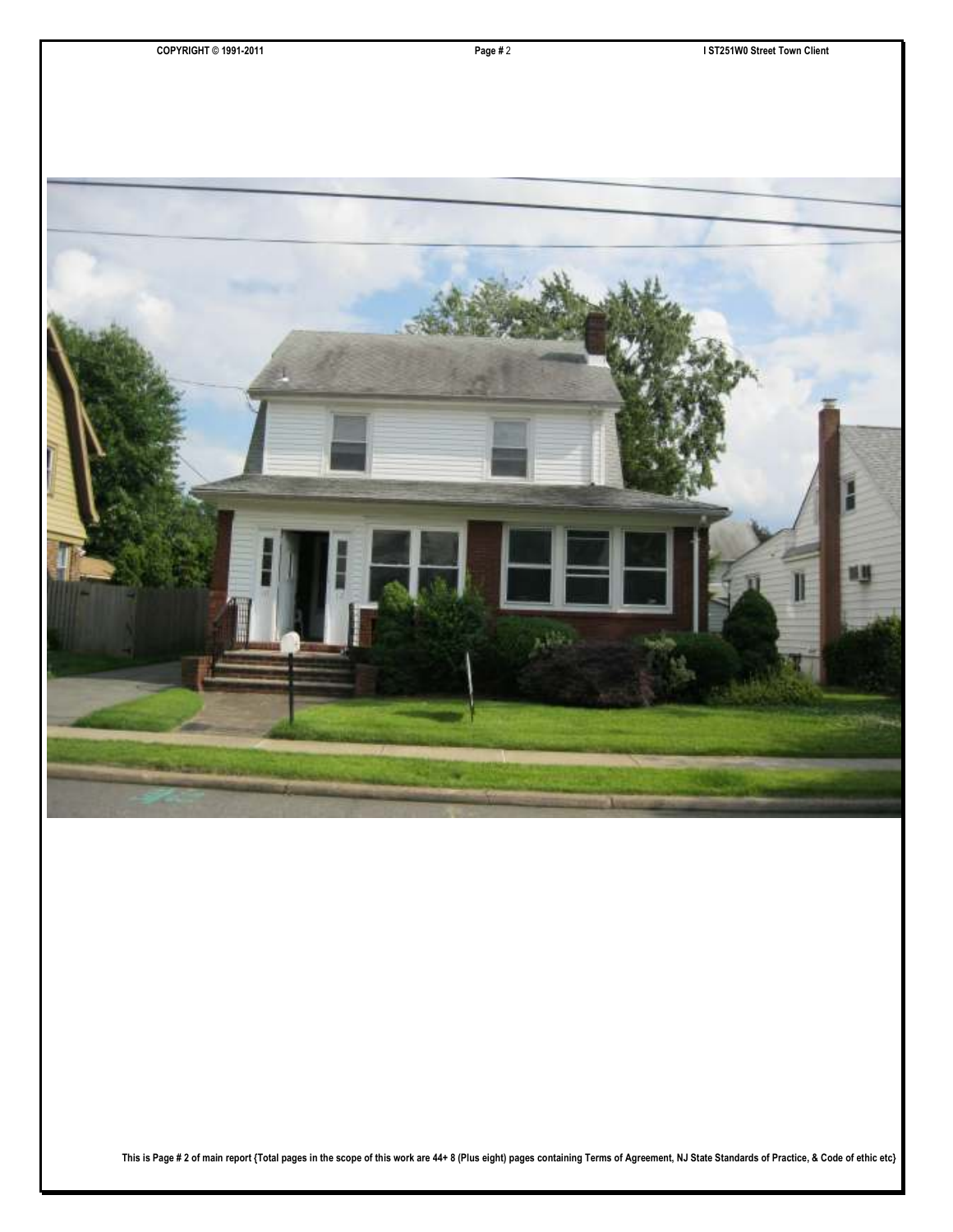|                 | COPYRIGHT © 1991-2011 | Page #3<br>$\bigcap$<br>REPORT |     | I ST251W0 Street Town Client |  |
|-----------------|-----------------------|--------------------------------|-----|------------------------------|--|
| Inspection date | Town                  | Address                        | Zip | Client                       |  |

Dear client.

Enclosed herewith please see inspection report and the summary comments for the captioned property.

A copy of the terms and conditions of this inspection's scope of work, and our agreement with you, for us to undertake this inspection under these terms was sent to you earlier. If for any reason you did not receive it in a timely manner, and or you could not execute this written agreement; it is being re-attached herewith again (hard copy sent by mail). If you do not agree with the terms of this agreement and or this inspection and or this report in any manner, in its entirety, please return this document back and we shall return your inspection fee. In that case this work is work null and void as though it was never undertaken.

Please read entire document (inspection agreement, inspection report etc) as the summary segment is a part only of the entire report. Copy of a summary may be the only portion sent to your representatives electronically.

For satisfaction warranty, please see page 1 of our report. Please call us, or seek further professional assistance, if there is any thing that you do not understand or have concerns about any issue before closing, You are urged to remedy all defects / issues as stated herein before the closing, or soon thereafter when practical and feasible.

We can also furnish prospective repair costs as extra fee, if necessary. Please contact us if you need this information.

Preprinted section, part two has 8 pages that may not be faxed or emailed (Express electronic transmission) but are an integral part of this inspection documents (work) and are attached in the original hard copy file and are either given by hand or sent by regular mail. Should you need these documents also by the express delivery, please call our office.

Thanking you,

Sincerely,

## Accutech Team

This document contains 45 pages including eight preprinted sheets

To conserve time, only few selective pages may be faxed / emailed to your attorney, agents, and others. In the event of any discrepancy in the electronic copy or transmission error etc, only the original hard paper copy shall be valid as original and accurate.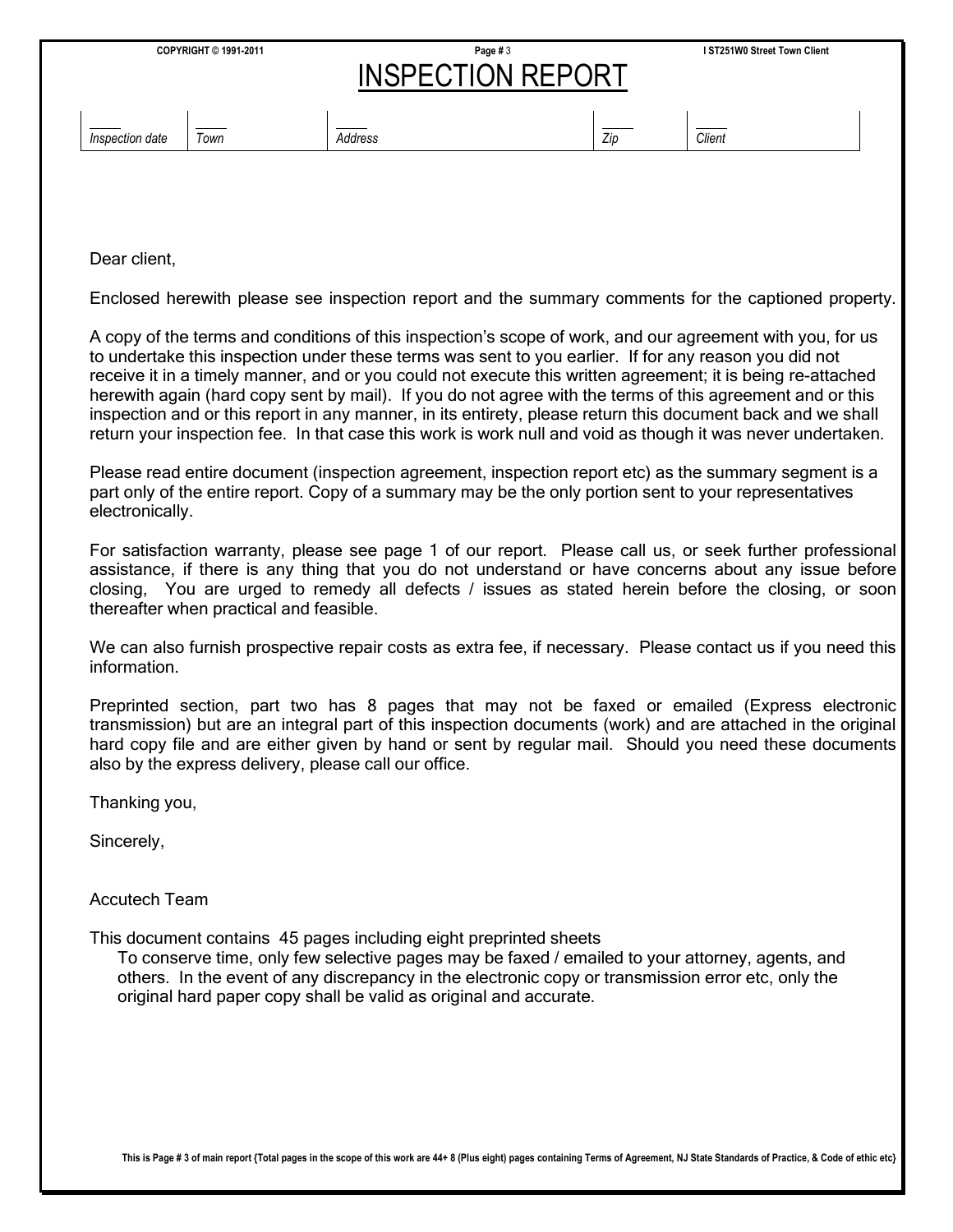| <b>COPYRIGHT ©</b><br>1991-2011 |  |  |  | Page # 4 |  |  |  |  | ST251W0 Street Town Client |
|---------------------------------|--|--|--|----------|--|--|--|--|----------------------------|
|                                 |  |  |  |          |  |  |  |  |                            |

| #              | Page Title                                                                      |   |
|----------------|---------------------------------------------------------------------------------|---|
|                | Satisfaction Warranty                                                           |   |
| $\overline{2}$ | Cover letter                                                                    | 3 |
| 3              | <b>Content Table</b>                                                            | 4 |
| 4              | Preface                                                                         | 5 |
| 5              | <b>Client Information</b>                                                       | 6 |
| 6              | Image Gallery<br>Optional                                                       | 7 |
| 7              | Site Information                                                                |   |
| 8              | <b>Summary Report</b>                                                           |   |
| 9              | Repair Costs<br>Optional                                                        |   |
| 10             | Prospective<br>One Sheet                                                        |   |
| 11             | <b>Field Observations</b><br><b>Three Sheets</b>                                |   |
| 12             | General notes, budgeting & maintenance and recommendations<br><b>Two Sheets</b> |   |
| 13             | NJ State Protocols<br><b>Three Sheets</b>                                       |   |
| 14             | Terminology used in this report<br>One Sheet                                    |   |
| 15             | Code of Conduct<br><b>Four Sheets</b>                                           |   |
| 16             | Terms and Conditions governing this Agreement<br><b>Three Sheets</b>            |   |
|                |                                                                                 |   |
|                | Technical Glossary; (See our website)                                           |   |
|                |                                                                                 |   |

Some items like scope of work agreement and Explanations, Glossary, NJ State Protocols, Code of Conduct & Agreement may not be transmitted by express delivery means such as fax and or email, however are part of the inspection documents and may be sent by regular mail and or given by and at the time of inspection.

WDI (Termite) HUD form:  $\boxtimes$  Attached herewith see computer generated first page

Attached herewith see preprinted form; this copy could only be faxable

 $\Box$  Delivered by hand to client at the time of inspection

 $\Box$  Performed by others

**RADON:**  $\times$  Radon test report to follow; Call Lab directly for further information; sent by lab directly to the client; we have no control over it.<br>
Test Kit # Ra-data -800-723-6641 or 973 927 7303 Fax 973 927

- Test Kit # Ra-data -800-723-6641 or 973 927 7303 Fax 973 927<br>  $\boxtimes$  Test Kit # Radiation data (609) 466-4300 Fax (609) 466-4302
	- Radiation data (609) 466-4300 Fax (609) 466-4302

**No Radon test was ordered** 

FEES \$ AGE: AREA: PROPERTY TYPE:  $\boxtimes$  SINGLE  $\Box$  MULTI TYPE OF INSPECTIONS:  $\boxtimes$  Structural  $\boxtimes$  MECH.  $\boxtimes$  W.D.I (Termite)  $\boxtimes$  RADON CROSS STREET: DIRECTIONS:

This is Page # 4 of main report {Total pages in the scope of this work are 44+ 8 (Plus eight) pages containing Terms of Agreement, NJ State Standards of Practice, & Code of ethic etc}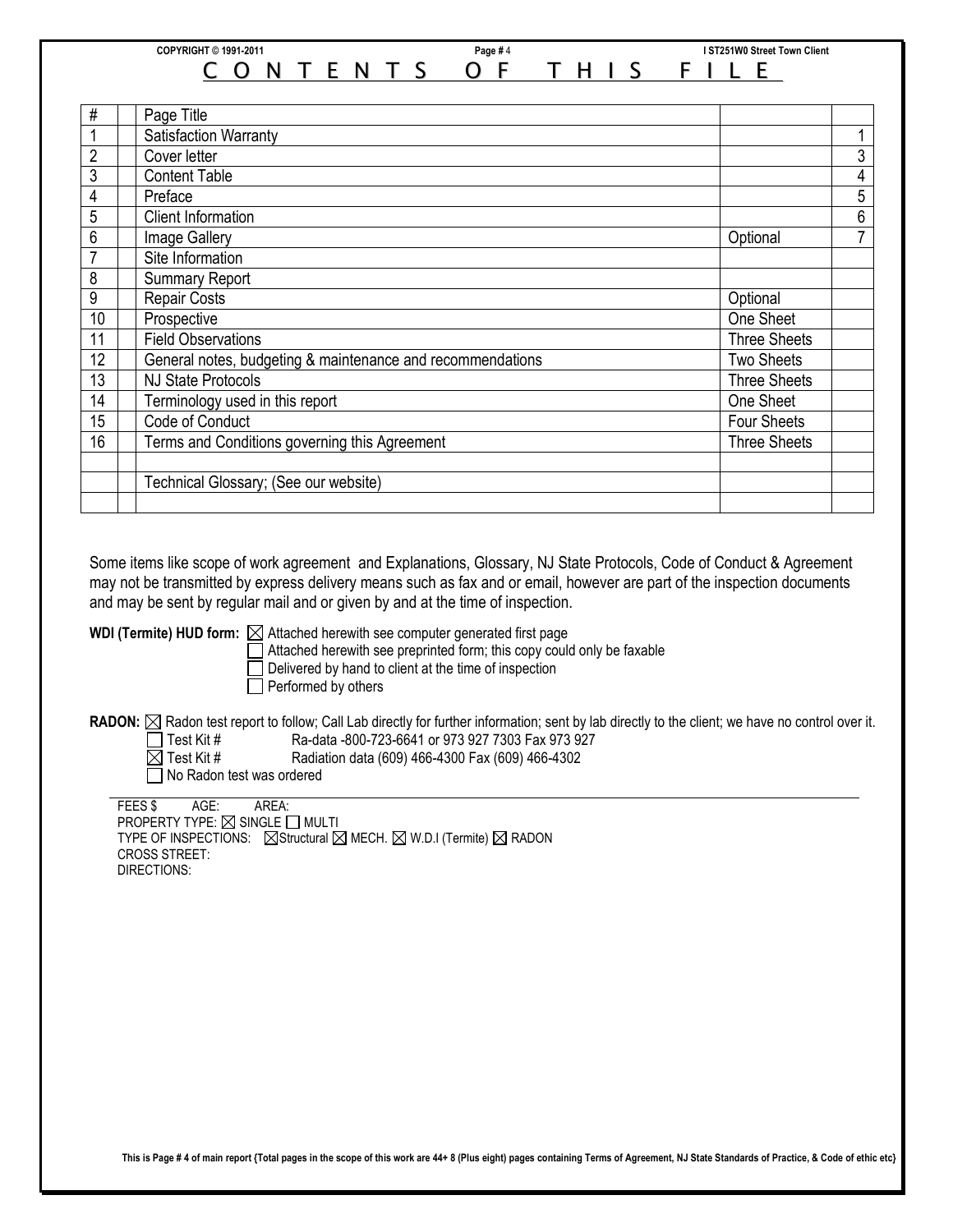#### **COPYRIGHT © 1991-2011 Page #** 5 **I ST251W0 Street Town Client**  P R E F A C E

Following information is a summary of a cursive visual survey at the captioned property on the date and time as noted above. For detailed information please consult reference material. Unless noted otherwise in the agreement, NJ STATE protocols and standards of practice are met in our inspection and are deemed incorporated in this report. This inspection may not have been carried out without the benefit of a perusal of any contract documents, seller's disclosure form, construction or upgrade plans, and or, maintenance records.

The principal focus of this survey is to seek major visual defects by a generalist in this field for a pre-sale purchase of real estate, and hence it is neither technically exhaustive nor all cosmetic deficiencies are addressed. Major visual defect is defined as a safely accessible and normally visible component whose repair shall cost \$1000.00 or more for residential property, \$5000.00 for mixed use, multifamily or commercial properties, at the time of inspection or within 90 days thereof. No invasive or intrusive inspection techniques, destructive testing or component dismantling is undertaken. The legality or adequacy of any alteration, use, code-compliance, zoning, safety-standards, original design, or post design factors, remediation and or maintenance is beyond the scope of this inspection. Even if some of other issues have been discussed, these are for general information only and reliance is not warranted. If any component, other than NJ State protocols or standards of practice, is addressed, it is for general information only, and is not deemed as inspected. Verbal report at the time of inspection may be a broad prospective of the focus overall. All issues noted in this report are our recommendations for remediation, even if specifically not mentioned to remediate.

Every effort is made to list all issues of substantial significance, and report as objectively as humanly possible, however we do not warrant total inclusivity of all issues and or free of total subjectivity. Error & omissions are very likely. Cosmetic deficiencies are not noted. Client may make separate list of any obvious or cosmetic issues not listed in our report. Grading of the components is in comparison to similar components in its architectural, construction class, specifications age, and not a hypothetical standard. Components not installed, or installed not in accordance with current standards are not judged as defects. However upgrading or improvements may be recommended and should be considered to enhance life style or current norms, save lives, property values and or operational costs.

Qualified professionals should be consulted for second opinions and or remediation for issues that are beyond client's grasp and reach. We recommend re-inspection prior to closing, with particular emphasis on items that were not inspected at this inspection, were subjective, and or were remedied following our recommendations. Older properties may not comply with all the current building construction codes. Interpretation / or code compliance is beyond the scope of this inspection. Some of the components although deficient in code compliance may still be usable and or considered grand-fathered. Buyers should consult the clerk in-charge for all permits, and the legalities of existence.

The effectiveness, adequacy, efficiency, proper distribution, calibration of controls etc. and overall performance of components are beyond of scope of a single visit visual inspection. At the time of the inspection, the visible and safely accessible parts of the main systems within the scope of this inspection seem to be functional and typical for its age, type, and design except as noted herein, normal wear & tear excepted.

Terms, "Left" and "Right" are used to describe the structure as viewed from the accessible public space on the main entrance side.

**This is Page # 5 of main report {Total pages in the scope of this work are 44+ 8 (Plus eight) pages containing Terms of Agreement, NJ State Standards of Practice, & Code of ethic etc}**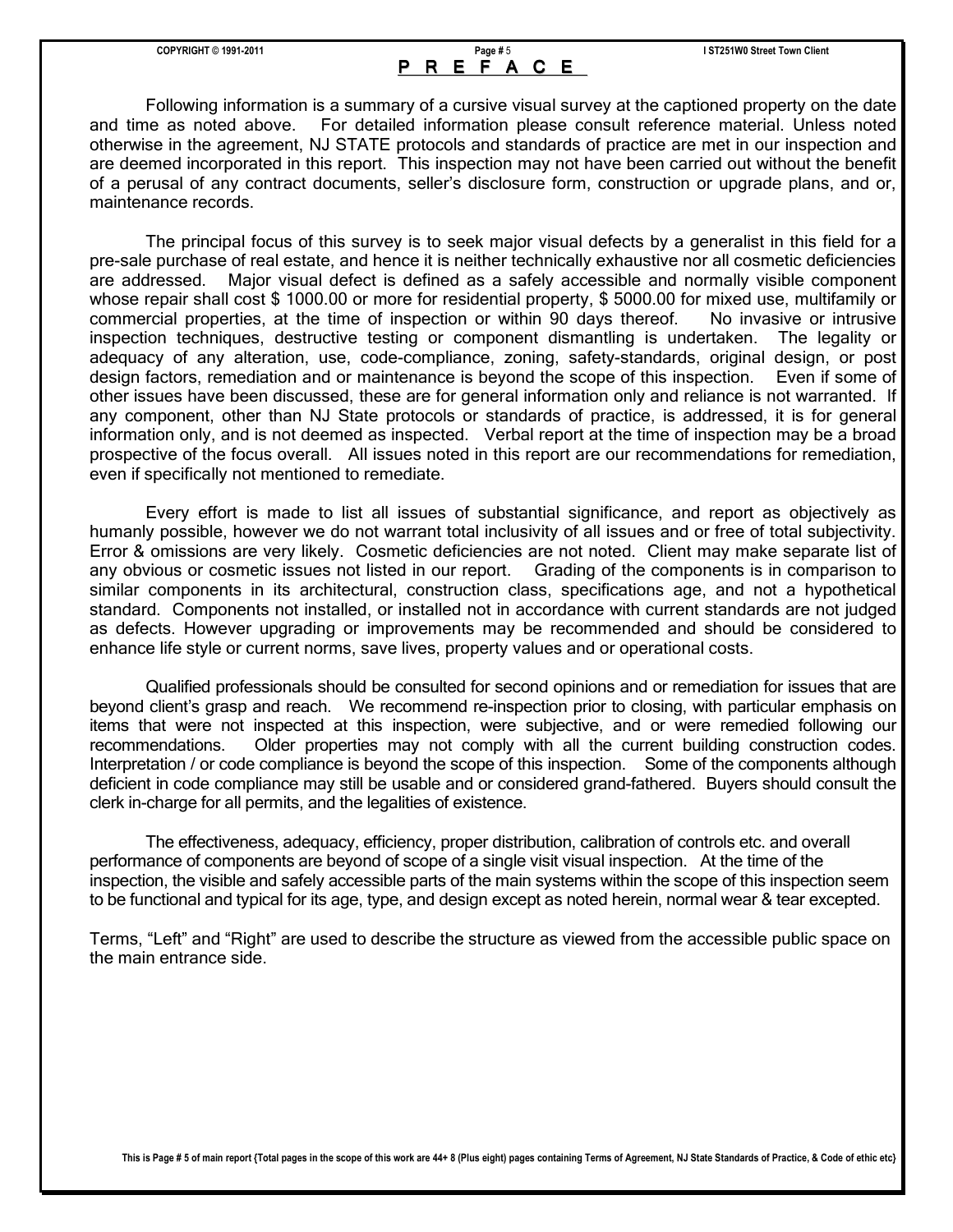# **CLIENT INFORMATION**

| A. INSPECTION SITE:                                                               |                                                                                                                        |                                                       |
|-----------------------------------------------------------------------------------|------------------------------------------------------------------------------------------------------------------------|-------------------------------------------------------|
| <b>ADDRESS</b><br>TOWN, STATE ZIP                                                 |                                                                                                                        | Date of Inspection:<br>DAY Sat Time:16.15 PM          |
| Can#                                                                              | RADON TEST BY Company   Radon Kit Only Test by Owner<br>TO PICK UP RADON CAN CONTACT □ MR. □ MS.<br>Phone # of Contact | Hours notice is needed<br>$\Box$ Lock box on Property |
| <b>B. CLIENT:</b>                                                                 |                                                                                                                        | Beeper #                                              |
| $\boxtimes$ MR. $\Box$ MS.<br><b>CURRENT</b><br><b>MAILING</b><br><b>ADDRESS:</b> |                                                                                                                        | Cell Ph#<br>DAY Ph#<br>Evening #                      |
| Email:                                                                            |                                                                                                                        | Fax#                                                  |
| <b>C. ATTORNEY:</b><br>$\boxtimes$ MR. $\Box$ MS.<br>ADDRESS:                     | send report<br>Esq.,                                                                                                   | Beeper<br>Cell Ph#<br>DAY Ph#                         |
| Email:                                                                            |                                                                                                                        | Evenings#<br>Fax#                                     |
| <b>D. AGENT:</b>                                                                  | send report                                                                                                            | Beeper                                                |
| $\Box$ MR. $\Box$ MS.<br><b>ADDRESS:</b>                                          |                                                                                                                        | Cell Ph#<br>DAY Ph #                                  |
| Email:                                                                            |                                                                                                                        | Evening #<br>Fax#                                     |

**This is Page # 6 of main report {Total pages in the scope of this work are 44+ 8 (Plus eight) pages containing Terms of Agreement, NJ State Standards of Practice, & Code of ethic etc}**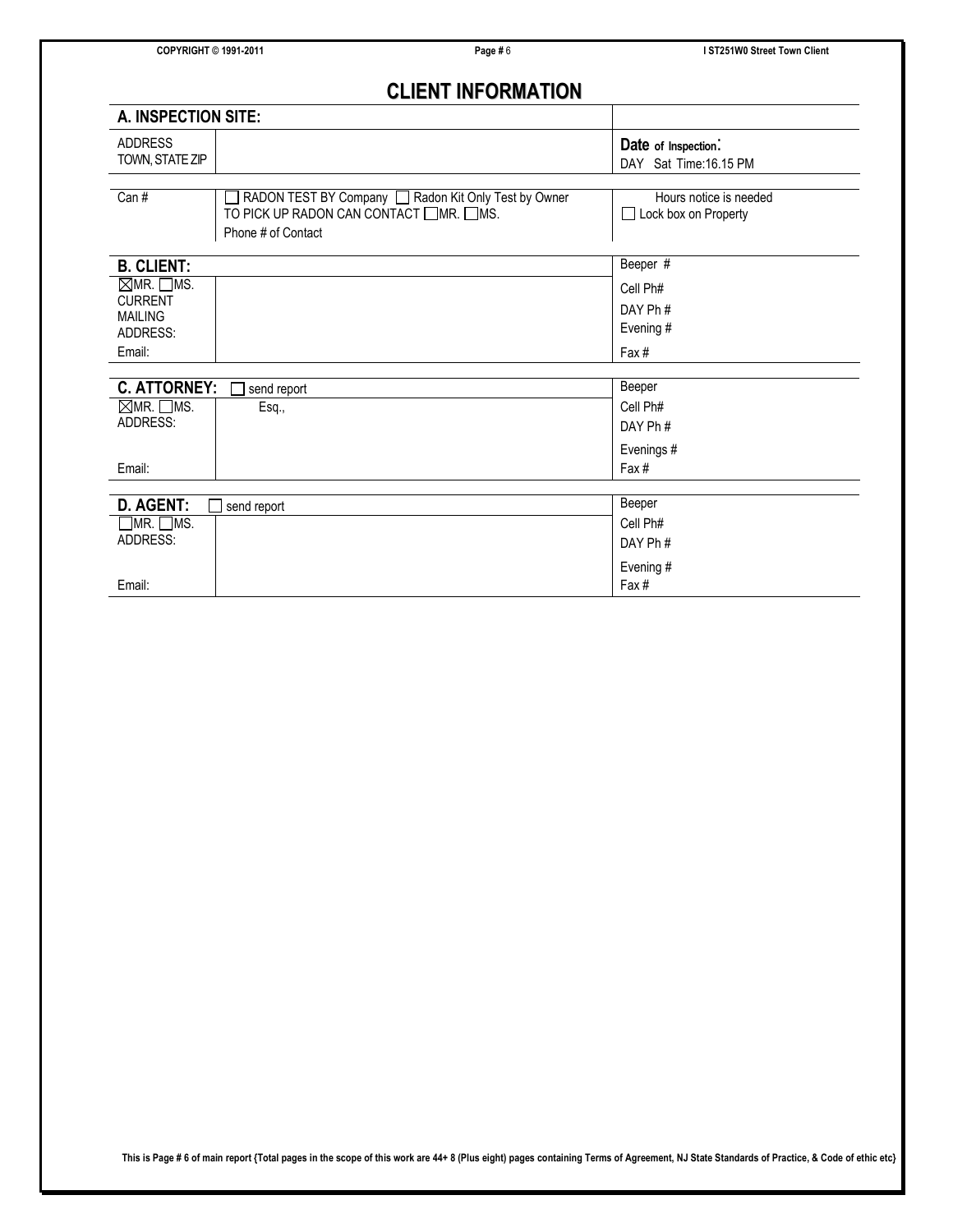

# **COPYRIGHT © 1991-2011 Page #** 7 **I ST251W0 Street Town Client IMAGE GALLERY OF DEFECTS**



**This is Page # 7 of main report {Total pages in the scope of this work are 44+ 8 (Plus eight) pages containing Terms of Agreement, NJ State Standards of Practice, & Code of ethic etc}**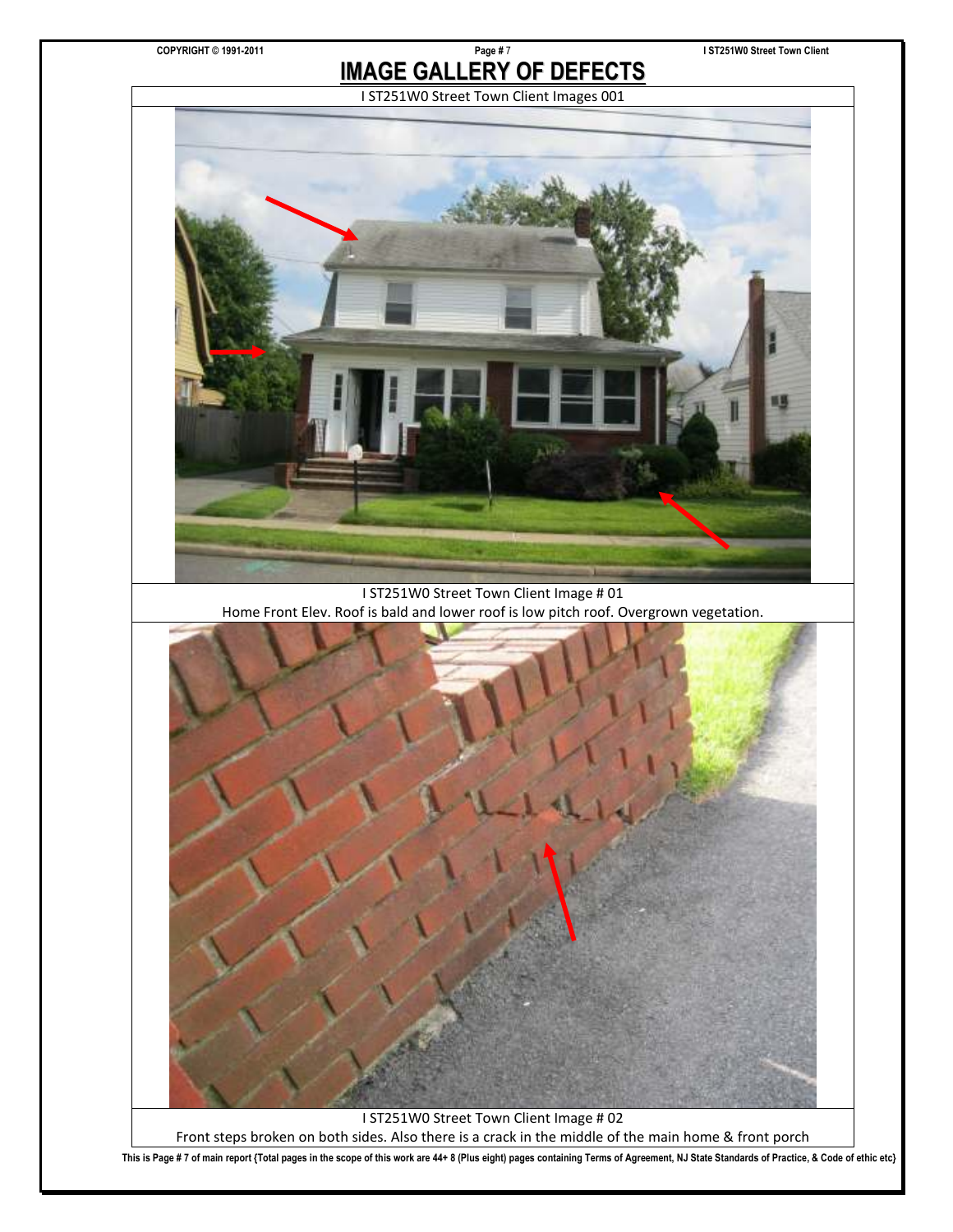

**This is Page # 8 of main report {Total pages in the scope of this work are 44+ 8 (Plus eight) pages containing Terms of Agreement, NJ State Standards of Practice, & Code of ethic etc}**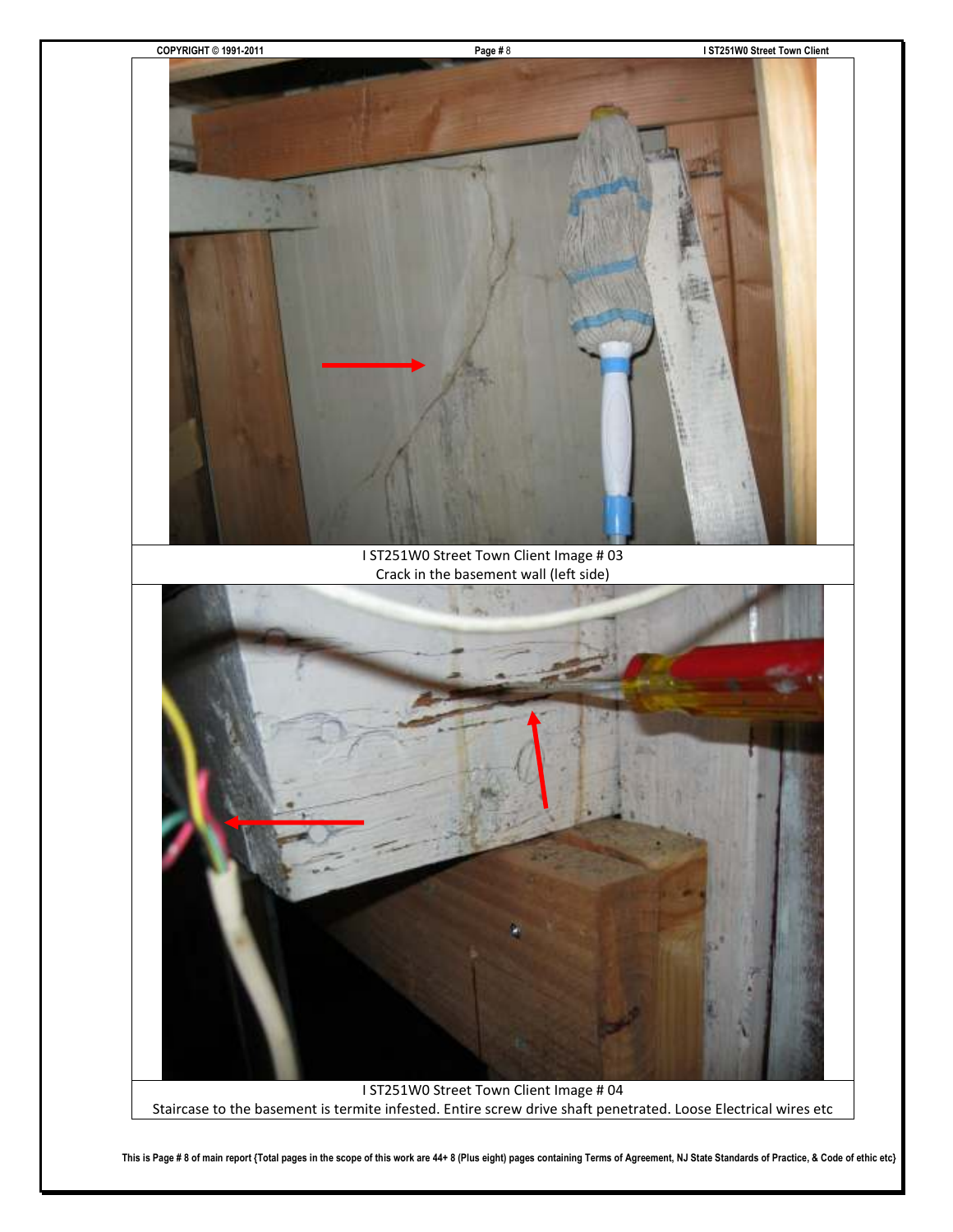

**This is Page # 9 of main report {Total pages in the scope of this work are 44+ 8 (Plus eight) pages containing Terms of Agreement, NJ State Standards of Practice, & Code of ethic etc}**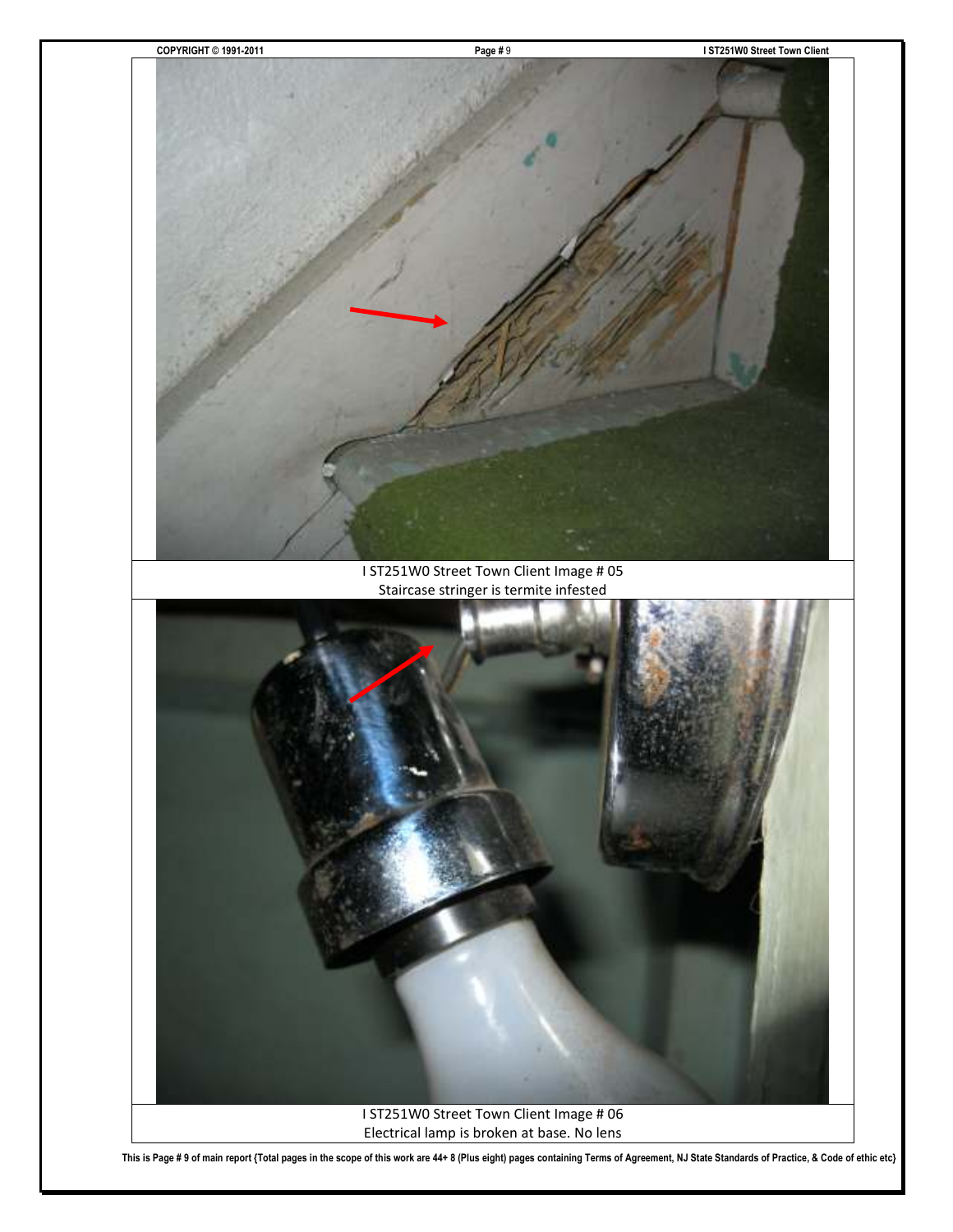

**This is Page # 10 of main report {Total pages in the scope of this work are 44+ 8 (Plus eight) pages containing Terms of Agreement, NJ State Standards of Practice, & Code of ethic etc}**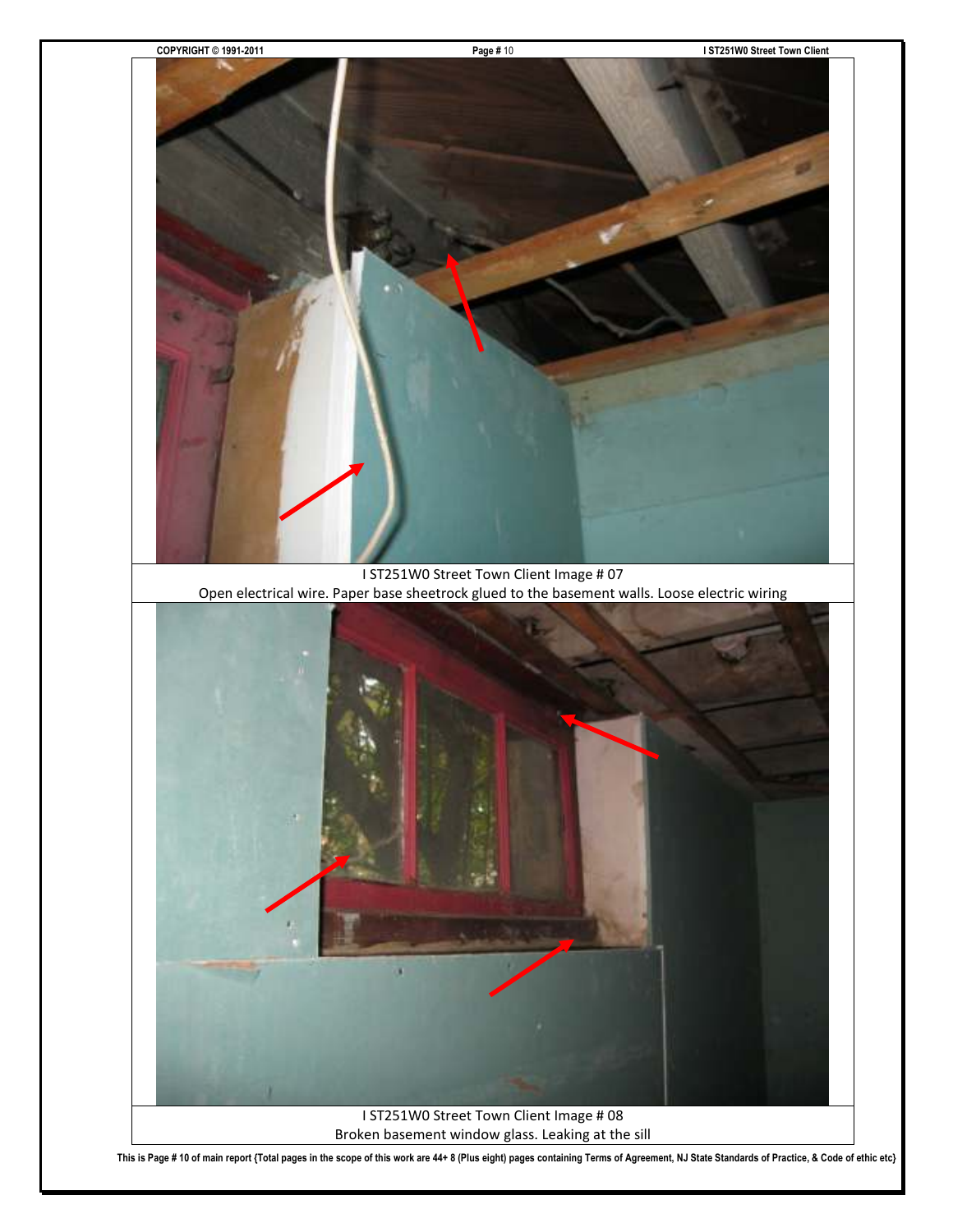

Water penetration into basement. No laundry appliances

**This is Page # 11 of main report {Total pages in the scope of this work are 44+ 8 (Plus eight) pages containing Terms of Agreement, NJ State Standards of Practice, & Code of ethic etc}**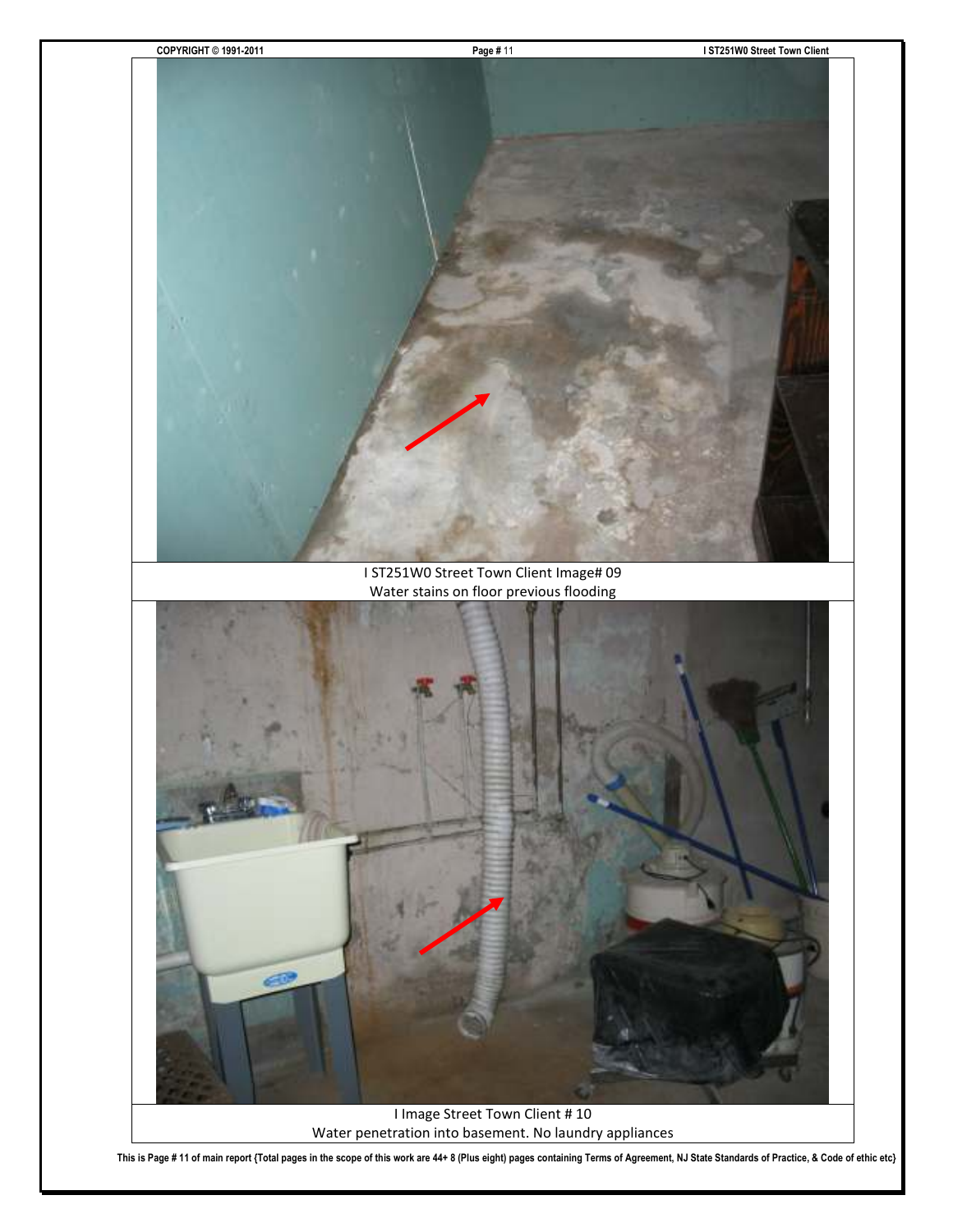

**This is Page # 12 of main report {Total pages in the scope of this work are 44+ 8 (Plus eight) pages containing Terms of Agreement, NJ State Standards of Practice, & Code of ethic etc}**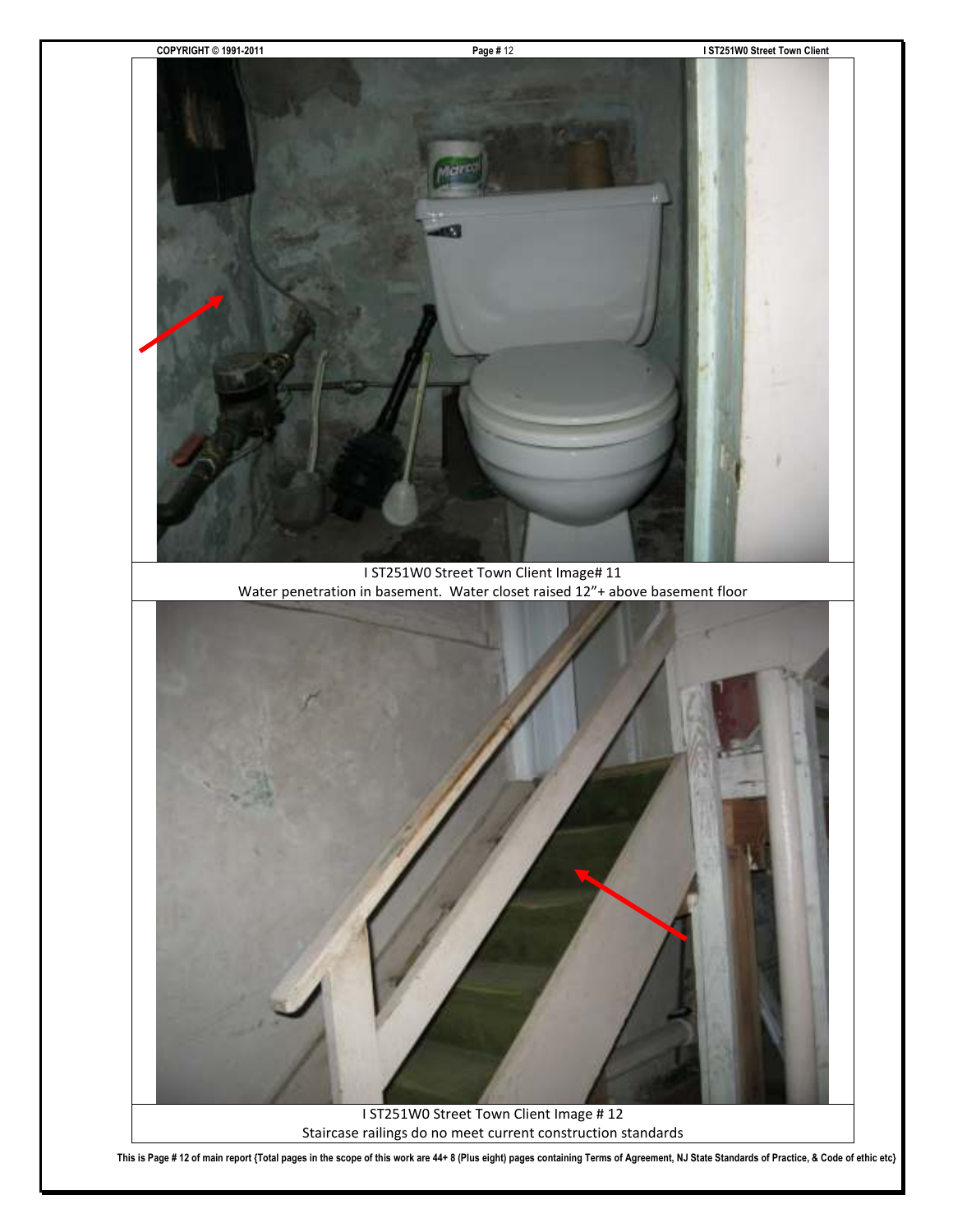

I ST251W0 Street Town Client Image # 14 Water penetration the basement walls

**This is Page # 13 of main report {Total pages in the scope of this work are 44+ 8 (Plus eight) pages containing Terms of Agreement, NJ State Standards of Practice, & Code of ethic etc}**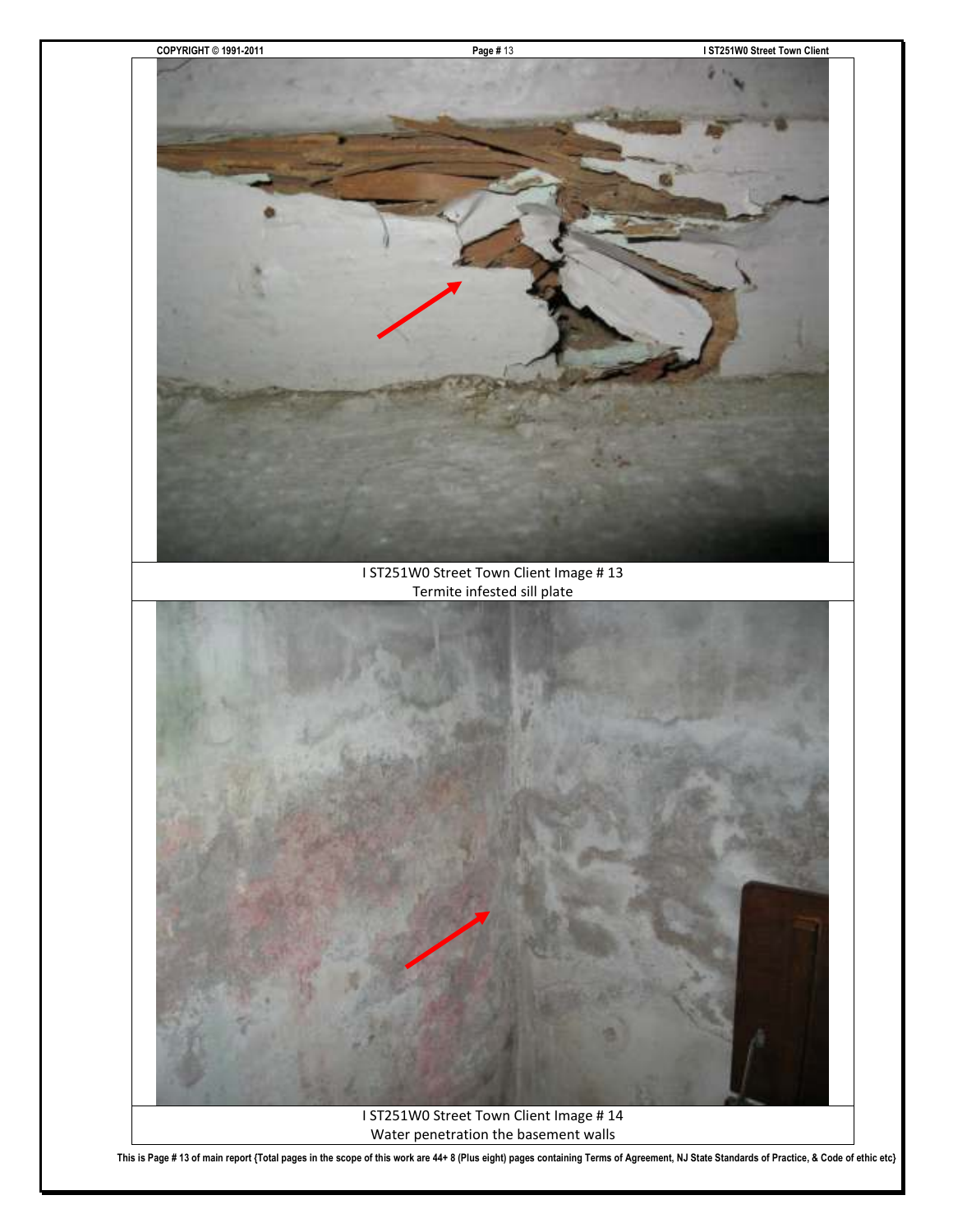



I ST251W0 Street Town Client Image # 16 Previous oil tank lines penetration through these lines

**This is Page # 14 of main report {Total pages in the scope of this work are 44+ 8 (Plus eight) pages containing Terms of Agreement, NJ State Standards of Practice, & Code of ethic etc}**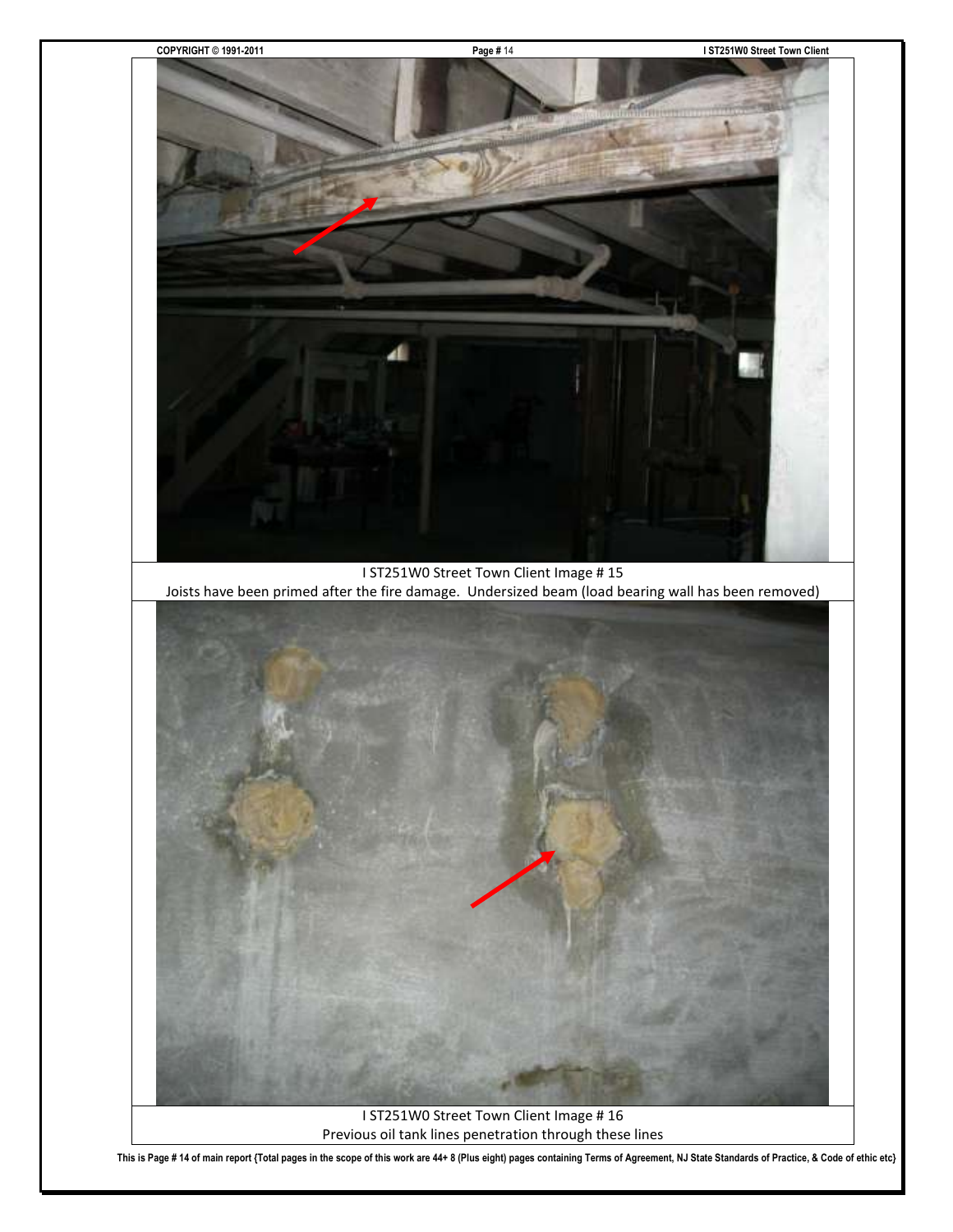

Roof decking has been replaced with plywood after the fire in the top level. Insufficient Insulation

**This is Page # 15 of main report {Total pages in the scope of this work are 44+ 8 (Plus eight) pages containing Terms of Agreement, NJ State Standards of Practice, & Code of ethic etc}**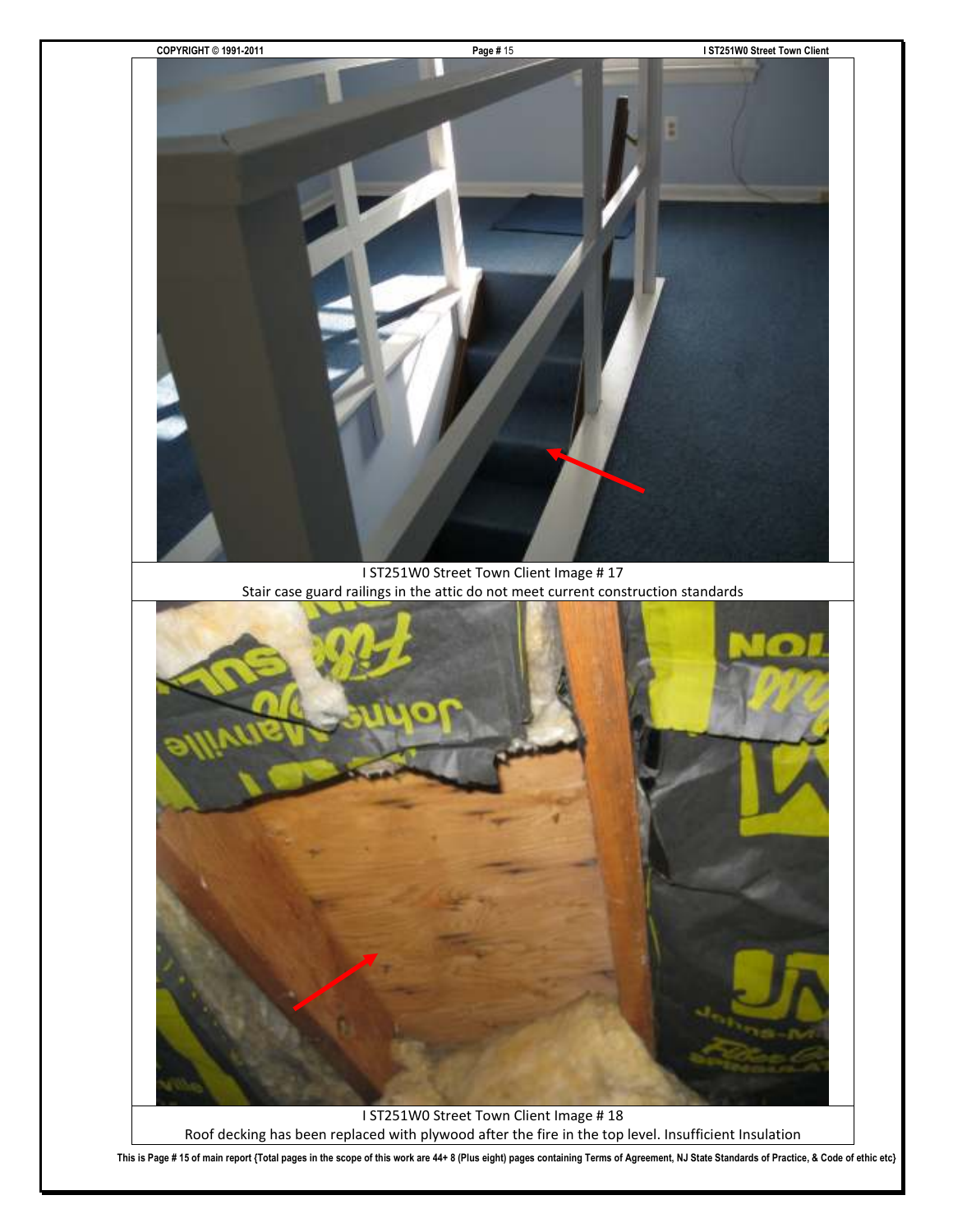

**This is Page # 16 of main report {Total pages in the scope of this work are 44+ 8 (Plus eight) pages containing Terms of Agreement, NJ State Standards of Practice, & Code of ethic etc}**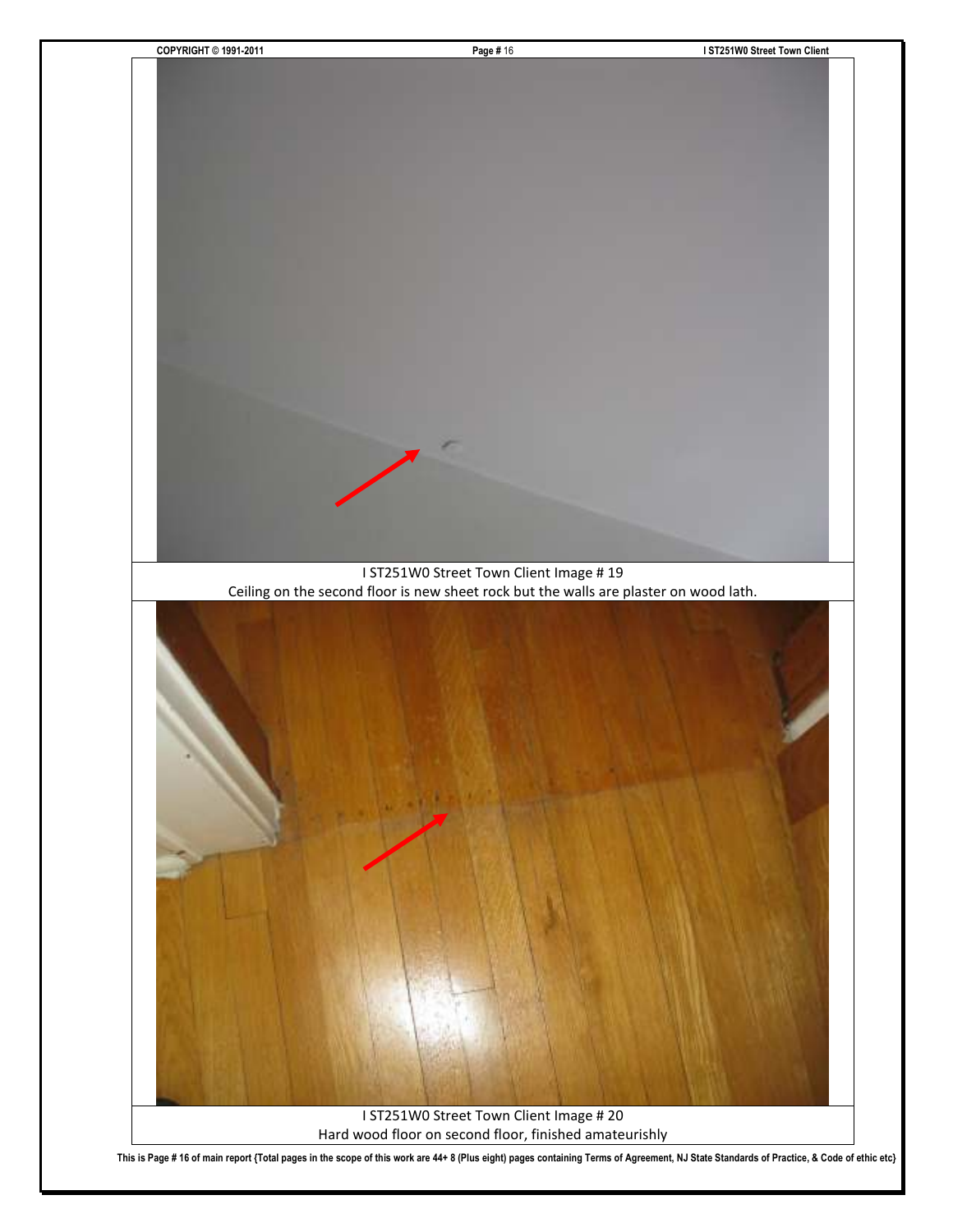

**This is Page # 17 of main report {Total pages in the scope of this work are 44+ 8 (Plus eight) pages containing Terms of Agreement, NJ State Standards of Practice, & Code of ethic etc}**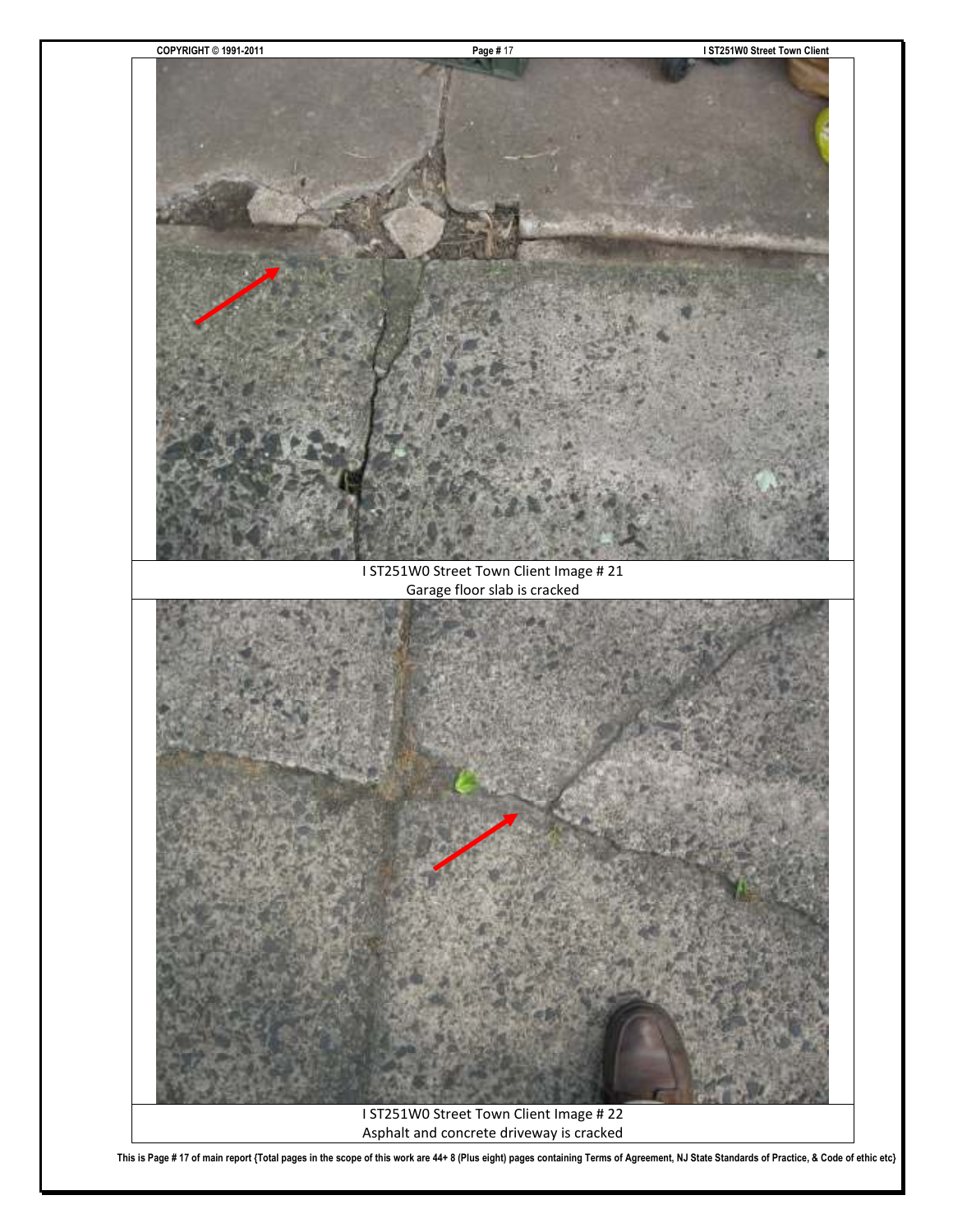

Cracked concrete block wall above the door

**This is Page # 18 of main report {Total pages in the scope of this work are 44+ 8 (Plus eight) pages containing Terms of Agreement, NJ State Standards of Practice, & Code of ethic etc}**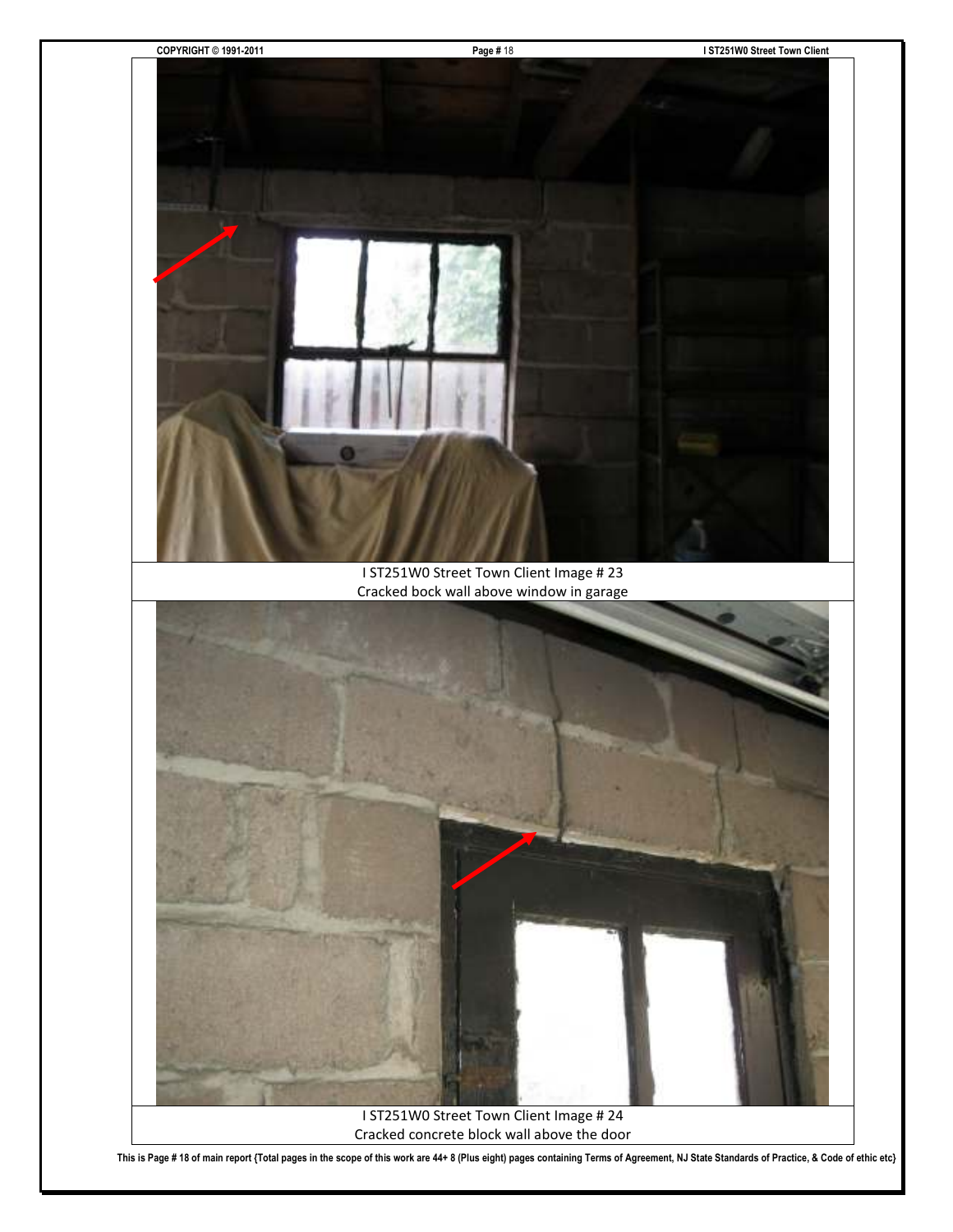|                    | COPYRIGHT © 1991-2011                                                                                                                 |                                                                               | Page #19                                             |                                                               | I ST251W0 Street Town Client |
|--------------------|---------------------------------------------------------------------------------------------------------------------------------------|-------------------------------------------------------------------------------|------------------------------------------------------|---------------------------------------------------------------|------------------------------|
|                    |                                                                                                                                       |                                                                               | <b>SITE INFORMATION</b>                              |                                                               |                              |
|                    |                                                                                                                                       |                                                                               |                                                      |                                                               |                              |
|                    | This inspection follows NJ STATE Protocols                                                                                            |                                                                               | This inspection is not as per NJ STATE Protocols     |                                                               |                              |
|                    | This is a $\Box$ Partial inspection $\Box$ Follow up inspection $\Box$ Re-inspection of the property that was originally inspected on |                                                                               |                                                      |                                                               |                              |
|                    | This is an inspection by the seller for his own property                                                                              |                                                                               |                                                      |                                                               |                              |
|                    | This copy is for additional dwelling. Common components may not be described / repeated here in.                                      |                                                                               |                                                      |                                                               |                              |
|                    |                                                                                                                                       |                                                                               |                                                      |                                                               |                              |
| <b>STRUCTURE</b>   | $\boxtimes$ One Family                                                                                                                | 1 Dwelling unit                                                               | √Condo                                               | Multi Storey                                                  | Unconventional               |
| TYPE:              | $\boxtimes$ Colonial                                                                                                                  | Ranch                                                                         | Cape Cod                                             | Split / Bi-Level                                              | Row / Town Home              |
|                    | Inner city type                                                                                                                       | Commercial                                                                    | Mixed Use                                            |                                                               |                              |
| <b>DESIGN:</b>     |                                                                                                                                       |                                                                               |                                                      |                                                               |                              |
|                    | $\boxtimes$ Adequate                                                                                                                  | Inadequate                                                                    |                                                      | $\boxtimes$ Basement not designed for habitation / Bedroom(s) |                              |
| <b>INSPECTED:</b>  | $\boxtimes$ Structure                                                                                                                 | $\boxtimes$ Mechanical                                                        | $\boxtimes$ WDI (Termites)                           | $\boxtimes$ Radon                                             | Lead                         |
|                    | Oil Tank                                                                                                                              | Water                                                                         | Septic                                               |                                                               |                              |
|                    |                                                                                                                                       |                                                                               |                                                      |                                                               |                              |
| <b>EXCLUDED:</b>   |                                                                                                                                       | All common Elements in a Condo such as Exterior, Driveways, Roof, Siding, etc |                                                      |                                                               |                              |
|                    | Entire structure                                                                                                                      | Part structure                                                                | Roof                                                 | ]Attic                                                        | Garage / Storage             |
|                    | Crawl space                                                                                                                           | Basement                                                                      | Swimming Pool                                        | ⊠Buried Oil Tank / soil test                                  |                              |
|                    | Rear no access                                                                                                                        | Main electric panel                                                           | Fireplace                                            | Water well / water test                                       |                              |
|                    | All components using electricity<br>Central Air conditioning compressor                                                               |                                                                               | Snow covered roof / exteriors                        | All components using water / drainage system                  |                              |
|                    |                                                                                                                                       |                                                                               |                                                      |                                                               |                              |
| <b>REASON:</b>     | Room<br>Inaccessible                                                                                                                  | Heavy clutter                                                                 | Automobile inside □ Unsafe entry                     |                                                               | No Utility                   |
|                    | Under construction                                                                                                                    | Water Laden                                                                   |                                                      |                                                               |                              |
|                    |                                                                                                                                       |                                                                               |                                                      |                                                               |                              |
| <b>PARTIAL</b>     | Entire structure                                                                                                                      | $\times$ Shed / barn                                                          | $\boxtimes$ Foundations                              | Crawl space                                                   | $\boxtimes$ Attic            |
| <b>INSPECTION:</b> | $\boxtimes$ Basement                                                                                                                  | $\boxtimes$ Garage                                                            | $\boxtimes$ Roof                                     |                                                               |                              |
| <b>CONDITIONS:</b> | $\boxtimes$ Heavy obscurity in:                                                                                                       | Yard ⊠Garage                                                                  | $\boxtimes$ Basement   Attic $\boxtimes$ Most areas  |                                                               |                              |
|                    | Average access                                                                                                                        |                                                                               | In process of moving out; moving boxes etc piled up  |                                                               |                              |
|                    | Vacant: Partial Vacant                                                                                                                | New construction                                                              | Access <average< th=""><th></th><th></th></average<> |                                                               |                              |
|                    |                                                                                                                                       |                                                                               |                                                      |                                                               |                              |
| <b>WEATHER:</b>    | <b>TEMP: 75 d F</b>                                                                                                                   | $\bowtie$ Fair                                                                | Rain / Drizzling                                     | Snow on roof / lot / exteriors                                |                              |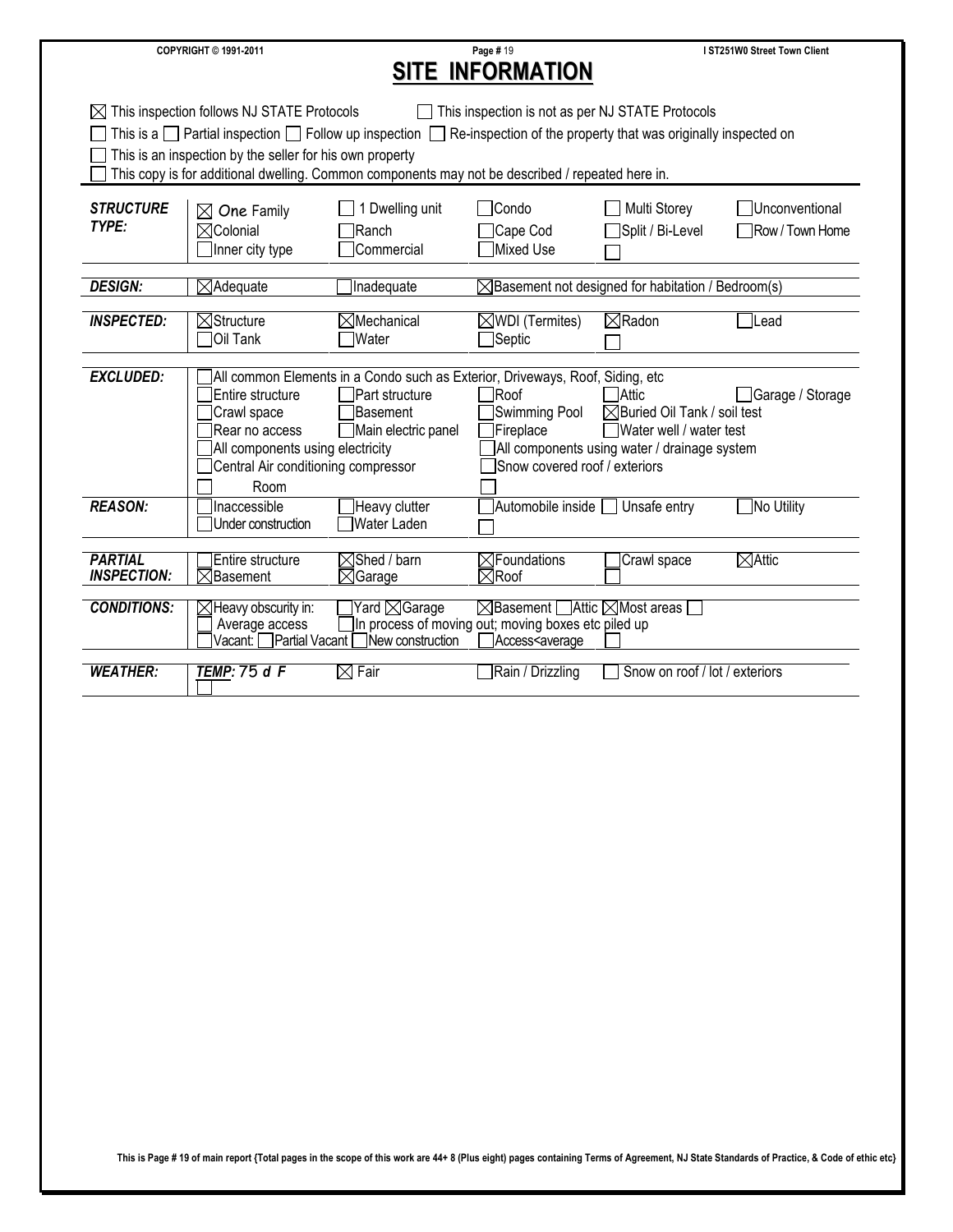#### **COPYRIGHT © 1991-2011 Page #** 20 **I ST251W0 Street Town Client S U M M A R Y C O M M E N T S**

PLEASE READ ENTIRE REPORT. This segment is one part of entire report.

COPY OF THIS SHEET MAY BE THE ONLY PORTION SENT TO YOUR REPRESENTATIVES ELECTRONICALLY ~~~~~~~~~~

**Brief prospective:** The subject is about 61+ years of age (four generations old, structure) technology); architecturally of colonial design on a basement, adequately built, one family use home that has been modified, as it shows several different technologies / systems used in the past. Although many of these systems are not in absolute harmony with the current school of thoughts on the structure technology, however some of these are well tolerated. Home suffers from excessive deferred replacements and maintenance.

Except for defects that have been listed hereunder, there were no other major visual defects in this home on the date/ time of inspection that could cost about \$ 1,000.00 or more to repair now or with in about 90 days of this inspection. Minor defects costing about \$ 0.1K (\$100.00) or less are not listed.

**Budgeting is recommended for** Roof system, Hot water heater etc as these components have met or are approaching the end of their manufacturers designed useful economic life span.

**Important improvements recommended, are for** Insulation, attic ventilation, and roof water shedding management, installation of back flow preventor to the hose bib, and installation of GFCI in all water prone areas such as kitchen, bathroom, garage, basement, and or exterior, etc

## **Excluded from this inspection:**

Please verify with town hall about the presence, removal, & compliance, of an oil tank, if any. Searching / testing oil tanks / soil etc are beyond the scope of this inspection. Recommend testing soil.

There were black (may be mold / mildew like) discolored signs on the basement members. Indoor air quality is beyond the scope of this inspection. Recommend testing before closing.

Re-inspect after providing for room to inspect in the heavily cluttered garage / basement with owner's belongings.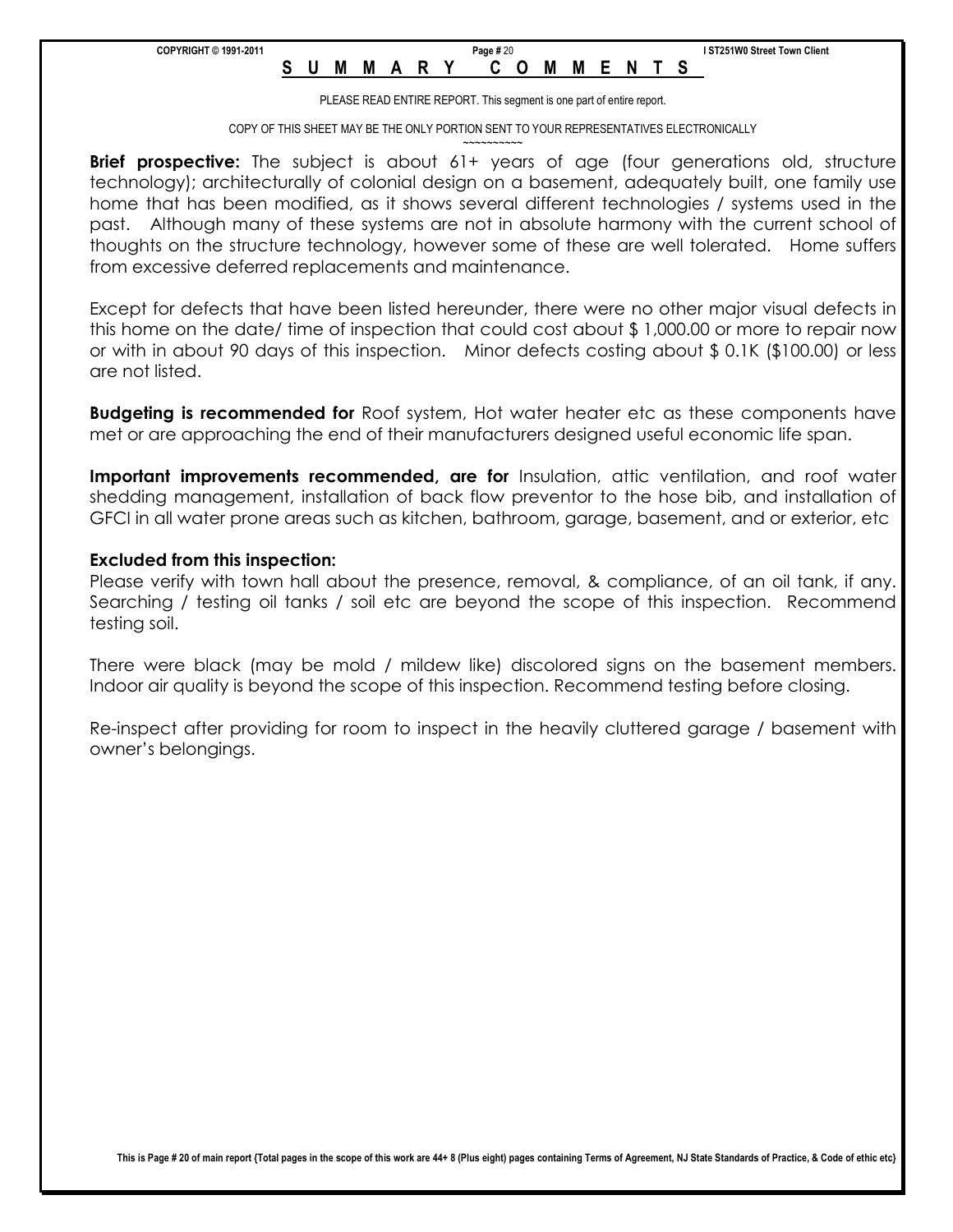## **General issues (defects) to consider are**,

There is some visible staining of previous water penetration in the basement. Roof & surface water drainage conditions should be effectively maintained to prevent any moisture / water intrusion into the foundations, as efflorescence was witnessed on walls. Foundation appears to have a history of previous moisture intrusion in to it. In a one-time visit meaningful conclusion on the quantum of moisture penetration may not be arrived at decisively. Future lapses of water penetration cannot be ruled out. It is very probable, that maintaining dry foundations may not be achievable. Maintain property slope (minimum recommendation 6% or better) to assist arresting surface run off water migration into foundations. Extend downspouts to lead water 10' or more away from the foundations, and manage better roof water shedding away from the foundations. The property has recently been rehabbed. Most components that are typically inspected bare have been closed up (sheet rock etc) and hence the visibility is severely limited. The condition is a suspect for integrity.

Water pressure and drainage with three fixtures running simultaneously was less than desirable. Suspect internal corrosion in the steel / cast iron pipes. It may need to replace pipes if a pipe cleaning is not improving the drainage / pressure etc.

The fireplace damper has been blocked by the new metal fascia / screen. Please remove this screen and test the damper before closing.

This inspection is not directed at code related issues. Attic has been converted for habitation, Average ceiling height is less than 7' 6", staircase is less than 3' wide, and guard railing does not meet current construction standards etc. Recommend reconfirming with town hall as to this property's acceptability / compliance / grandfathered status.

There was a minor hairline crack visible at the time of inspection in the visible portion of the foundation wall. Although the cracks was less than  $\frac{1}{4}$ " in width and do not seem to have any structural significance at this time, however this should be monitored.

Roof shingles are showing the near end of their life span. Expect early replacement.

One window glass is cracked. Most windows did not have screens, and several storm windows are missing. Windows are of low quality specifications and are advanced in age. Recommend replacing windows, particularly in bedrooms.

The property appears to have suffered some fire damage in the recent past. Joists in the basement were coated with post fire coatings for smoke inhalation. Consult fire department / town hall / insurance carriers for further information.

Lower roof is a low pitch roof. Some previous leak stains were witnessed in the ceiling below. This is an inferior standard roof construction. Expect more leaks to manifest future in inclement weather conditions.

Some previous rodent activity was witnessed in the attic.

Paper based sheet rock has been laminated on the concrete walls in the basement which is an improper construction specification (It may be hiding wall condition).

This is Page # 21 of main report {Total pages in the scope of this work are 44+ 8 (Plus eight) pages containing Terms of Agreement, NJ State Standards of Practice, & Code of ethic etc}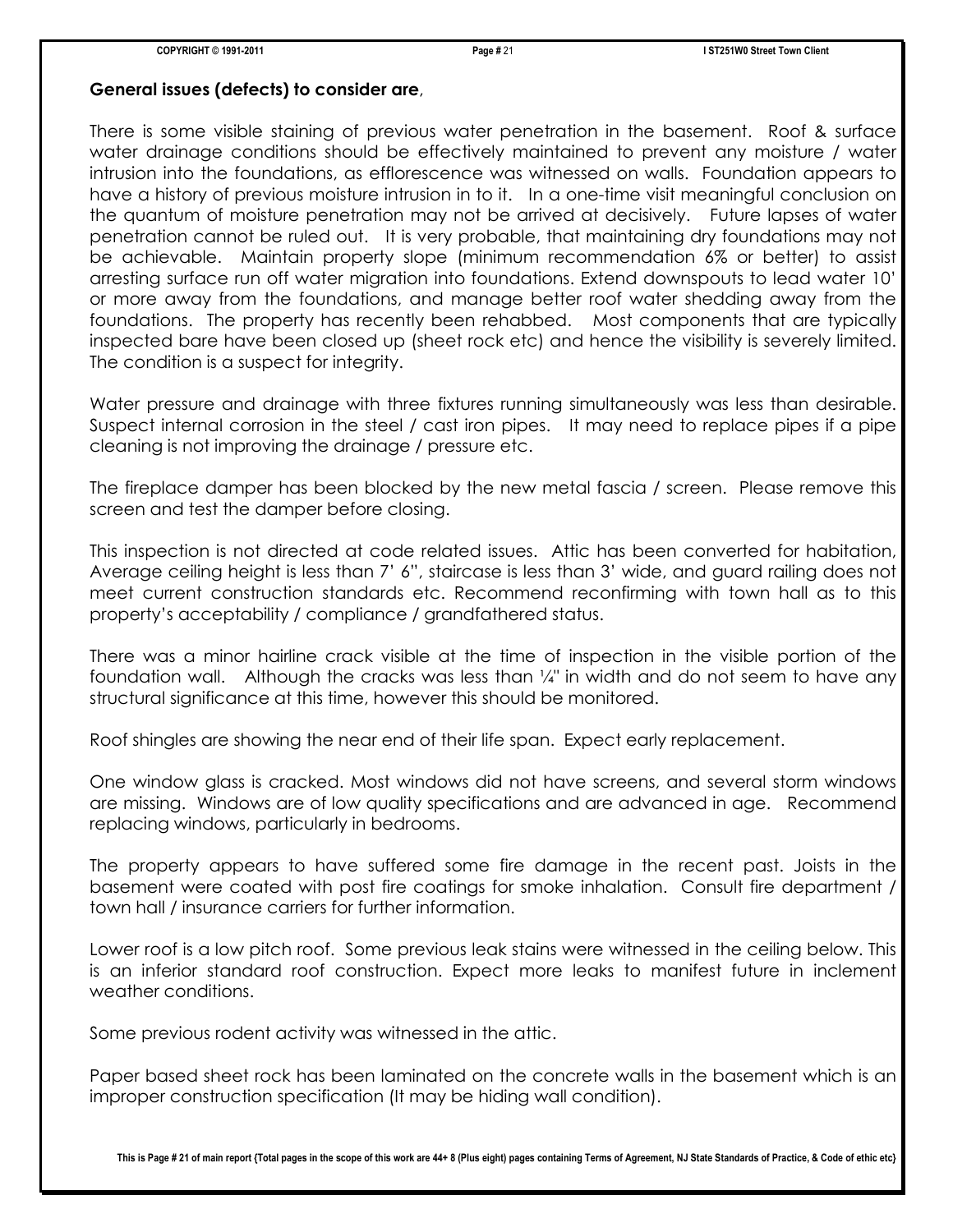There was asbestos on the heating pipes in basement, which has been removed.

There is excessive debris in the rear of the garage. It should be clean out as it is heavy termite infestation risk.

This is Page # 22 of main report {Total pages in the scope of this work are 44+ 8 (Plus eight) pages containing Terms of Agreement, NJ State Standards of Practice, & Code of ethic etc}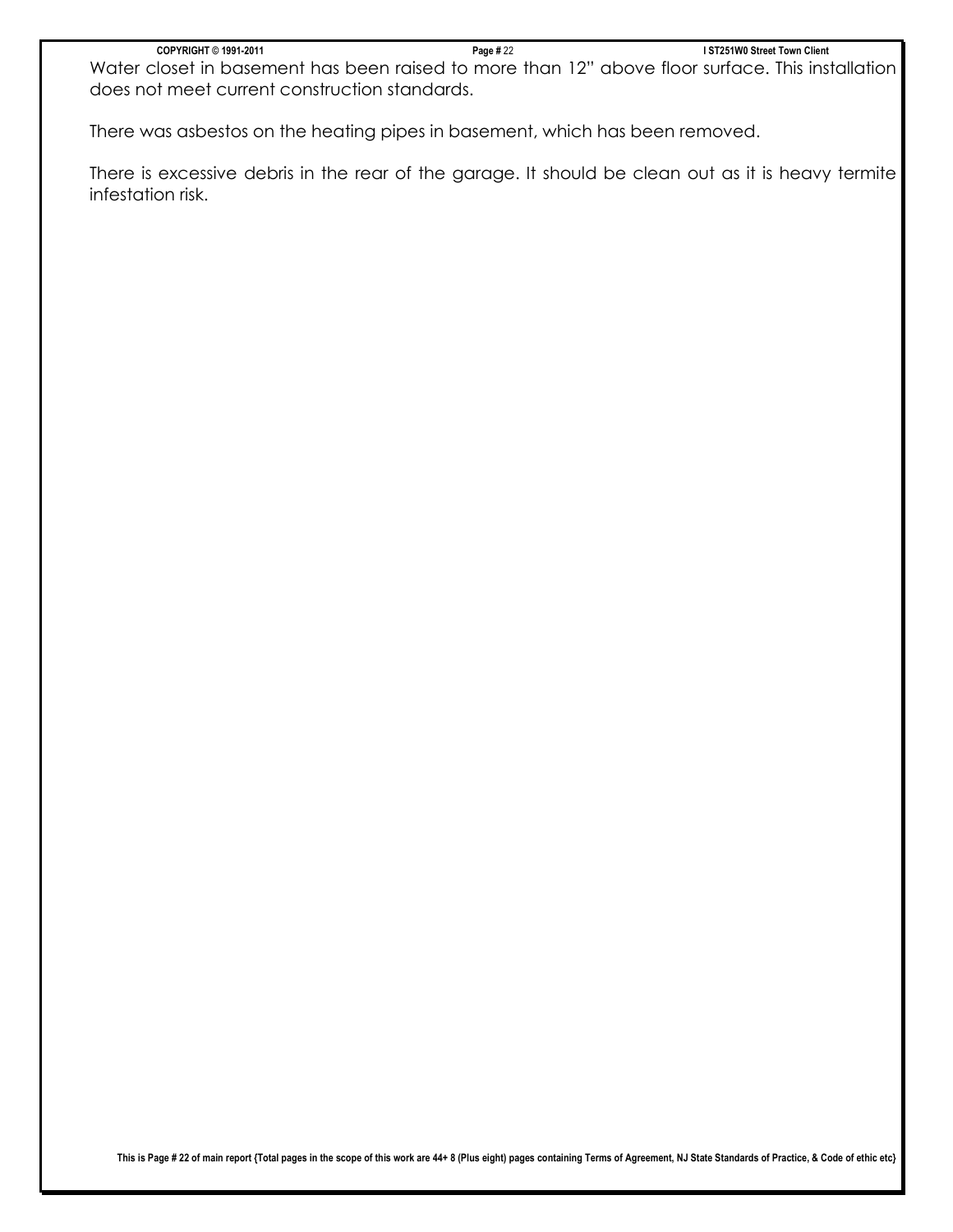## **COPYRIGHT © 1991-2011 Page #** 23 **I ST251W0 Street Town Client Repair / replace / remediate / monitor / budget for:**

- 1. Repair / replace / resurface deteriorated / broken / uneven, aged driveway (asphalt and concrete), sidewalk and garage floor slab etc. It can be a trip hazard.
- 2. Arrest heavy water migration into the foundations. It may be necessary to re-grade lot, improving roof water shedding management / improving wall porosity for water imperviousness etc. Slope all water away from home.
- 3. Install missing gutter in the rear of the home (upper roof) and garage etc.
- 4. Budget for and expect to replace early all worn roof cover (heavy moss build up on shingles) (It may necessitate to tearing off existing roof cover). Expect to replace some invisible deteriorated / substandard, sheathing. There are previous water leak stains in the attic area from the main roof.
- 5. Install missing weep holes in the brick veneer.
- 6. Repair / replace / reinforce all substandard / aged / racked / structural deficiencies, such as undersized garage roof structure, Shallow undersized beam in basement (load bearing wall has been removed between the main basement and front room); racked and squeaking main staircase, termite infested staircase to basement, sagging and squeaking floor structure, cracked concrete block foundation walls in garage, cracks in the wall (between main structure and front porch) etc.
- 7. Improve child safety on all exterior and interior steps by improving / providing safe guard & hand railings, safe riser, / treads etc. Attic guard rail is deficient.
- 8. Exterior brick walls on both sides of the front steps are cracked.
- 9. Remove / prune all excessive vegetation on three sides of the home and tall trees that are a fall on roof risk etc.
- 10. Replace / repair all inoperable / deficient windows such as all windows in basement that are aged etc. The hardware is missing / broken glass etc. All windows are of low quality specifications. Recommend replacing windows, particularly in bedrooms such as on the right side on top bedroom (It does not close). One window glass in basement is broken.
- 11. Improve / add to, insufficient / missing insulation in attic and basement (floors).
- 12. Improve on deficient attic ventilation. Attic temperatures are more than recommended (Ambient + Maximum 10 d F).
- 13. Repair/replace/improve all carpentry issues such as deficient hardware on attic doors etc.
- 14. Repair / replace / fix / patch all deficiencies such as holes / cracks / broken / torn off plaster / sheet rock / wall covering on the walls / ceilings etc. This is an antiquated lath on wood slates system.
- 15. Continue to treat entire structure for immunity against WDI (termites) and get warranty against effectiveness of the treatment. Repair / Replace, all WDI infested components such as sill plate (at least 12'+). This is a very special repair. Replace entire termite infested staircase in basement.
- 16. Budget for and expect to replace early hot water heater etc, as it is past / nearing the end of its manufacturer's designed useful economic life.
- 17. Repair / replace all plumbing issues as loose water closet on  $2<sup>nd</sup>$  floor bath room,
- 18. Repair / replace / improve all electrical deficiencies such as loose electrical fixture in basement bathroom, defective ceiling light in the attic etc.
- 19. Repair inaccessible frozen fireplace damper and examine the flue liner. Newer screen door is obstructing the worm drive beneath.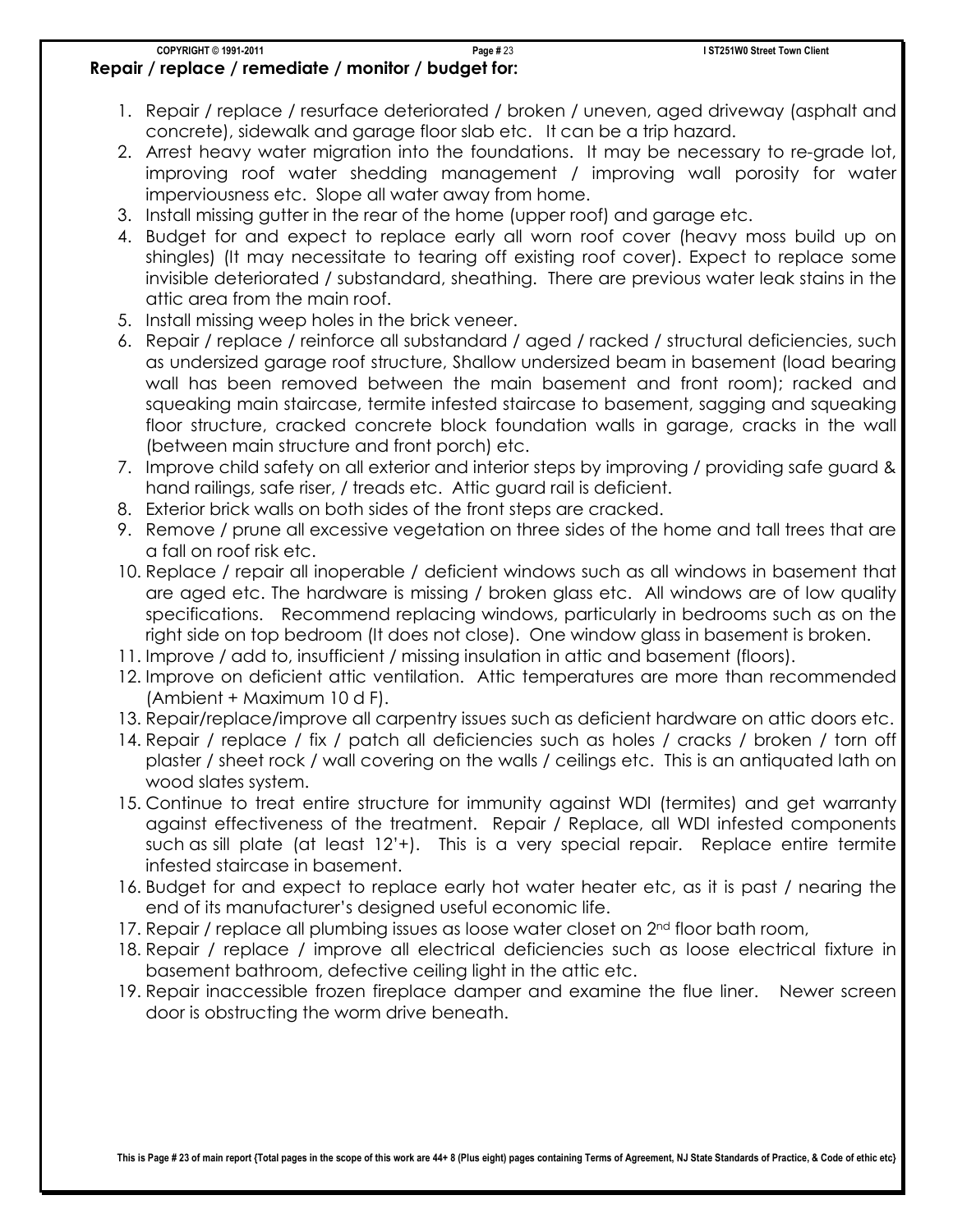## **COPYRIGHT © 1991-2011 Page #** 24 **I ST251W0 Street Town Client RECOMMENDED REPAIR COSTS**

**(Costs are not provided; unless the client has specifically paid for this optional service and or it may be provided at the option of company for select items only)** 

Repair Estimates is not a part of NJ STATE STANDARDS, ASHI® protocols or this agreement. However it may be rendered, if so, only to gain prospective for budgeting purposes. The inspector may reply on outside resources such as current MEANS Construction / Repair guide (or similar) for the area. This information is believed it to be accurate but is not warranted. Actual costs may vary, because all conditions may not be visible / accessible at the time of inspection.

#### GET QUOTE (S) BEFORE CLOSING. WE DO NOT UNDERTAKE REPAIRS.

**REPAIR / REPLACEMENT COSTS FOR REMEDIATION:** These are prospective costs for prospective budgeting only. Repair costs of \$ 1000.00 (1K +) or more are considered major issues (MA). Seek contractor quotes for actual costs and resolve issues before closing. Items costing less than \$ 1K are generally handyman, may be homeowner type work or routine maintenance type of or moderate issues (MO). Minor issues less than \$ 100.00 may not be addressed at all (MI). Only issues considered relevant by the inspector may be written. Possibility of cost escalation does exist as full scope may not be visible / accessible at inspection. Other legends used are: Budgeting recommended (BR), Monitoring recommended (MR), Re-inspection recommended (RI), General Issues (GI), Maintenance Recommended (MT), Safety Issues (SI), Design deficiency (DD) etc.

PRIORITY CODE: ① Undertake immediately. ② Schedule early, as soon as feasible. ③ Budget, it will be required soon. Discretionary, it is recommended. "?" Marked costs are not readily available. Please get that information from the other contractors. THERE ARE NO MAJOR ISSUES {\$1000.00 or more to fix now or in the near future (90 days from inspection)}; IN THE VISIBLE & ACCESSIBLE PORTION OF THE STRCUTURE THAT WERE DEEMED CONSIDERABLE AT THIS TIME. FOR MODERATE, SAFTEY (No \$ threshold) DESIGN DEFECIENCIES, OR IMPROVEMENTS SEE ELSEWHERE IN MAIN REPORT ALSO.

| #              | ISSUES                                                                                                                                                                                                                                                                                                                                                                                                                                                                                          | Type Of<br>Issue | Priority       | Minimum<br>Repair<br>Estimates |
|----------------|-------------------------------------------------------------------------------------------------------------------------------------------------------------------------------------------------------------------------------------------------------------------------------------------------------------------------------------------------------------------------------------------------------------------------------------------------------------------------------------------------|------------------|----------------|--------------------------------|
| 1              | Repair / replace / resurface deteriorated / broken / uneven, aged<br>driveway and sidewalk. It can be a trip hazard. Some of the side<br>walk may be a city action item.                                                                                                                                                                                                                                                                                                                        | <b>SI</b>        | $\Omega$       | $0.1K +$                       |
| $\overline{2}$ | Arrest water migration into the foundations. It may necessitate to<br>re-grade lot, improving roof water shedding management, /<br>improving wall porosity for water imperviousness, etc.                                                                                                                                                                                                                                                                                                       | <b>BR</b>        | ➁              | $0.1K +$                       |
| 3              | Budget for and expect to replace early all worn roof cover (shingles)<br>(It may necessitate to tearing off existing roof cover). Expect to<br>replace some invisible deteriorated / substandard, sheathing / old<br>wood shingles.                                                                                                                                                                                                                                                             | <b>BR</b>        | $\circledcirc$ | $0.1K +$                       |
| $\overline{4}$ | Budget for early repair / replace all defective, rotted, cupped,<br>missing, worn, loose, damage from woodpecker etc, wood siding<br>shingles. Repair all mechanical damage and substandard<br>installation vinyl siding, such as<br>Install missing weep holes in<br>the brick veneer.                                                                                                                                                                                                         | <b>BR</b>        | $\circledcirc$ | $0.1K +$                       |
| 5              | Repair / replace / reinforce all substandard / aged / racked /<br>structural deficiencies, such as racked / twisted garage structure,<br>garage sill plates in direct contact with dirt (foundation not visible),<br>missing collar ties in roof structure, undersized floor structure,<br>excessively sagging floor structure, main beam etc.<br>Replace<br>deficient posts / temporary Lally column with permanent safe posts<br>/ columns such as concrete filled post, on a proper footing. |                  | $\Phi$         | $0.1K +$                       |
| 6              | Improve / repair broken / leaning inversely retaining wall. Provide<br>missing / inadequate weep holes                                                                                                                                                                                                                                                                                                                                                                                          |                  | $^{\circ}$     | $0.1K +$                       |
| $\overline{7}$ | Improve child safety on all exterior and interior steps / decks /<br>landings / by improving / providing safe guard & hand railings, safe<br>riser, / treads etc.                                                                                                                                                                                                                                                                                                                               |                  | $\Phi$         | $0.1K +$                       |

This is Page # 24 of main report {Total pages in the scope of this work are 44+ 8 (Plus eight) pages containing Terms of Agreement, NJ State Standards of Practice, & Code of ethic etc}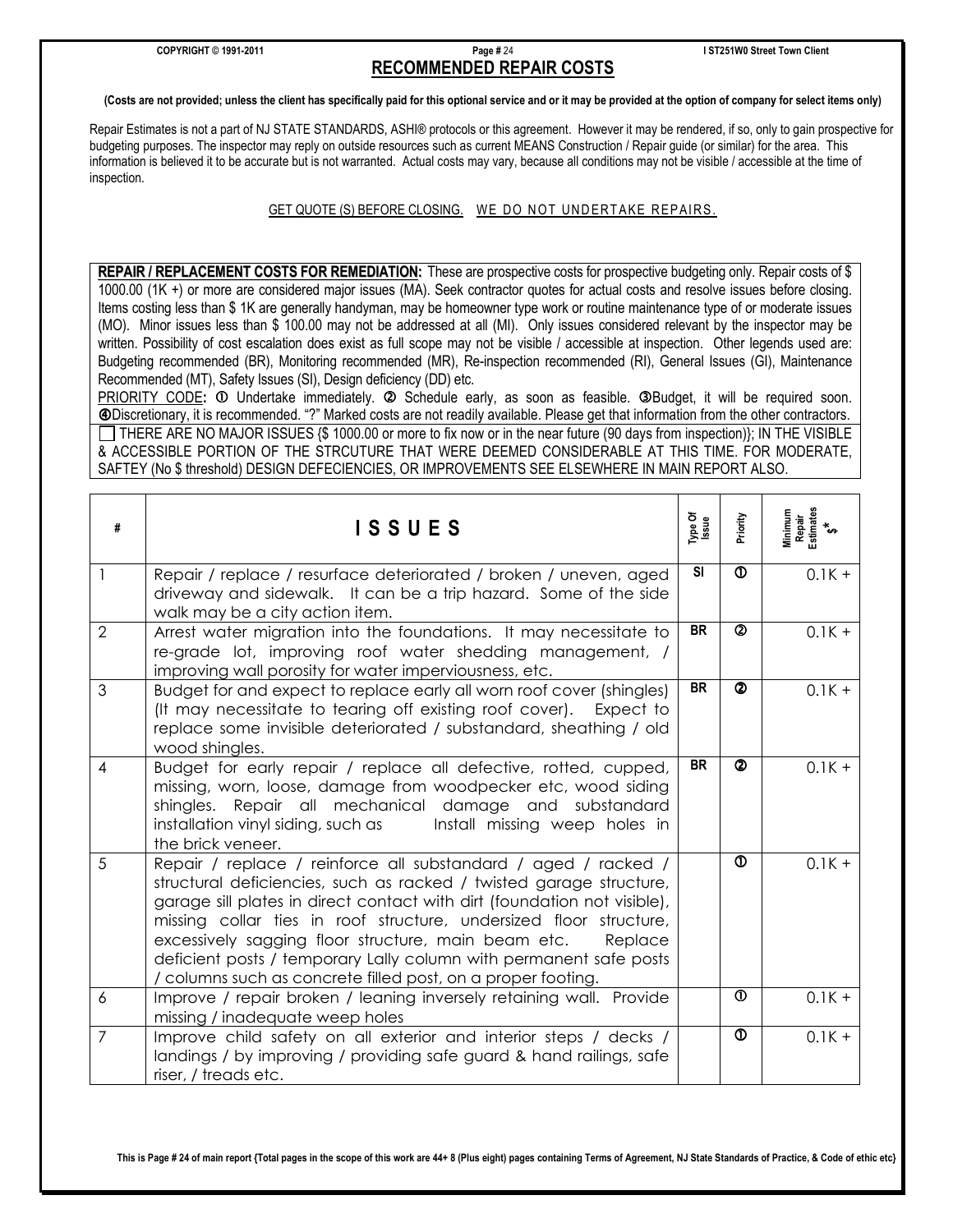|    | COPYRIGHT © 1991-2011<br>Page #25                                                                                                                                                                                                                                                                                                                                                                                                                                                                                                                                                                                                                      |           |                                | I ST251W0 Street Town Client |
|----|--------------------------------------------------------------------------------------------------------------------------------------------------------------------------------------------------------------------------------------------------------------------------------------------------------------------------------------------------------------------------------------------------------------------------------------------------------------------------------------------------------------------------------------------------------------------------------------------------------------------------------------------------------|-----------|--------------------------------|------------------------------|
| 8  | Replace / repair all inoperable / deficient windows. Most old<br>windows could not be operated satisfactorily. The hardware is<br>missing / sash is stuck / broken glass etc. Windows are of low quality<br>Recommend replacing windows,<br>specifications and are aged.<br>particularly in bedrooms.                                                                                                                                                                                                                                                                                                                                                  |           | ⊕                              | $0.1K +$                     |
| 9  | Improve / add to, insufficient / missing insulation in attic and<br>basement (floors). Fix / add / improve fallen insulation in the crawl<br>space.                                                                                                                                                                                                                                                                                                                                                                                                                                                                                                    |           | จ                              | $0.1K +$                     |
| 10 | Improve on deficient attic ventilation. Attic temperatures are more<br>than recommended (Ambient + Maximum 10 d F).                                                                                                                                                                                                                                                                                                                                                                                                                                                                                                                                    |           | $\circledcirc$                 | $0.1K +$                     |
| 11 | Repair / replace/ improve all moderate carpentry issues such as<br>sluggish interior door, hard ware, deficient sliding doors, etc.                                                                                                                                                                                                                                                                                                                                                                                                                                                                                                                    |           | $\circledcirc$                 | $0.1K +$                     |
| 12 | Repair broken roof truss member. Provide door / cover for attic<br>hatch.                                                                                                                                                                                                                                                                                                                                                                                                                                                                                                                                                                              |           | $\circledcirc$                 | $0.1K +$                     |
| 13 | Repair / replace / fix / patch all minor deficiencies such as holes /<br>cracks / broken / torn off plaster / sheet rock / wall covering on the<br>walls / ceilings etc.                                                                                                                                                                                                                                                                                                                                                                                                                                                                               |           | $\odot$                        | $0.1K +$                     |
| 14 | Replace / Repair deteriorated, defective floor system, sub-floor /<br>substrate / floor covering such as cracks in covering / tiles / open<br>seams in areas such as kitchen, bathroom, bath area wall etc.                                                                                                                                                                                                                                                                                                                                                                                                                                            |           | 3                              | $0.1K +$                     |
| 15 | Continue to treat entire structure for immunity against WDI (termites)<br>and get warranty against effectiveness of the treatment. Repair /<br>Replace, all WDI infested components such as<br>Underscore / cut<br>out all wood sheathing / siding resting / close contact with soil /<br>concrete slab, such as. It is wicking water into it the frame.<br>Maintain minimum clearance between lumber / sill / soil / concrete<br>to be 8" or more.                                                                                                                                                                                                    |           | $\Phi$                         | $0.1K +$                     |
| 16 | Budget for and expect to replace early, boiler, furnace, central air<br>conditioning compressor, hot water heater, kitchen appliances,<br>laundry equipment, prefabricated metal fireplace etc. as it is past /<br>nearing the end of its manufacturer's designed useful economic life.                                                                                                                                                                                                                                                                                                                                                                | <b>BR</b> | $\Phi$                         | $0.1K +$                     |
| 17 | Repair automatic garage opener's defective reverse safety<br>mechanism. Install safety wire within garage door springs. Repair<br>inefficient garage door spring mechanism. Replace springs /<br>hardware etc. Install a fire-rated door from the garage to the home.                                                                                                                                                                                                                                                                                                                                                                                  | SI        | $\textcircled{\scriptsize{1}}$ | $0.1K +$                     |
| 18 | Repair / replace non-operational kitchen oven / cook top combo<br>appliance, dishwasher. (No Gas). Repair / replace excessively noisy<br>dishwasher, exhaust fan, defective refrigerator handle.                                                                                                                                                                                                                                                                                                                                                                                                                                                       |           | $\mathbf 0$                    | $0.1K +$                     |
| 19 | Repair / replace all plumbing issues as S-trap to be converted to<br>safer P trap, missing drainage vent for footed tub, loose water closet<br>fastening assembly, Crack / chip on wash basin / tub / water closet<br>tank etc, improve adequate clearance in front / sides of the water<br>closet. Expect to repair aged / defective lead pan shower base,<br>suspect shower base is leaking. Monitoring recommended. Caulk<br>the shower base properly to prevent substrate wicking water at<br>base. Improve on hanging / strapping of all loose plumbing pipes,<br>Install missing / defective exhaust fan in<br>such as in basement.<br>bathroom. |           | $\circledcirc$                 | $0.1K +$                     |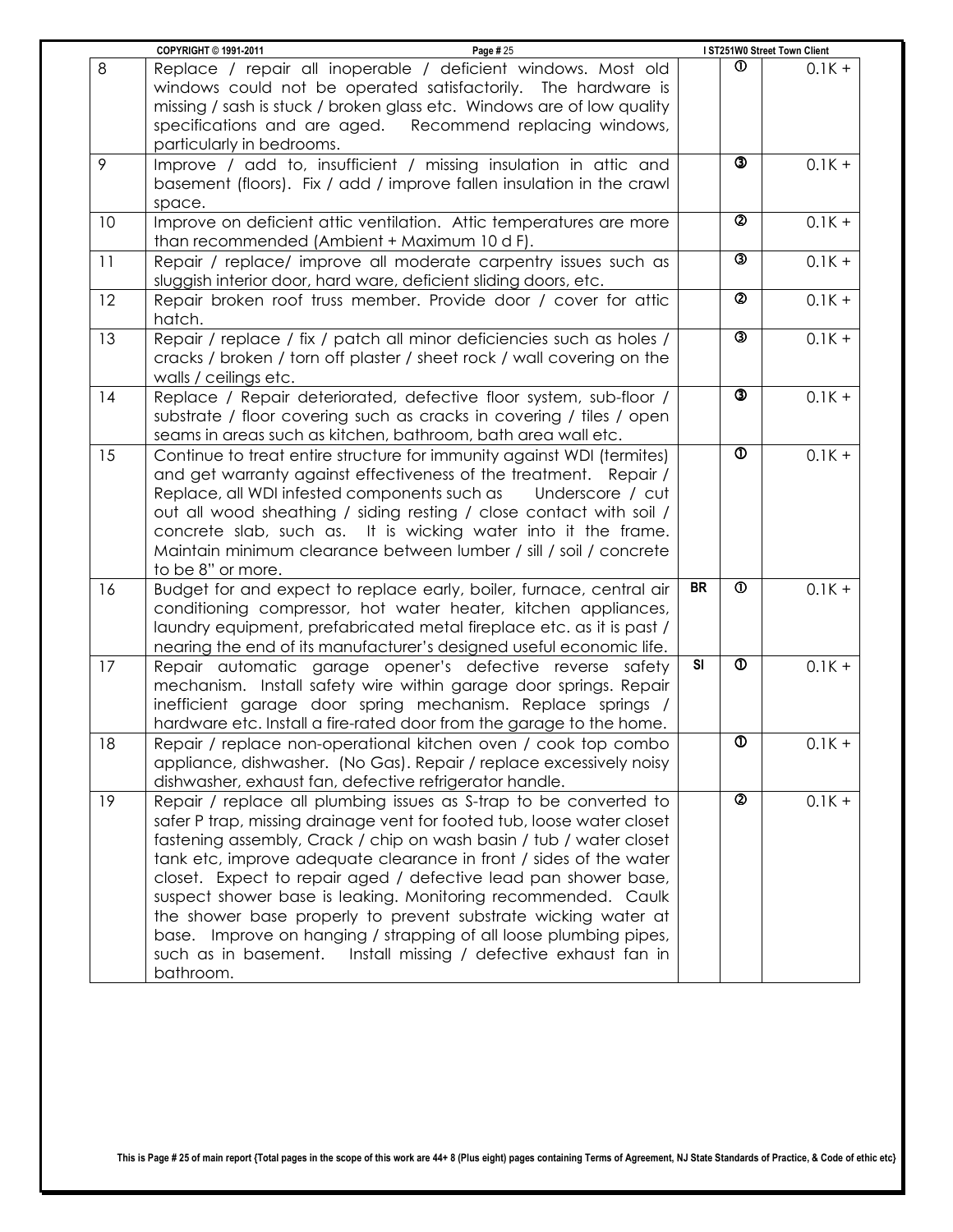|    | COPYRIGHT © 1991-2011<br>Page #26                                                                                                                                                                                                                                                                                                                                                                                                                                                                                                                                                                                                                                                                                                                                                                                                                                                                                                                                                                                                                                                                                                                                                                                                                                                                         |                          |                      | I ST251W0 Street Town Client |
|----|-----------------------------------------------------------------------------------------------------------------------------------------------------------------------------------------------------------------------------------------------------------------------------------------------------------------------------------------------------------------------------------------------------------------------------------------------------------------------------------------------------------------------------------------------------------------------------------------------------------------------------------------------------------------------------------------------------------------------------------------------------------------------------------------------------------------------------------------------------------------------------------------------------------------------------------------------------------------------------------------------------------------------------------------------------------------------------------------------------------------------------------------------------------------------------------------------------------------------------------------------------------------------------------------------------------|--------------------------|----------------------|------------------------------|
| 20 | Repair / replace all HVAC deficiencies such as install permanent<br>heat module in the bedroom above garage. Encase all open<br>heating pipes in heated habitable area such as in main floor<br>hallway. Repair / Repair defective gas burner tube & flange<br>The pores are burned out, rendering incomplete<br>assembly.<br>combustion of fuel gas. Install emergency shut off switch for boiler<br>at the entrance to the basement. Repair defective humidifier, all<br>rusted / substandard duct system such as in basement etc.<br>Repair<br>/ replace inefficient central air conditioning compressor. It should<br>maintain minimum differential of 15 d F between cold supply air and<br>Install / repair insulation on refrigerant pipes.<br>the hot return air.<br>Raise buried Central Air conditioning compressor at least 8" above<br>the soil / grade.                                                                                                                                                                                                                                                                                                                                                                                                                                      |                          | ③                    | $0.1K +$                     |
| 21 | Install a drip pipe on the T&P valve to the hot water heater / safety<br>valve to the boiler. It is a safety hazard.                                                                                                                                                                                                                                                                                                                                                                                                                                                                                                                                                                                                                                                                                                                                                                                                                                                                                                                                                                                                                                                                                                                                                                                      | SI                       | $\Phi$               | $0.1K +$                     |
| 22 | Repair / replace / improve all electrical deficiencies such as worn<br>out / deteriorated main service entrance cable, inadequate service<br>size, substandard main electrical panel (split bus, more than 6 Circuit<br>breakers), Federal Pacific make panel (de-listed by UL for unsafe fire<br>prone circuit breakers), missing main switch in, or outside the main<br>electric panel, upgrading the electrical system, as the current<br>service entrance cable is capable to carry maximum load of<br>65Amps, excessively over fused, multiple taps on the circuit breaker<br>in the main electric panel, remove all abandoned electric wiring<br>within the main panel, and fix all non-functional GFCI receptacles<br>such as in garage, install proper size circuit breakers to match the<br>branch wiring. (14/2 wiring should not exceed 15 Amps. Installed<br>circuit breaker is oversized i.e. 20 AMP), grounding on all<br>ungrounded two conductor branch circuits and pronged outlets,<br>cap open boxes, non-functional paddle fan in the living room etc,<br>better fastening of all the loose / suspended electrical wires, such as<br>in basement, long extension cords such as used to power garage<br>door openers, with permanent hard wiring. Recommend consulting<br>electrician. | $\overline{\mathsf{SI}}$ | $\overline{\bullet}$ | $0.1K +$                     |
| 23 | Repair / replace / install missing / nonfunctional defective smoke<br>detectors / alarms / CO detectors etc such as at.                                                                                                                                                                                                                                                                                                                                                                                                                                                                                                                                                                                                                                                                                                                                                                                                                                                                                                                                                                                                                                                                                                                                                                                   | $\overline{\mathbf{s}}$  | $^{\circ}$           | $0.1K +$                     |
| 24 | Repair frozen fireplace damper and examine the flue liner. Repair /<br>fix water leak source into the fireplace chimney. Monitoring<br>recommended.                                                                                                                                                                                                                                                                                                                                                                                                                                                                                                                                                                                                                                                                                                                                                                                                                                                                                                                                                                                                                                                                                                                                                       | $\overline{\mathsf{SI}}$ | $\overline{\circ}$   | $0.1K +$                     |

*\*Seek repair quotes from outside contractors before closing* 

*"?" In the table above denotes that the full scope of the work is undetermined.*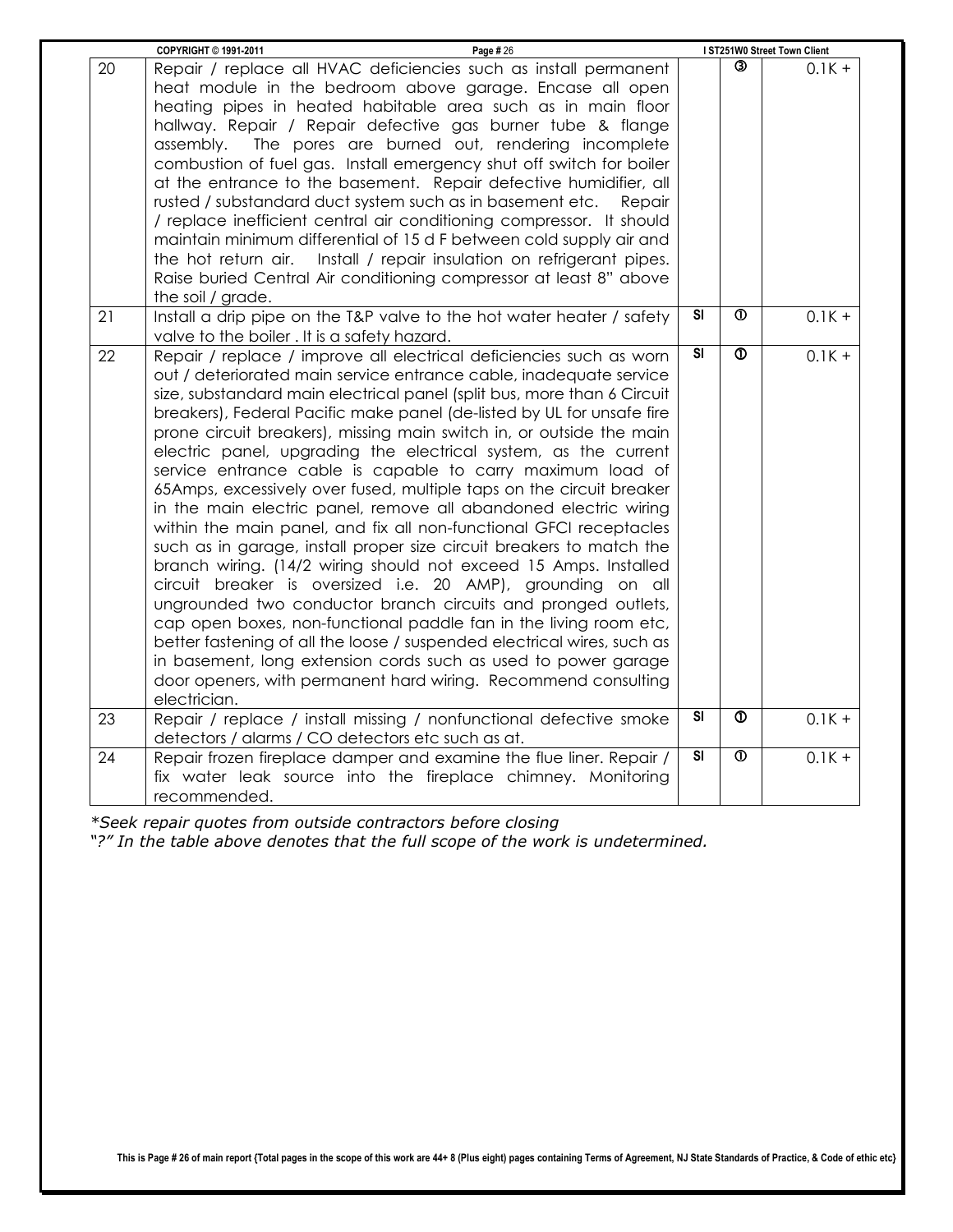| Page # 27<br>COPYRIGHT © 1991-2011<br>I ST251W0 Street Town Client |                                                                                                                                                                                                                   |                     |                                                                            |                                        |                                                                                            |                           |
|--------------------------------------------------------------------|-------------------------------------------------------------------------------------------------------------------------------------------------------------------------------------------------------------------|---------------------|----------------------------------------------------------------------------|----------------------------------------|--------------------------------------------------------------------------------------------|---------------------------|
|                                                                    | R                                                                                                                                                                                                                 | S.<br>P<br>$\Omega$ | E C                                                                        | S<br>v<br>Е.                           |                                                                                            |                           |
|                                                                    |                                                                                                                                                                                                                   |                     |                                                                            |                                        |                                                                                            |                           |
| <b>ATTRIBUTES:</b>                                                 | Good Slope / Grade                                                                                                                                                                                                |                     |                                                                            | Newer Foundations / Structure          |                                                                                            |                           |
|                                                                    | Newer: Roof Siding                                                                                                                                                                                                | Windows             | $\boxtimes$ Hardwood Floors                                                |                                        |                                                                                            |                           |
|                                                                    | Long Life Slate or Tile Roof                                                                                                                                                                                      |                     |                                                                            | Central Air Conditioning               |                                                                                            |                           |
|                                                                    | $\boxtimes$ Hot Water Heat                                                                                                                                                                                        |                     |                                                                            | Multi Zone Heating / Cooling           |                                                                                            |                           |
|                                                                    | □Venting<br>Good Insulation                                                                                                                                                                                       |                     | Whirlpool Tub / Spa                                                        |                                        |                                                                                            |                           |
|                                                                    | Newer / Upgraded Electric panel /Utilities                                                                                                                                                                        |                     |                                                                            | Deck / Screened Porch                  |                                                                                            |                           |
|                                                                    | Newer/Upgraded: <b>■Kitchen</b> Bathroom                                                                                                                                                                          |                     |                                                                            | Appliances Amenities                   |                                                                                            |                           |
| <b>LIMITATIONS:</b>                                                | Slab on Grade                                                                                                                                                                                                     |                     | $\boxtimes$ High Maintenance Components                                    |                                        |                                                                                            |                           |
|                                                                    | $\boxtimes$ Steel / Cast Iron Plumbing Pipes                                                                                                                                                                      |                     | No Garage                                                                  | $\boxtimes$ Detached Garage            |                                                                                            |                           |
|                                                                    | Unpaved Driveway                                                                                                                                                                                                  |                     | $\boxtimes$ Poor Insulation / Venting                                      |                                        |                                                                                            |                           |
|                                                                    | $\boxtimes$ Older:<br>$\boxtimes$ Roof                                                                                                                                                                            | <b>Siding</b>       | Windows                                                                    | □Kitchen                               | Bathroom                                                                                   | <b>∆Appliances</b>        |
|                                                                    | <b>Boiler</b>                                                                                                                                                                                                     |                     | Furnace □ Central Air Conditioning                                         |                                        | $\boxtimes$ Hot Water Heater                                                               |                           |
|                                                                    |                                                                                                                                                                                                                   |                     |                                                                            |                                        | Main Panel □Utilities □Electrical System □Inadequate for modern life style electrical load |                           |
|                                                                    | $\boxtimes$ Low slope grade / Questionable Indoor air Quality / High water penetration probability in                                                                                                             |                     |                                                                            |                                        |                                                                                            |                           |
|                                                                    | foundations / High WDI Infestation Probability                                                                                                                                                                    |                     |                                                                            |                                        |                                                                                            |                           |
| <b>TYPICAL CRACKS</b>                                              | I ⊠Driveway<br>$\overline{\boxtimes}$ Walkway                                                                                                                                                                     |                     | Chimney                                                                    | $\boxtimes$ Foundations / Basement     |                                                                                            |                           |
| <b>WITNESSED:</b>                                                  | $\boxtimes$ Exterior Cladding / Siding / Plaster / Stucco                                                                                                                                                         |                     |                                                                            | $\boxtimes$ Interior Walls / Ceiling   |                                                                                            |                           |
| <b>FRESH COATING</b>                                               | (Could Eliminate / Conceal True Surface Condition)                                                                                                                                                                |                     |                                                                            | Drive Way                              | Basement                                                                                   | Interior                  |
| <b>WITNESSED:</b>                                                  | <b>T</b> Pipes<br>Exterior                                                                                                                                                                                        |                     | Deck                                                                       |                                        |                                                                                            |                           |
| <b>DETERIORATION:</b>                                              | <b>WEAR &amp; TEAR</b>                                                                                                                                                                                            |                     | Excessive                                                                  | $\boxtimes$ >Average                   | Average                                                                                    | < Average                 |
|                                                                    | <b>SETTLEMENT</b>                                                                                                                                                                                                 |                     | Excessive                                                                  | $\boxtimes$ > Average                  |                                                                                            |                           |
|                                                                    | <b>FRAME SAGGING:</b>                                                                                                                                                                                             |                     | Excessive                                                                  |                                        | Average                                                                                    | < Average                 |
|                                                                    |                                                                                                                                                                                                                   |                     |                                                                            | $\boxtimes$ >Average                   | Average                                                                                    | < Average                 |
|                                                                    | <b>Structure Movements / Skewed:</b>                                                                                                                                                                              |                     | Excessive                                                                  | $\boxtimes$ >Average                   | Average                                                                                    | < Average                 |
| <b>ACCELERATED AGING:</b>                                          | $\boxtimes$ Foundation                                                                                                                                                                                            |                     | $\boxtimes$ Attic / Roof                                                   | $\boxtimes$ Garage                     | $\boxtimes$ Basement                                                                       |                           |
| Construction                                                       | (At Inception/Rebuild)                                                                                                                                                                                            |                     |                                                                            | Sub Standard Materials / Workmanship   |                                                                                            |                           |
| <b>Specifications:</b>                                             | Pre-Fabricated                                                                                                                                                                                                    |                     | Custom Spec Built                                                          |                                        | Standard typical specification                                                             |                           |
|                                                                    | En Masse Track Built                                                                                                                                                                                              |                     |                                                                            |                                        | Utilitarian Low Specifications Materials Or Workmanship                                    |                           |
| Replacements / Up-grading:                                         | Minimal                                                                                                                                                                                                           |                     | <b>S</b> <average< th=""><th>Average</th><th>Good</th><th></th></average<> | Average                                | Good                                                                                       |                           |
| Maintenance:                                                       | (Previous Planned/Preventive)                                                                                                                                                                                     |                     | Deferred Excessively                                                       |                                        | $\boxtimes$ Deferred > average                                                             |                           |
|                                                                    | □>Average<br><b>JAverage</b>                                                                                                                                                                                      |                     | Good                                                                       | $< 1\%$                                |                                                                                            |                           |
| 1st Year Projected Cost:<br>There after:                           | Replacement/Maintenance (% of property Value)                                                                                                                                                                     |                     |                                                                            | $< 1\%$                                | 1 To 3%<br>$\boxtimes$ 1 To 3%                                                             | $\boxtimes$ > 3%<br>3%    |
|                                                                    | (Does not include utility costs or its excessiveness therein)<br>None Visible In Accessible & Visible Areas                                                                                                       |                     |                                                                            |                                        | <b>Treatment Required Entire Property</b>                                                  |                           |
| TERMITE (WDI):                                                     | Minimally Probe-Able (Most Ares Are Finished Off)                                                                                                                                                                 |                     |                                                                            | $\boxtimes$<br><b>Repairs Required</b> |                                                                                            |                           |
|                                                                    | Preventive Treatment Recommended (New Or Continued)                                                                                                                                                               |                     |                                                                            |                                        |                                                                                            |                           |
| <b>EXPECT EARLY</b>                                                | (Possibly Near / End Of Useful Economic Life / Low Specifications                                                                                                                                                 |                     |                                                                            |                                        | $\boxtimes$ Walkway                                                                        | $\boxtimes$ Driveway      |
| <b>RENEWAL:</b>                                                    | $\boxtimes$ Insulation / Vapor Barrier                                                                                                                                                                            |                     | Siding                                                                     | Roof                                   | <b>Central Air Conditioning</b>                                                            |                           |
|                                                                    | $\boxtimes$ Steel Or Cast Iron Pipes                                                                                                                                                                              |                     | Laundry Equipment                                                          |                                        | Boiler / Furnace                                                                           |                           |
|                                                                    | Kitchen Appliances                                                                                                                                                                                                |                     | ⊠Hot Water Heater                                                          |                                        | $\boxtimes$ Electric Panel / Wires                                                         |                           |
|                                                                    |                                                                                                                                                                                                                   |                     |                                                                            |                                        |                                                                                            |                           |
|                                                                    | RECOMMEND CONSULTING or INSPECTION:                                                                                                                                                                               | $\Box$ Septic       | $\boxtimes$ Oil Tank /Soil                                                 | Water / Well                           | Foundation                                                                                 |                           |
| <b>EXPECT TO FIND:</b>                                             | <b>NMoisture / Water In Basement/ Foundations</b>                                                                                                                                                                 |                     |                                                                            |                                        | $\boxtimes$ Air Draft From Leaking Windows / Doors                                         |                           |
| & / OR                                                             | ⊠Concealed /Future WDI Infestation Due To low Sill Soil clearance / Slab On Grade/ Woodchips/ Cellulose                                                                                                           |                     |                                                                            |                                        |                                                                                            |                           |
| <b>INADEQUACY IN:</b>                                              | Cooling<br>$\boxtimes$ Heating                                                                                                                                                                                    |                     |                                                                            |                                        | $\boxtimes$ Inadequate # Of Elect outlets for modern life style                            | $\boxtimes$ Attic Venting |
|                                                                    | $\boxtimes$ Water Press<br>$\boxtimes$ Drainage                                                                                                                                                                   |                     | $\boxtimes$ Window Air Seal                                                |                                        |                                                                                            |                           |
| <b>SUSPECTED:</b>                                                  | (May Be Due To Age Type /Condition, But Unverified Recommend further evaluation / monitoring):<br>$\triangle$ Lead in older layer of paint pre-1978; May have been encapsulated with new layers of paint over it. |                     |                                                                            |                                        |                                                                                            |                           |
|                                                                    | Concealed Knob & Tube Wiring                                                                                                                                                                                      |                     |                                                                            |                                        |                                                                                            |                           |
|                                                                    | $\boxtimes$ Indoor Air Quality / Mold Like Matter / discolored substrate etc                                                                                                                                      |                     |                                                                            |                                        |                                                                                            |                           |
|                                                                    | $\boxtimes$ Asbestos in / on Heating Pipe Insulation / Siding / Floor tiles / and or other component (s)                                                                                                          |                     |                                                                            |                                        |                                                                                            |                           |
|                                                                    |                                                                                                                                                                                                                   |                     |                                                                            |                                        |                                                                                            |                           |
| <b>NON-</b>                                                        | (Some component's construction may not conform to current standards of construction; It can be detrimental.                                                                                                       |                     |                                                                            |                                        |                                                                                            |                           |
| <b>CONFORMANCE</b>                                                 | Recommend further evaluation / monitoring & or checking with town-hall / insurance carriers etc before closing):                                                                                                  |                     |                                                                            |                                        |                                                                                            |                           |
| <b>TO CURRENT</b>                                                  | Habitation in basement (finished or otherwise)(Egress / height / air changes / privacy doors / heat / light / etc)                                                                                                |                     |                                                                            |                                        |                                                                                            |                           |
| <b>CONSTRUCTION</b>                                                | $\boxtimes$ Habitation in attic (finished or otherwise) (Egress / height / air changes / privacy doors / heat / light / etc)                                                                                      |                     |                                                                            |                                        |                                                                                            |                           |
| <b>STANDARDS:</b>                                                  | Staircase (Width, Tread & or riser sizes / hand / guard rail sizes etc)                                                                                                                                           |                     |                                                                            |                                        |                                                                                            |                           |
|                                                                    | $\boxtimes$ Bath room (Clearances etc)                                                                                                                                                                            |                     |                                                                            |                                        | Excessive dwellings / occupancy by more than designed number                               |                           |
|                                                                    | Plumbing                                                                                                                                                                                                          |                     | Electric                                                                   |                                        |                                                                                            |                           |
|                                                                    |                                                                                                                                                                                                                   |                     |                                                                            |                                        |                                                                                            |                           |

**This is Page # 27 of main report {Total pages in the scope of this work are 44+ 8 (Plus eight) pages containing Terms of Agreement, NJ State Standards of Practice, & Code of ethic etc}**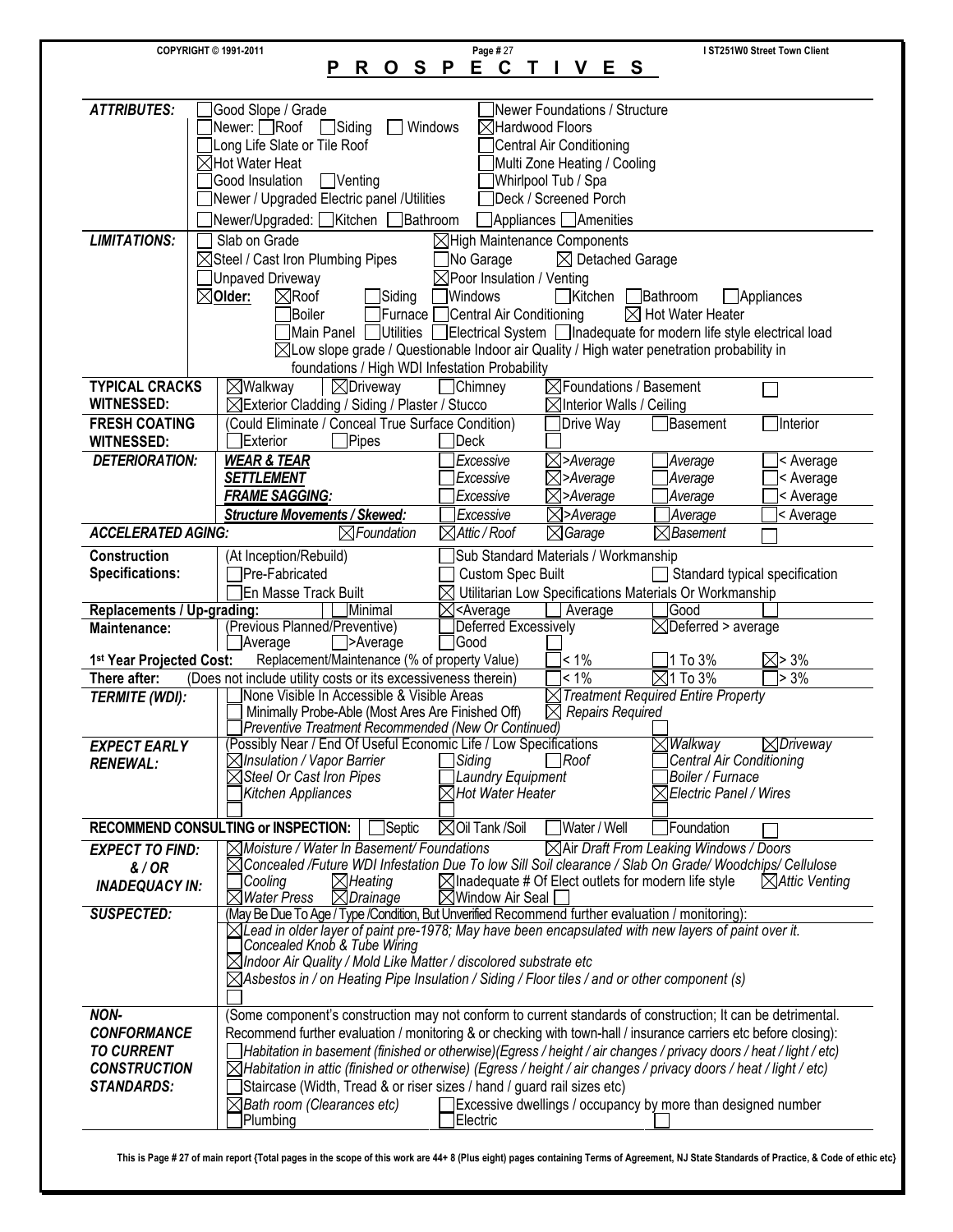|                                  | COPYRIGHT © 1991-2011                                                                                                                 |                                                                       | Page #28                                                 |                                                    |                                             | I ST251W0 Street Town Client                                                                                                                  |
|----------------------------------|---------------------------------------------------------------------------------------------------------------------------------------|-----------------------------------------------------------------------|----------------------------------------------------------|----------------------------------------------------|---------------------------------------------|-----------------------------------------------------------------------------------------------------------------------------------------------|
|                                  |                                                                                                                                       | FILED                                                                 | O                                                        | <b>BSERVATIONS</b>                                 |                                             |                                                                                                                                               |
| <b>INPECTION REPORT LEGEND:</b>  |                                                                                                                                       |                                                                       |                                                          |                                                    |                                             |                                                                                                                                               |
|                                  |                                                                                                                                       |                                                                       |                                                          |                                                    |                                             | All issues / observation written / marked in Italics and in III & IV are to be monitored / budgeted for replacement or remedied. Some         |
|                                  | components may have more than one rating.                                                                                             |                                                                       |                                                          |                                                    |                                             |                                                                                                                                               |
|                                  | I - Not inspected, or not available to inspect, or does not exist, or not with in the scope of this inspection.                       |                                                                       |                                                          |                                                    |                                             |                                                                                                                                               |
|                                  | II - Meets criteria, or adequate, or acceptable, or operational within norms, for its age / class.                                    |                                                                       |                                                          |                                                    |                                             |                                                                                                                                               |
|                                  | III - Operational, but see comment, or notation, may not be a major defect on date / time inspected, but budgeting recommended for    |                                                                       |                                                          |                                                    |                                             |                                                                                                                                               |
|                                  |                                                                                                                                       |                                                                       |                                                          |                                                    |                                             | replacement due to nearing end of useful economic or manufacturers designed life, or Recommend for improvements due to design deficiency      |
| or needs moderate repairs.       | IV - Unsatisfactory, Insufficient, nonfunctional, Not performing to design standard or correction recommended to major visual defect. |                                                                       |                                                          |                                                    |                                             |                                                                                                                                               |
|                                  | U - Unknown, E- Estimated Unverified Information gathered from other sources,                                                         |                                                                       |                                                          |                                                    | *- See comments.                            |                                                                                                                                               |
|                                  |                                                                                                                                       |                                                                       |                                                          |                                                    |                                             | Normal wear & tear is accepted; Conditions typical for this property's age and class are not specifically noted. Differed maintenance, design |
|                                  |                                                                                                                                       |                                                                       |                                                          |                                                    |                                             | deficiencies, and noncompliance of code may not be noted. Age given is best estimated use-age and is not chronological age. Common areas      |
|                                  | and components, such as in multi family buildings, and or condos, are not reported.                                                   |                                                                       |                                                          |                                                    |                                             |                                                                                                                                               |
|                                  |                                                                                                                                       |                                                                       |                                                          |                                                    |                                             |                                                                                                                                               |
| <b>INSPECTION METHODS:</b>       |                                                                                                                                       |                                                                       |                                                          |                                                    |                                             |                                                                                                                                               |
| Foundation:                      | $\boxtimes$ Partly Visible                                                                                                            | Hatch<br>Hatch                                                        | No Entry<br>$\boxtimes$ Entry                            | Slab on Grade                                      |                                             |                                                                                                                                               |
| Attic:<br>Roof:                  | $\boxtimes$ Partly Visible<br>Partly Visible                                                                                          | Walked on                                                             | $\Box$ No Entry<br>$\boxtimes$ Entry<br>Ladder roof edge | $\boxtimes$ Binocular /grade                       | $\Box$ No Visibility $\Box$                 |                                                                                                                                               |
| Un-walk-able roof:               | Snow covered                                                                                                                          | Slope > 9/12                                                          | $\boxtimes$ Over 13' high                                | weather / wet                                      | Unsafe                                      |                                                                                                                                               |
|                                  |                                                                                                                                       |                                                                       |                                                          |                                                    |                                             | $  $ $  $ $  $ $ $                                                                                                                            |
| 1. LOT:                          |                                                                                                                                       | $\boxtimes$ Inadequate grade (Slope less than 9% within 10' periphery |                                                          |                                                    |                                             |                                                                                                                                               |
|                                  | Vegetation, grading, drainage, retaining walls & adverse effect:                                                                      |                                                                       |                                                          |                                                    | $\boxtimes$ Hazardous Tree / Limbs / /Roots |                                                                                                                                               |
| Walkways, patios, and driveways: |                                                                                                                                       |                                                                       |                                                          | $\boxtimes$ Trip Hazard                            |                                             |                                                                                                                                               |
|                                  | Exterior Steps, stairways, and railings:                                                                                              |                                                                       | $\boxtimes$ Unsafe                                       | $\boxtimes$ Excessive Riser height                 |                                             |                                                                                                                                               |
|                                  | <b>NDeficient Guard / Hand Rail</b>                                                                                                   |                                                                       | $\boxtimes$ Broken steps                                 |                                                    |                                             |                                                                                                                                               |
| Retaining Wall:                  | $\Box$ No Weep Holes                                                                                                                  |                                                                       | Leaning inversely                                        |                                                    |                                             |                                                                                                                                               |
|                                  | Material:                                                                                                                             | JMasonry                                                              | Stone                                                    | Lumber                                             |                                             |                                                                                                                                               |
| 2. GARAGE / OTHER STRUCTURE:     |                                                                                                                                       | None                                                                  | <b>Attached</b>                                          |                                                    | $\boxtimes$ Car port or detached building   |                                                                                                                                               |
|                                  | Foundation, Slab, Masonry wall & components:                                                                                          |                                                                       |                                                          |                                                    |                                             |                                                                                                                                               |
| Roof, Exterior wall cover, trim: |                                                                                                                                       |                                                                       |                                                          |                                                    |                                             | ⋉                                                                                                                                             |
| Framing roof, wall:              |                                                                                                                                       |                                                                       |                                                          |                                                    |                                             |                                                                                                                                               |
|                                  | Garage doors and garage door operators:                                                                                               |                                                                       |                                                          | Defective Reverse Safety Mechanism                 |                                             |                                                                                                                                               |
|                                  | No Fire rated door / wall                                                                                                             |                                                                       |                                                          | No Garage door automatic closure                   |                                             |                                                                                                                                               |
|                                  | No safety wire in springs                                                                                                             |                                                                       |                                                          | No automatic Interior door closure                 |                                             |                                                                                                                                               |
| 3. STRUCTURE:                    |                                                                                                                                       |                                                                       |                                                          |                                                    |                                             |                                                                                                                                               |
| Foundation:                      | Age: 61 +                                                                                                                             |                                                                       |                                                          |                                                    |                                             | $\Box \boxtimes \Box$                                                                                                                         |
|                                  | Type:                                                                                                                                 | $\boxtimes$ Basement                                                  | Crawl Space                                              | $\Box$ Slab on Grade $\Box$                        |                                             |                                                                                                                                               |
|                                  | % Finished:                                                                                                                           |                                                                       | $90\% + \Box 65\% + \Box 35\% + \Box 5\%$                |                                                    |                                             |                                                                                                                                               |
|                                  | Mortar:                                                                                                                               | Deteriorated / missing                                                | $\boxtimes$ Vertical                                     | Unstable                                           | $\Box$ Leaning Wall                         |                                                                                                                                               |
|                                  | Cracks:                                                                                                                               | $\boxtimes$ Typical                                                   | 7>1/4" Serious, Seek Professional Evaluation             | Horizontal                                         |                                             |                                                                                                                                               |
|                                  | <b>Penetration of</b>                                                                                                                 | $\boxtimes$ Visible water                                             | $\boxtimes$ Severe / High                                | Moderate                                           | Minimal                                     | $\Box$ None                                                                                                                                   |
|                                  | Water or                                                                                                                              | $\boxtimes$ Efflorescence on walls                                    |                                                          |                                                    |                                             |                                                                                                                                               |
|                                  | Moisture/marks:                                                                                                                       |                                                                       | Colored mold like patches; recommend indoor air test     |                                                    |                                             |                                                                                                                                               |
|                                  | Material:                                                                                                                             | Poured                                                                | $\boxtimes$ Concrete                                     | <b>Block</b>                                       | $\Box$ Brick                                | Stone                                                                                                                                         |
|                                  |                                                                                                                                       |                                                                       | Concrete Plaster on face; Sub material not visible       |                                                    |                                             |                                                                                                                                               |
| Framing:                         | $\boxtimes$ Unbolted frame to foundation                                                                                              |                                                                       |                                                          | $\boxtimes$ WDI deterioration suspected in Framing |                                             |                                                                                                                                               |
| Floor/Beam:                      | ] NV<br>Type:                                                                                                                         | $\boxtimes$ Joist                                                     | Truss                                                    | $\Box$ Slab on Grade $\Box$                        |                                             |                                                                                                                                               |
|                                  | Material:<br>$\Box$ NV                                                                                                                | $\boxtimes$ Wood                                                      | Steel                                                    | Concrete $\Box$                                    |                                             |                                                                                                                                               |
| Wall:                            | $\boxtimes$ NV<br>Type:                                                                                                               | $\Box$ Platform                                                       | Balloon                                                  |                                                    |                                             |                                                                                                                                               |
|                                  | Material:<br><b>NV</b>                                                                                                                | $\boxtimes$ Sheet Rock                                                | $\boxtimes$ Plaster Lath                                 |                                                    |                                             |                                                                                                                                               |
| Ceiling:                         | <b>NV</b><br>Type:                                                                                                                    | $\boxtimes$ Joist                                                     | Truss                                                    |                                                    |                                             | IXII                                                                                                                                          |
|                                  |                                                                                                                                       |                                                                       |                                                          |                                                    |                                             |                                                                                                                                               |
|                                  |                                                                                                                                       |                                                                       |                                                          |                                                    |                                             |                                                                                                                                               |

**This is Page # 28 of main report {Total pages in the scope of this work are 44+ 8 (Plus eight) pages containing Terms of Agreement, NJ State Standards of Practice, & Code of ethic etc}**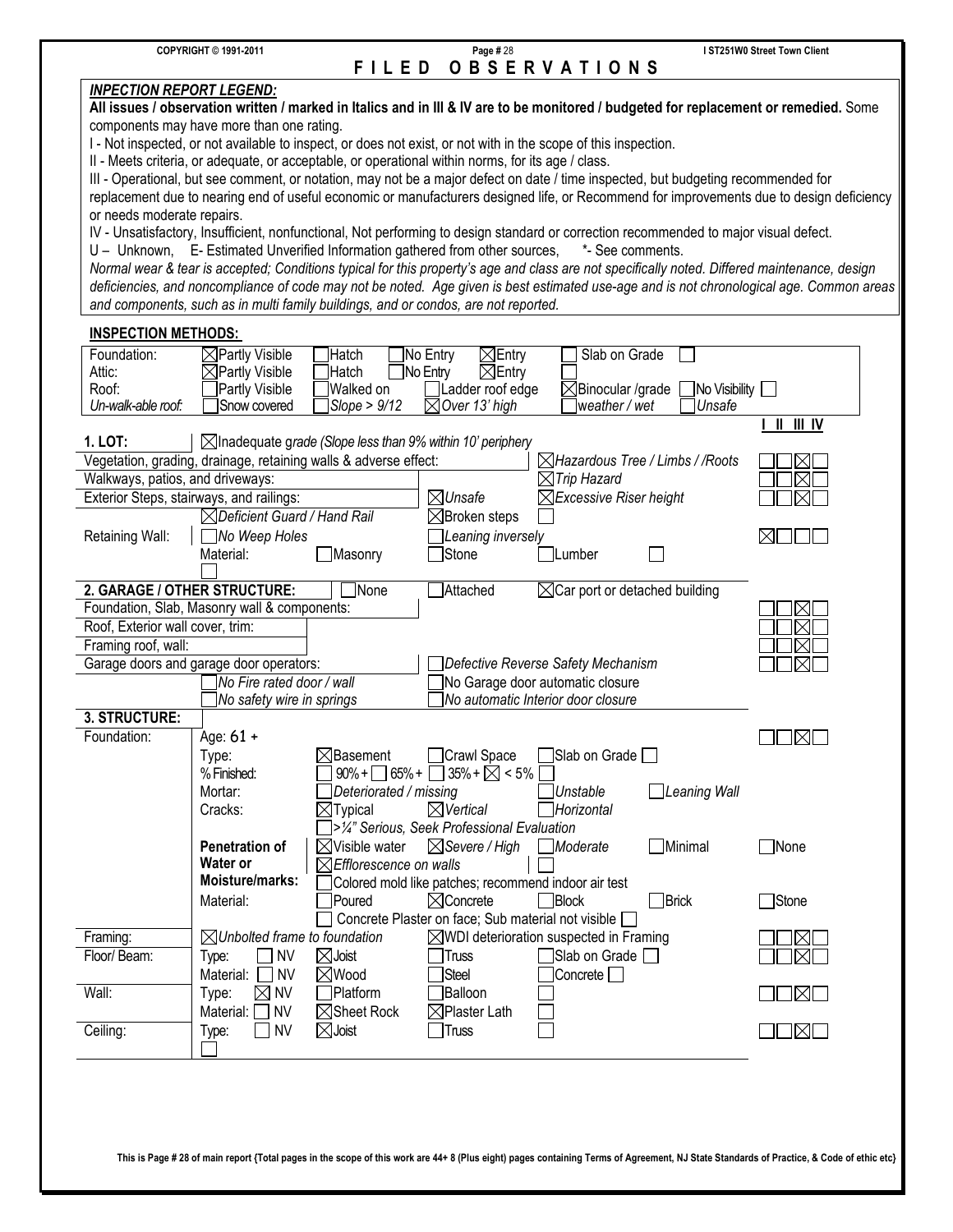| COPYRIGHT © 1991-2011                                            |                                                                                                     | Page #29                                                             |                                                                                                                              |                                                | I ST251W0 Street Town Client |
|------------------------------------------------------------------|-----------------------------------------------------------------------------------------------------|----------------------------------------------------------------------|------------------------------------------------------------------------------------------------------------------------------|------------------------------------------------|------------------------------|
|                                                                  |                                                                                                     |                                                                      |                                                                                                                              |                                                | 11 111 IV                    |
| <b>4. EXTERIOR CLADDING:</b>                                     | Age: Original + Mid life                                                                            |                                                                      |                                                                                                                              |                                                | I⊠                           |
| Material:                                                        | $\boxtimes$ Siding                                                                                  | <b>Shake</b>                                                         | Shingle                                                                                                                      | $\boxtimes$ Veneer                             | EIFS*                        |
| $\boxtimes$ Vinyl                                                | Wood                                                                                                | Aluminum                                                             | $\boxtimes$ Brick                                                                                                            | Stucco                                         | Composite                    |
| Recommend seeking Intrusive moisture test / Sheathing inspection |                                                                                                     |                                                                      | Typical Crack                                                                                                                | <b>Cement Asbestos Shingles</b>                |                              |
| Flashing, Eaves, Soffit, fascias and trim:                       |                                                                                                     |                                                                      |                                                                                                                              |                                                |                              |
|                                                                  |                                                                                                     |                                                                      |                                                                                                                              |                                                | $\boxtimes$                  |
| Exterior doors:                                                  |                                                                                                     |                                                                      |                                                                                                                              |                                                |                              |
| Attached decks, balconies, stoops, steps, porches, and railings: |                                                                                                     |                                                                      | Deficient Rail / steps / decking                                                                                             |                                                |                              |
|                                                                  | Underside un-inspect-able                                                                           | Excessive weathered                                                  |                                                                                                                              | Pressure treated Lumber can be arsenic         |                              |
| 5. ROOF:<br>Age: $13 +$                                          |                                                                                                     |                                                                      | $\overline{\text{#Of}}$ Layer:                                                                                               | $2 or +\sqrt[4]{ }$                            | IM                           |
| Type:                                                            | Flat                                                                                                | $\boxtimes$ Sloped                                                   | $\boxtimes$ Gable                                                                                                            | Contemporary                                   |                              |
|                                                                  | Compound                                                                                            | ∃HIP                                                                 | Gambrel                                                                                                                      | Mansard                                        |                              |
| Material:                                                        | $\boxtimes$ Fiberglass Asphalt Shingles                                                             |                                                                      | EPDM Built up                                                                                                                | Asphalt Sheet Roll                             |                              |
|                                                                  | Slate                                                                                               | <b>Tile</b>                                                          | $\bowtie$ Metal                                                                                                              |                                                |                              |
| Roof leaks:                                                      | $\boxtimes$ Prior leak stains visible underside                                                     |                                                                      | Active leak                                                                                                                  |                                                |                              |
| Roof Condition:                                                  | $\boxtimes$ Cracked                                                                                 | $\boxtimes$ Worn Out                                                 | $\boxtimes$ High Moss                                                                                                        | $\boxtimes$ Wavy Sheathing / deteriorated      |                              |
|                                                                  | $\boxtimes$ Very low Pitch / Expect leaks                                                           | $\boxtimes$ Prior Repairs                                            | $\boxtimes$ Loose /Lifting                                                                                                   | $\boxtimes$ Excessive loss of Granules         |                              |
| Flashing / Roof penetrations; Skylights, Chimneys:               |                                                                                                     | $\boxtimes$ Visible previous leak marks                              |                                                                                                                              |                                                |                              |
| Roof drainage systems / Water shedding / management:             |                                                                                                     |                                                                      | Excessive Water with in 10' adjoining foundation                                                                             |                                                |                              |
|                                                                  |                                                                                                     |                                                                      | $\boxtimes$ Missing or defective gutters and or leaders and or elbows etc                                                    |                                                |                              |
| % Finished Attic:                                                |                                                                                                     |                                                                      | $\overline{1}90\%$ + $\overline{\bigcirc}$ 65% + $\overline{\bigcirc}$ 35% + $\overline{\bigcirc}$ <5% $\overline{\bigcirc}$ |                                                |                              |
|                                                                  |                                                                                                     |                                                                      | $\boxtimes$ None                                                                                                             |                                                |                              |
| Attic Ventilation:<br>6. INTERIOR:                               | Minimal                                                                                             | Inadequate                                                           |                                                                                                                              |                                                |                              |
|                                                                  |                                                                                                     |                                                                      |                                                                                                                              |                                                |                              |
| Use Age:<br>Windows:                                             | Initial                                                                                             | $\boxtimes$ Mid                                                      | Advanced                                                                                                                     | Matured                                        |                              |
| Appliances:                                                      | $\boxtimes$ Initial                                                                                 | $\boxtimes$ Mid                                                      | Advanced                                                                                                                     | Matured                                        |                              |
| Steps, stairways, and railings:                                  | $\boxtimes$ Unsafe                                                                                  | $\times$ Deficient Guard / Hand Rail                                 |                                                                                                                              |                                                |                              |
|                                                                  |                                                                                                     | $\boxtimes$ Excessive Riser height                                   |                                                                                                                              |                                                |                              |
| Walls, Ceilings:                                                 | ⊠Deficient Wall / Ceiling surfaces                                                                  |                                                                      |                                                                                                                              |                                                |                              |
| Representative Interior doors & windows:                         | $\boxtimes$ Deficient windows / Leaking air                                                         |                                                                      | $\boxtimes$ Broken Glass / Seal                                                                                              |                                                |                              |
|                                                                  |                                                                                                     | $\boxtimes$ Defective / m <i>issing Screens</i> / Storms/ hardware / |                                                                                                                              |                                                |                              |
| 7. KITCHEN / BATHS:                                              |                                                                                                     |                                                                      |                                                                                                                              |                                                |                              |
| Kitchen Appliances:                                              | $\boxtimes$ Refrigerator                                                                            | lOven                                                                | Cook top                                                                                                                     | $\boxtimes$ Range                              |                              |
| Exhaust fan                                                      | Vented Out                                                                                          | Re-circled                                                           |                                                                                                                              |                                                |                              |
| Compactor                                                        | $\Box$ Dispose                                                                                      | Dishwasher                                                           | No Air Gap                                                                                                                   |                                                |                              |
| Countertops and representative Cabinets:                         |                                                                                                     |                                                                      | Defective / Deteriorated Floor Cover                                                                                         |                                                |                              |
| <b>Bathroom Plumbing Fixtures:</b>                               | <b>Excessive Noisy Exhaust Fan</b>                                                                  |                                                                      |                                                                                                                              | Water logged Tub / shower walls                |                              |
|                                                                  | Chipped or Cracked: Tub Sink Water Closet                                                           |                                                                      |                                                                                                                              | Lead Pan Shower base; Expect to leak in future |                              |
|                                                                  | Broken Tiles: □ Floor cover □ Tub / Shower walls                                                    |                                                                      | \No window & no exhaust fan                                                                                                  |                                                |                              |
| Leaking:                                                         | Water closet Seal Sink Tub / Shower                                                                 |                                                                      |                                                                                                                              | Defective faucet /Water closet flush valve     |                              |
|                                                                  | $GFCI:$ Mone Defective                                                                              |                                                                      | Footed tub; No vent; slow draining                                                                                           |                                                |                              |
|                                                                  | Low water pressure in multiple usage                                                                |                                                                      |                                                                                                                              | Low drainage in multiple usgae                 |                              |
|                                                                  |                                                                                                     |                                                                      |                                                                                                                              |                                                |                              |
| 8. PLUMBING:                                                     |                                                                                                     |                                                                      |                                                                                                                              |                                                |                              |
|                                                                  | Age: Original                                                                                       |                                                                      |                                                                                                                              |                                                |                              |
| Water supply source/ system:                                     |                                                                                                     | $\boxtimes$ Public                                                   | Private                                                                                                                      | Well                                           |                              |
| Water supply main pipe material:                                 | <b>TPVC</b>                                                                                         | □Lead                                                                | <b>Steel</b>                                                                                                                 | $\boxtimes$ Copper                             |                              |
|                                                                  |                                                                                                     | Flexible Synthetic Pipe Unknown                                      | <3/ <sub>4</sub> " pipe size                                                                                                 |                                                |                              |
| Location of water main, meter & shut off valves:                 |                                                                                                     | $\boxtimes$ Basement                                                 | Mech. Closet                                                                                                                 | Garage $\Box$                                  |                              |
| Interior water distribution pipe material (Predominant):         |                                                                                                     | $\boxtimes$ Copper                                                   | Steel                                                                                                                        | Leaks                                          |                              |
| Water Press.:                                                    | (Functional Flow) at fixtures & faucets {(Interior with all fixtures in each bath room) & Exterior} |                                                                      |                                                                                                                              |                                                |                              |
| DWV piping materials Predominant:   Lead                         |                                                                                                     | $\boxtimes$ Steel                                                    | $\boxtimes$ Cast Iron                                                                                                        | $\Box$ PVC / ABS                               |                              |
| Drainage, waste and vent systems & fixtures:                     |                                                                                                     |                                                                      |                                                                                                                              |                                                |                              |
| Drainage sumps, sump pumps, and related piping:                  |                                                                                                     |                                                                      |                                                                                                                              |                                                |                              |
| Location of Gas main, meter & shut off valves:                   |                                                                                                     | $\boxtimes$ Basement                                                 | Garage                                                                                                                       | Outside                                        |                              |
| Domestic Potable Water heater:                                   | Gal: 50                                                                                             | Age: 14 +                                                            | Missing T & P Drip Pipe                                                                                                      |                                                |                              |
|                                                                  |                                                                                                     | Blanketed / Inaccessible rating Plate                                |                                                                                                                              | $\Box$ 1/2 " Piping                            |                              |
| Energy Source:<br>$\boxtimes$ Nat Gas                            | Electric                                                                                            | Solar (Not Tested)                                                   |                                                                                                                              |                                                |                              |
| Water heating equipment, vent systems, flues, and chimneys:      |                                                                                                     |                                                                      |                                                                                                                              |                                                |                              |
| Fuel Oil storage:                                                | ⊠Underground (Not tested recommend tank/soil test)   Above ground Tank                              |                                                                      |                                                                                                                              |                                                |                              |
|                                                                  | $\boxtimes$ Unknown history. Verify at town hall / others.                                          |                                                                      |                                                                                                                              |                                                |                              |
|                                                                  |                                                                                                     |                                                                      |                                                                                                                              |                                                |                              |

**This is Page # 29 of main report {Total pages in the scope of this work are 44+ 8 (Plus eight) pages containing Terms of Agreement, NJ State Standards of Practice, & Code of ethic etc}**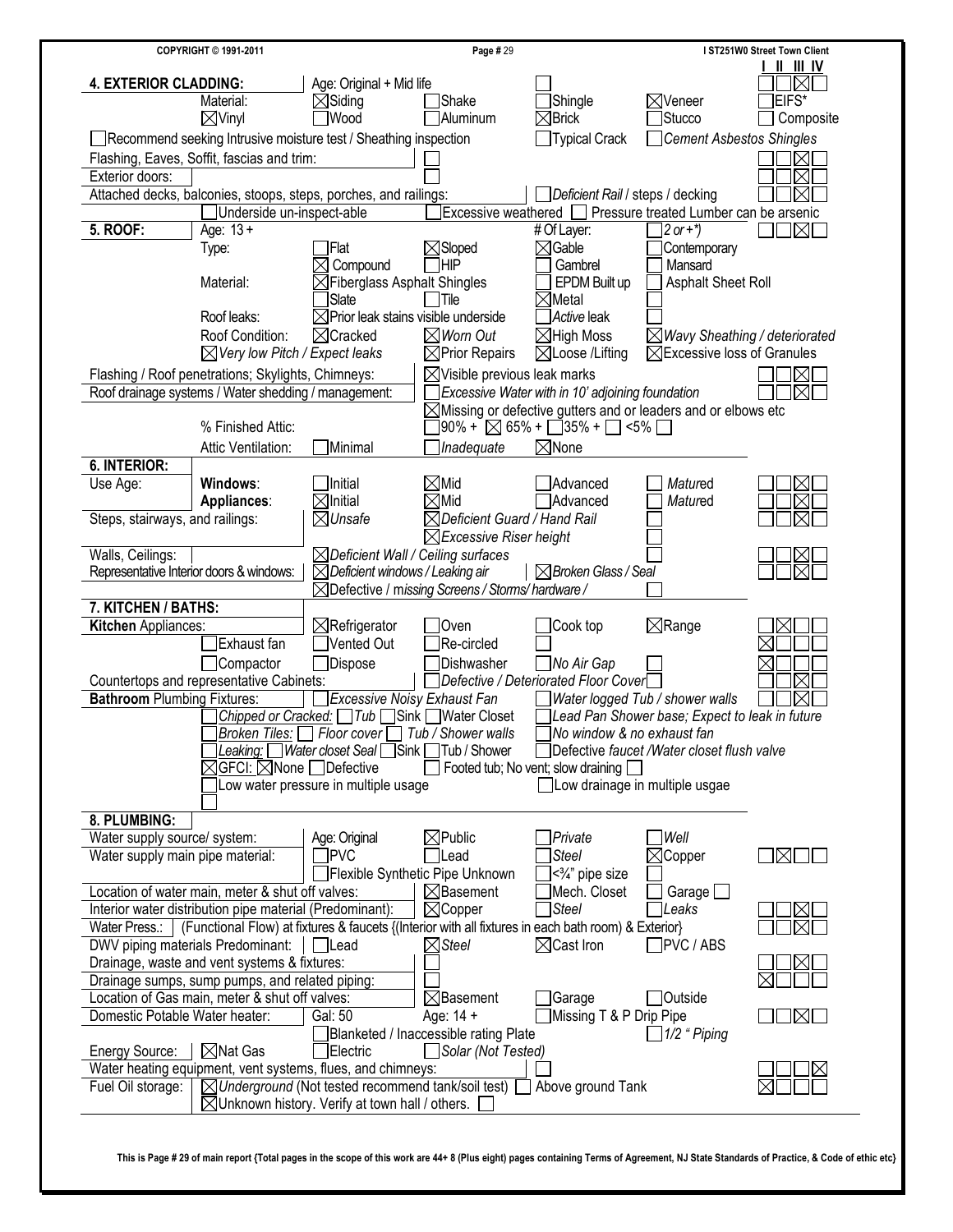| COPYRIGHT © 1991-2011                                                                            | Page #30                                                                                                                 | I ST251W0 Street Town Client             |
|--------------------------------------------------------------------------------------------------|--------------------------------------------------------------------------------------------------------------------------|------------------------------------------|
|                                                                                                  |                                                                                                                          | III III IV                               |
| 9. ELECTRICAL:<br>Service Entrance Cable:                                                        |                                                                                                                          |                                          |
| $\boxtimes$ Overhead<br>System Age: Original                                                     | Underground<br>Service Amperage: 100                                                                                     |                                          |
| 7115<br>Voltage:                                                                                 | ⊠115/220<br>13 PH                                                                                                        |                                          |
| Location of main disconnect(s)/ Panel:<br>Garage                                                 | $\boxtimes$ Basement<br><b>Outside</b>                                                                                   | □Closet                                  |
|                                                                                                  | Cover could not be opened recommend re-inspection                                                                        |                                          |
| Sub panel location:<br>Basement                                                                  | $1st$ fl $\Box$ 2 <sup>nd</sup> fl $\Box$ 3 <sup>rd</sup> fl $\Box$                                                      |                                          |
| Missing At<br>Smoke Detector:<br>Basement                                                        | 1st fl $\Box$ 2nd fl $\Box$ 3rd fl $\Box$                                                                                |                                          |
| Service drop, entrance conductors, cables, & raceways:                                           |                                                                                                                          |                                          |
| Service equipment & Main Disconnects:<br>Fuse                                                    | <b>⊠Circuit Breaker</b><br>Switch                                                                                        |                                          |
|                                                                                                  | Main Breaker not in main panel                                                                                           |                                          |
| Main Panel Type:<br><b>Federal Pacific</b>                                                       | Split Panel □ De-listed by UL                                                                                            | More than 6 CB's without main CB         |
| Service grounding, Bonding:                                                                      |                                                                                                                          |                                          |
| Interior components of service panels and sub panels:                                            | Panel interiors are overcrowded                                                                                          |                                          |
| <b>Branch</b> Conductor (Predominant):<br>Knob & Tube                                            | $\boxtimes$ NM ROMEX<br>$\boxtimes$ BX                                                                                   | $\boxtimes$ Copper                       |
|                                                                                                  | Solid conductor Aluminum                                                                                                 |                                          |
| $\Box$ Fuse<br>Over- current protection devices:                                                 | $\boxtimes$ Circuit Breaker                                                                                              | Over Protected CB or Fuses               |
| Representative lighting fixtures, switches, receptacles, & Ground Fault Circuit Interceptor (s); |                                                                                                                          |                                          |
|                                                                                                  | $\boxtimes$ Older ungrounded two conductor branch circuits; aged insulation, antiquated connecting or activating devices |                                          |
| Ungrounded 2 Prong outlets                                                                       | $\Box$ Multiple taps on circuit breakers                                                                                 | $\Box$ Bad or no ground                  |
| <b>Extension Cords used</b>                                                                      | $\boxtimes$ Open Wires / Boxes                                                                                           | $\boxtimes$ Aged Insulation              |
| Hot box, panel, or device                                                                        | $\boxtimes$ Exposed / unsupported / NM Wires                                                                             | $\Box$ Reverse polarity                  |
| Defective light fixture / No bulb or no lens                                                     |                                                                                                                          | Loose connections (arching) at:          |
|                                                                                                  | Defective: □Receptacle □Switch □GFCI □Light □ Fan □ Appliance □                                                          |                                          |
|                                                                                                  |                                                                                                                          |                                          |
| 10. HEATING, AIR CONDITIONING & VENTILATION:                                                     |                                                                                                                          |                                          |
| $\boxtimes$ Natl. Gas<br><b>HEATING</b> Energy source                                            | 70il<br>LP Gas                                                                                                           | Electric                                 |
| TYPE:<br><b>Furnace</b>                                                                          | $\boxtimes$ Boiler<br>Heat Pump                                                                                          | $\times$                                 |
| AGE: 06 +<br><b>BTU 100 K</b>                                                                    |                                                                                                                          |                                          |
| Distribution:<br> Hot Air<br>Hot Water                                                           | $\boxtimes$ Steam<br>Baseboard                                                                                           | ⊠Radiator<br>$\times$                    |
| <b>HW Coil</b>                                                                                   | $\boxtimes$ Typical Flame                                                                                                | 110                                      |
| Heating equipment, vent systems, flues, and chimney<br>Heavy rust on Body                        | $\Box$ Un-testable; Temp >90%                                                                                            | Deficient Filter                         |
| Heavy rust on Heat Exchanger                                                                     |                                                                                                                          | No response to normal operating controls |
| Uneven Flame / Gas tube burner ports burnt out                                                   |                                                                                                                          | Flame Shield Could not be Opened         |
| Radiator / Baseboard Leaks                                                                       |                                                                                                                          |                                          |
| <b>Electric</b> Mat Gas<br>AC energy source:                                                     | Capacity<br>Age:<br>Ton                                                                                                  |                                          |
| Distribution Type:<br>Low Pressure                                                               | High Pressure                                                                                                            |                                          |
| <b>Temp Differential</b><br>F                                                                    | Deficient Cooling <15dF                                                                                                  |                                          |
| Untested; outside Temp Preceding 24 hrs: <65`F.                                                  |                                                                                                                          |                                          |
| A/C TYPE:<br> Central                                                                            | Through-wall cooling (hardwired)                                                                                         | ∃Heat Pump                               |
| Thermostats:                                                                                     |                                                                                                                          |                                          |
|                                                                                                  |                                                                                                                          |                                          |
| 11. INSULATION, VAPOR RETADER AND VENTILATION:                                                   |                                                                                                                          |                                          |
| $\boxtimes$ Fiberglass<br>Type                                                                   | $\sqsupset$ Solid                                                                                                        | IXC                                      |
| Inadequate / Missing insulation in unfinished spaces, conditioned surfaces at:                   |                                                                                                                          |                                          |
| $\boxtimes$ Basement / Crawl Space                                                               | $\boxtimes$ Attic                                                                                                        |                                          |
| Vapor-retarder, Insulation space & mechanically Venting systems                                  |                                                                                                                          | I⊠L                                      |
|                                                                                                  |                                                                                                                          |                                          |
| 12. FIREPLACES / SOLID FUEL BURNING APPLIANCES:                                                  |                                                                                                                          |                                          |
| Fireplace (s):<br>$\overline{\boxtimes}$ Masonry                                                 | Metal<br>Stove   Insert   Prefab totally enclosed                                                                        |                                          |
| $\boxtimes$ Masonry<br>Chimneys:                                                                 | Metal                                                                                                                    |                                          |
| Flue Liners:<br>$\boxtimes$ Lined                                                                | Unlined<br>No Access                                                                                                     |                                          |
| System components, vent systems, flues, and chimneys:                                            |                                                                                                                          | ⋉                                        |
| Hearth partly visible due ashes                                                                  | $\boxtimes$ Typical cracks                                                                                               | $\boxtimes$ No Make up air intake        |
| $\boxtimes$ Non functional Damper                                                                | Creosote in Chimney                                                                                                      | Boarded up fireplace                     |
|                                                                                                  | Appears to be a coal burner; would have to be retrofitted extensively for wood / gas use.                                |                                          |
|                                                                                                  |                                                                                                                          |                                          |
|                                                                                                  |                                                                                                                          |                                          |

**This is Page # 30 of main report {Total pages in the scope of this work are 44+ 8 (Plus eight) pages containing Terms of Agreement, NJ State Standards of Practice, & Code of ethic etc}**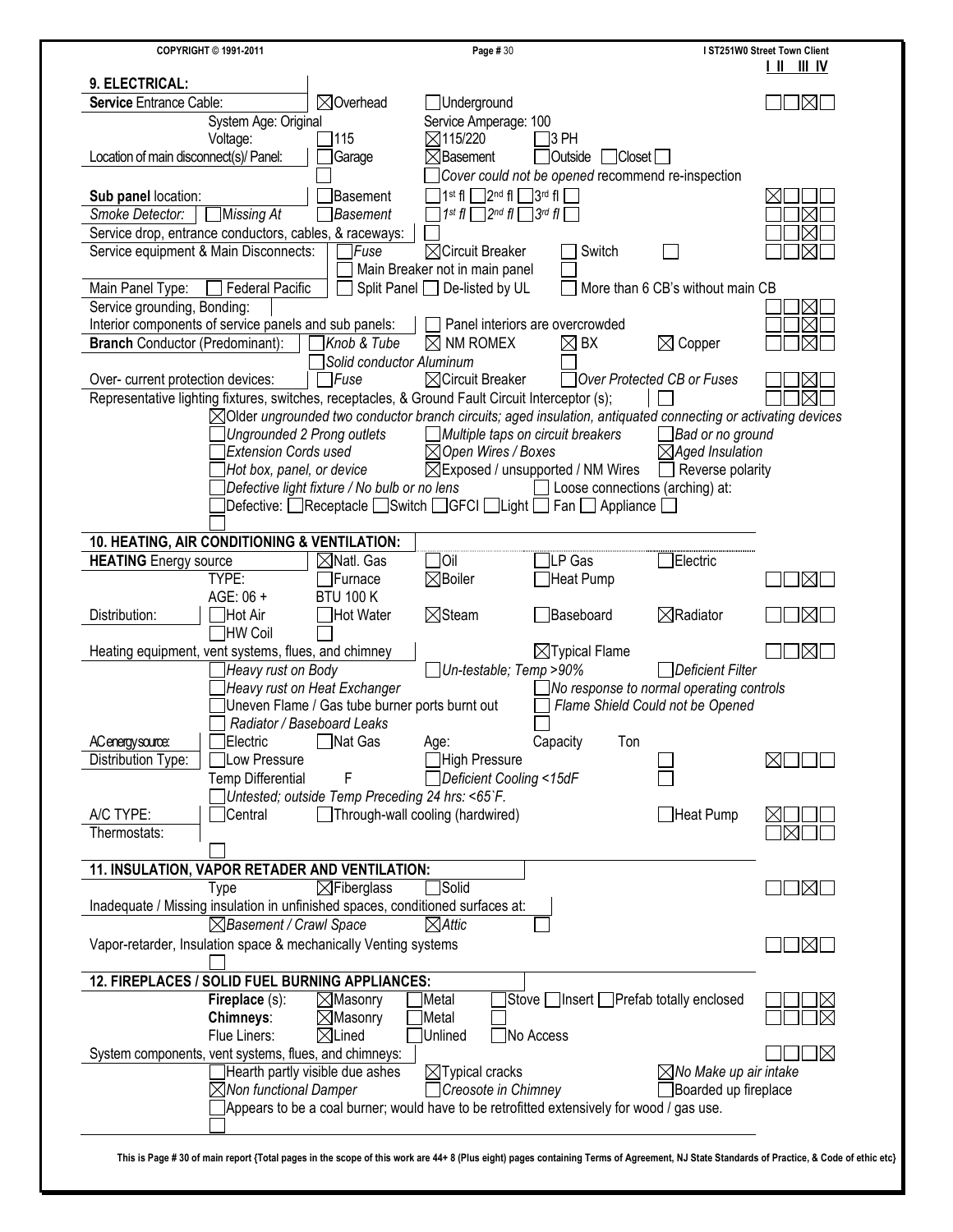| COPYRIGHT © 1991-2011                                                                                                                                                                                                                                                                                                                                                                                                         | Page #31                                                                                                                                                                                                                                                                                                                                                                                                                                                                                                                                                                                                                                                                                                                                                                                           | I ST251W0 Street Town Client                                                                                                                                                             |
|-------------------------------------------------------------------------------------------------------------------------------------------------------------------------------------------------------------------------------------------------------------------------------------------------------------------------------------------------------------------------------------------------------------------------------|----------------------------------------------------------------------------------------------------------------------------------------------------------------------------------------------------------------------------------------------------------------------------------------------------------------------------------------------------------------------------------------------------------------------------------------------------------------------------------------------------------------------------------------------------------------------------------------------------------------------------------------------------------------------------------------------------------------------------------------------------------------------------------------------------|------------------------------------------------------------------------------------------------------------------------------------------------------------------------------------------|
| <b>GENERAL NOTES:</b> issues to consider.                                                                                                                                                                                                                                                                                                                                                                                     |                                                                                                                                                                                                                                                                                                                                                                                                                                                                                                                                                                                                                                                                                                                                                                                                    |                                                                                                                                                                                          |
| acceptability / compliance of all issues $\Box$ floor to ceiling height less than 7'6",<br>$\boxtimes$ Staircase width less than 36"<br>Window sill is over 42" Above finished floor,<br>]Un-screened non-tempered glass within 18" of the floor. $\square$<br>Roofing / Framing / Interior issues<br>Electrical / Mechanical / Heating A/C issues                                                                            | $\boxtimes$ Property exhibits Four generations old structure technology. Although many of these systems are not in absolute harmony<br>with the current school of thoughts on the structure technology, however some of these are well tolerated.<br>$\boxtimes$ This is not a Code check inspection. These items may have been grandfathered for this property. Property may not be<br>current-code-compliant. This information is for your general information only. Recommend reconfirming with town hall as to its<br>$\boxtimes$ Property exhibits excessive amateurish handyman workmanship. While it appears to be functional at the time of inspection.<br>Its proper performance and life expectancy is questionable. Expect to reinforce or replace early with professional installation |                                                                                                                                                                                          |
| performance for the period generally it is intended to perform before closing.                                                                                                                                                                                                                                                                                                                                                | This property Dhas recently been Dbuilt Drebuilt Drehabbed Dadded on Dupgraded Dis still under construction<br>Seek warranty from the sellers / contractors / manufacturers / Home owners warranty corporation etc for satisfactory<br>Following property was declared as personal property and hence it was not inspected:                                                                                                                                                                                                                                                                                                                                                                                                                                                                        |                                                                                                                                                                                          |
| Laundry equipment                                                                                                                                                                                                                                                                                                                                                                                                             | Window Air conditioner                                                                                                                                                                                                                                                                                                                                                                                                                                                                                                                                                                                                                                                                                                                                                                             | $\Box$ Refrigerator                                                                                                                                                                      |
| MAJOR DEFECTS: component was found to be nonfunctional or non-operative as designed. Remediation may cost about \$ 1000.00 now<br>or in near future (within about 90 days or so). These issues may also be described and or repair costs may have been listed separately elsewhere.                                                                                                                                           |                                                                                                                                                                                                                                                                                                                                                                                                                                                                                                                                                                                                                                                                                                                                                                                                    |                                                                                                                                                                                          |
| <b>ES</b> See Summary & Repair List                                                                                                                                                                                                                                                                                                                                                                                           | $\boxtimes$ Trees / Vegetation                                                                                                                                                                                                                                                                                                                                                                                                                                                                                                                                                                                                                                                                                                                                                                     | ∏Retaining Wall                                                                                                                                                                          |
| $\boxtimes$ Lot                                                                                                                                                                                                                                                                                                                                                                                                               | Garage                                                                                                                                                                                                                                                                                                                                                                                                                                                                                                                                                                                                                                                                                                                                                                                             | Deck /Porch                                                                                                                                                                              |
| □Foundation System                                                                                                                                                                                                                                                                                                                                                                                                            | Main Structure System                                                                                                                                                                                                                                                                                                                                                                                                                                                                                                                                                                                                                                                                                                                                                                              | Doors / Windows                                                                                                                                                                          |
| $\exists$ Roof system                                                                                                                                                                                                                                                                                                                                                                                                         | Out Building                                                                                                                                                                                                                                                                                                                                                                                                                                                                                                                                                                                                                                                                                                                                                                                       | Interior                                                                                                                                                                                 |
| Exterior Cladding                                                                                                                                                                                                                                                                                                                                                                                                             | Plumbing System                                                                                                                                                                                                                                                                                                                                                                                                                                                                                                                                                                                                                                                                                                                                                                                    | Electrical System                                                                                                                                                                        |
| ∃Heating System                                                                                                                                                                                                                                                                                                                                                                                                               | Air Conditioning System                                                                                                                                                                                                                                                                                                                                                                                                                                                                                                                                                                                                                                                                                                                                                                            | Hot water heater                                                                                                                                                                         |
| ∏Kitchen                                                                                                                                                                                                                                                                                                                                                                                                                      | Fireplace / Wood burning stove                                                                                                                                                                                                                                                                                                                                                                                                                                                                                                                                                                                                                                                                                                                                                                     | Bathrooms                                                                                                                                                                                |
|                                                                                                                                                                                                                                                                                                                                                                                                                               |                                                                                                                                                                                                                                                                                                                                                                                                                                                                                                                                                                                                                                                                                                                                                                                                    |                                                                                                                                                                                          |
|                                                                                                                                                                                                                                                                                                                                                                                                                               |                                                                                                                                                                                                                                                                                                                                                                                                                                                                                                                                                                                                                                                                                                                                                                                                    |                                                                                                                                                                                          |
| SAFETY CONCERNS: recommend repair / replacement as soon as feasible, may be threat to life or property. No \$ amount threshold.<br>These issues may be described and or repair costs may have been listed separately elsewhere.                                                                                                                                                                                               |                                                                                                                                                                                                                                                                                                                                                                                                                                                                                                                                                                                                                                                                                                                                                                                                    |                                                                                                                                                                                          |
| $\boxtimes$ Tall trees overshadowing the roof line; or fall risk                                                                                                                                                                                                                                                                                                                                                              |                                                                                                                                                                                                                                                                                                                                                                                                                                                                                                                                                                                                                                                                                                                                                                                                    |                                                                                                                                                                                          |
| $\boxtimes$ Deteriorated / broken / uneven, / heaved: Driveway and or $\Box$ sidewalk.                                                                                                                                                                                                                                                                                                                                        |                                                                                                                                                                                                                                                                                                                                                                                                                                                                                                                                                                                                                                                                                                                                                                                                    |                                                                                                                                                                                          |
| Broken / leaning inversely: retaining wall.                                                                                                                                                                                                                                                                                                                                                                                   |                                                                                                                                                                                                                                                                                                                                                                                                                                                                                                                                                                                                                                                                                                                                                                                                    |                                                                                                                                                                                          |
|                                                                                                                                                                                                                                                                                                                                                                                                                               | $\boxtimes$ Excessive step riser height (7'3/4"+), and or $\Box$ inadequate tread (less than 11") and or $\boxtimes$ missing safe guard and or $\boxtimes$ hand                                                                                                                                                                                                                                                                                                                                                                                                                                                                                                                                                                                                                                    |                                                                                                                                                                                          |
|                                                                                                                                                                                                                                                                                                                                                                                                                               | railings etc at $\boxtimes$ exterior and or $\boxtimes$ interior steps / $\Box$ landings (over 24" above the fall area<br>Defective reverse safety mechanism: automatic garage opener ⅠMissing safety wire: Within garage door springs                                                                                                                                                                                                                                                                                                                                                                                                                                                                                                                                                             |                                                                                                                                                                                          |
| Missing fire-rated door: from the garage to the home                                                                                                                                                                                                                                                                                                                                                                          |                                                                                                                                                                                                                                                                                                                                                                                                                                                                                                                                                                                                                                                                                                                                                                                                    |                                                                                                                                                                                          |
| $\boxtimes$ Open heating pipes: in heated habitable area.                                                                                                                                                                                                                                                                                                                                                                     |                                                                                                                                                                                                                                                                                                                                                                                                                                                                                                                                                                                                                                                                                                                                                                                                    |                                                                                                                                                                                          |
| fuel gas.                                                                                                                                                                                                                                                                                                                                                                                                                     | CO danger: defective gas burner tube & flange assembly. The pores are burned out, rendering incomplete combustion of                                                                                                                                                                                                                                                                                                                                                                                                                                                                                                                                                                                                                                                                               |                                                                                                                                                                                          |
|                                                                                                                                                                                                                                                                                                                                                                                                                               | Missing emergency shut off switch for boiler within reach from the habitable area.                                                                                                                                                                                                                                                                                                                                                                                                                                                                                                                                                                                                                                                                                                                 |                                                                                                                                                                                          |
|                                                                                                                                                                                                                                                                                                                                                                                                                               | Missing drip pipe on: the T&P valve to the hot water heater and or $\Box$ Safety Valve to the boiler.                                                                                                                                                                                                                                                                                                                                                                                                                                                                                                                                                                                                                                                                                              |                                                                                                                                                                                          |
| $\boxtimes$ Electrical deficiencies. Recommend consulting electrician.                                                                                                                                                                                                                                                                                                                                                        |                                                                                                                                                                                                                                                                                                                                                                                                                                                                                                                                                                                                                                                                                                                                                                                                    |                                                                                                                                                                                          |
| Broken floor covering                                                                                                                                                                                                                                                                                                                                                                                                         |                                                                                                                                                                                                                                                                                                                                                                                                                                                                                                                                                                                                                                                                                                                                                                                                    |                                                                                                                                                                                          |
| $\boxtimes$ Missing / nonfunctional defective smoke detectors / alarms.<br>$\boxtimes$ Frozen: fireplace damper                                                                                                                                                                                                                                                                                                               |                                                                                                                                                                                                                                                                                                                                                                                                                                                                                                                                                                                                                                                                                                                                                                                                    |                                                                                                                                                                                          |
| Missing egress especially in bedrooms (basement)                                                                                                                                                                                                                                                                                                                                                                              |                                                                                                                                                                                                                                                                                                                                                                                                                                                                                                                                                                                                                                                                                                                                                                                                    |                                                                                                                                                                                          |
|                                                                                                                                                                                                                                                                                                                                                                                                                               |                                                                                                                                                                                                                                                                                                                                                                                                                                                                                                                                                                                                                                                                                                                                                                                                    |                                                                                                                                                                                          |
| <b>BUDEGETING RECOMMENDED:</b> These components may be in service at the time of inspection however, because their life is<br>nearing or has exceeded the manufacturer's designed economic life span, budgeting for these costs is prudent. Legend (Priority Code): \$ - Nearing<br>the end of life. \$\$ - Has exceeded end of life. Life spans for major items have been provided in the report. Please budget accordingly. |                                                                                                                                                                                                                                                                                                                                                                                                                                                                                                                                                                                                                                                                                                                                                                                                    |                                                                                                                                                                                          |
| cleaning / re-coring will not improve the flow.<br>The exterior cladding is a high maintenance and a low-grade                                                                                                                                                                                                                                                                                                                | ⊠Drainage and water pressure may be serviceable, but is less than optimal. Suspect internal corrosion in the steel / cast iron<br>pipes, or deficiency at the water main. Expect to improve this plumbing system early. It may need to replace pipe(s) if a pipe                                                                                                                                                                                                                                                                                                                                                                                                                                                                                                                                   |                                                                                                                                                                                          |
| $\boxtimes$ Roof, Hot Water Heater,                                                                                                                                                                                                                                                                                                                                                                                           |                                                                                                                                                                                                                                                                                                                                                                                                                                                                                                                                                                                                                                                                                                                                                                                                    | This is Page # 31 of main report {Total pages in the scope of this work are 44+ 8 (Plus eight) pages containing Terms of Agreement, NJ State Standards of Practice, & Code of ethic etc} |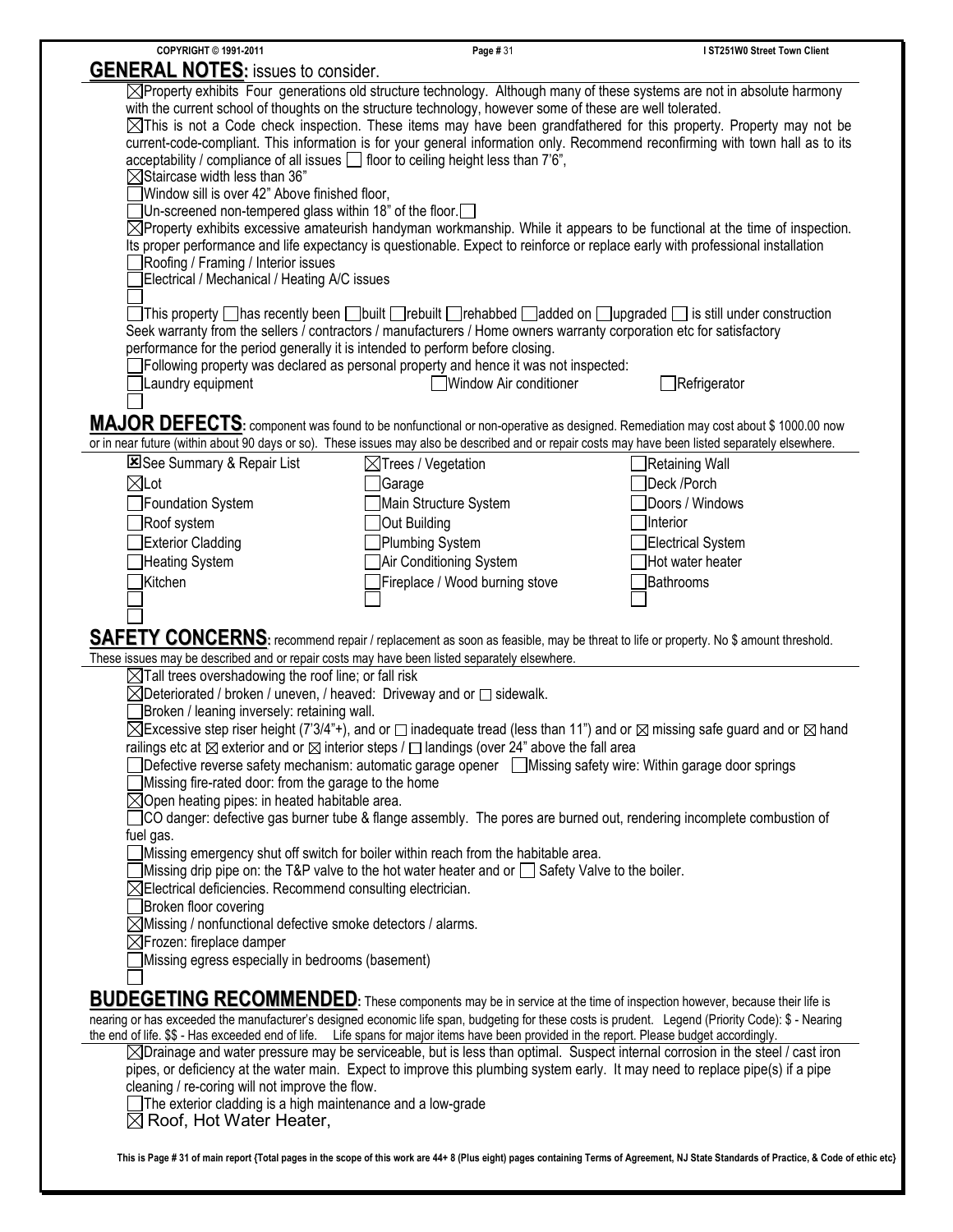| COPYRIGHT © 1991-2011                                                                                                                                                                                                                                                                                       | Page #32                             | I ST251W0 Street Town Client                                 |
|-------------------------------------------------------------------------------------------------------------------------------------------------------------------------------------------------------------------------------------------------------------------------------------------------------------|--------------------------------------|--------------------------------------------------------------|
| <b>EXCLUDED FROM THIS INSPECTION:</b> These components may have known to be to existing however are beyond the scope                                                                                                                                                                                        |                                      |                                                              |
| of this inspection and hence were not inspected. We recommend that you have appropriate professionals evaluate these before closing.                                                                                                                                                                        |                                      |                                                              |
| ]All common property / areas / issues such as exterior components etc in Condos                                                                                                                                                                                                                             |                                      |                                                              |
| Swimming pool (pool, pumps & heater etc).                                                                                                                                                                                                                                                                   |                                      | Water well and water quality                                 |
| $\boxtimes$ Oil tank and or soil for any oil contamination.                                                                                                                                                                                                                                                 |                                      | Private septic system on the property                        |
| Underground sprinkler system                                                                                                                                                                                                                                                                                |                                      | Security Alarm System etc                                    |
| Submerged well pump & water allegedly for and or lawn sprinkler system                                                                                                                                                                                                                                      |                                      |                                                              |
| $\boxtimes$ Asbestos like material on: $\boxtimes$ heating pipes insulation and or $\Box$ floor tiles and or $\Box$ cement asbestos exterior cladding                                                                                                                                                       |                                      |                                                              |
| shingles and or $\Box$ roof shingles $\Box$                                                                                                                                                                                                                                                                 |                                      |                                                              |
| Large body of water in the effective proximity of this property. Recommend underwater diver / dock / soil / cordoning                                                                                                                                                                                       |                                      |                                                              |
| systems / bulkheads etc inspections.                                                                                                                                                                                                                                                                        |                                      |                                                              |
| Subsoil conditions: The floor slab has excessive cracks suggesting signs of frost heaving. There exits a good possibility of                                                                                                                                                                                |                                      |                                                              |
| high water table at site                                                                                                                                                                                                                                                                                    |                                      |                                                              |
| $\Box$ Inaccessible areas $\Box$                                                                                                                                                                                                                                                                            |                                      |                                                              |
| RE-INSPECTION RECOMMENDED: These components may not have been inspected adequately enough to warrant any                                                                                                                                                                                                    |                                      |                                                              |
| acceptable conclusion, because of the site conditions at the time of inspection, and or one visit is not adequate to render any definitive opinion.                                                                                                                                                         |                                      |                                                              |
| Further re-inspection is recommended to reevaluate this components / issue, before closing.<br>$\boxtimes$ Areas excessively with filled with owner's belongings: $\boxtimes$ Garage $\Box$ attic $\boxtimes$ basement $\Box$ crawl space $\Box$                                                            |                                      |                                                              |
| Closed off room and or closet                                                                                                                                                                                                                                                                               |                                      |                                                              |
| Main electric panel door; obstructed                                                                                                                                                                                                                                                                        |                                      |                                                              |
| Air-conditioning could not be tested be as the ambient temperature outside in the preceding 24 hours were below the                                                                                                                                                                                         |                                      |                                                              |
| temperatures recommended by the manufacturer of the unit. Testing now can possibly damage the compressor due to the oil in                                                                                                                                                                                  |                                      |                                                              |
| the closed unit may be solidified. Recommend; buyers seek understanding with sellers; for testing when the temperatures are                                                                                                                                                                                 |                                      |                                                              |
| conducive at the next season.<br>Window air conditioning has been installed which limited checking for window functionality.                                                                                                                                                                                |                                      |                                                              |
| Deactivated Refrigerator. Unable to verify cooling capacity. Recommend running it for about 3 to 4 hours and then checking                                                                                                                                                                                  |                                      |                                                              |
| temperatures before closing                                                                                                                                                                                                                                                                                 |                                      |                                                              |
| Exteriors, lot, & roof etc as there was excessive snow                                                                                                                                                                                                                                                      |                                      |                                                              |
| Property / Components under construction                                                                                                                                                                                                                                                                    |                                      |                                                              |
|                                                                                                                                                                                                                                                                                                             |                                      |                                                              |
| <b>MONITORING RECOMMENDED:</b> These components may be serviceable at the time of inspection, however, because their                                                                                                                                                                                        |                                      |                                                              |
| condition was considered to be questionable and or one visit is not adequate to render any definitive opinion, and or further tests are necessary, we                                                                                                                                                       |                                      |                                                              |
| recommend that you monitor the condition and have it reevaluated this components / issue.                                                                                                                                                                                                                   |                                      |                                                              |
| Unable to verify the sump pump operation, because it has a sealed cover                                                                                                                                                                                                                                     |                                      |                                                              |
| In-slab pipes such as water / radiant heating, as corrosive concrete elements tend to deteriorate the tubes over time                                                                                                                                                                                       |                                      |                                                              |
| $\boxtimes$ Amateurish repairs / Expect possible early failure of this minimal repair and eventual proper reinforcement<br>⊠Probable concealed termite infestation behind wood wall / paneling<br>□Exterior wood siding                                                                                     |                                      |                                                              |
| Abutting soil / concrete. Improve soil to sill plate clearance to > 8". Possibly wicking water from slab                                                                                                                                                                                                    |                                      |                                                              |
| $\boxtimes$ Colored mold / mildew like signs. Indoor air quality is beyond the scope of this inspection.                                                                                                                                                                                                    |                                      |                                                              |
| $\bowtie$ Foundation cracks                                                                                                                                                                                                                                                                                 |                                      |                                                              |
|                                                                                                                                                                                                                                                                                                             |                                      |                                                              |
|                                                                                                                                                                                                                                                                                                             |                                      |                                                              |
| <b>DESIGN DEFICIENCIES:</b> (Components / issues that may be lacking or be not on par by current standards). Many of these issues observed<br>may have existed since originally built and may be considered tolerable. This compilation is selective in the inspector's assessment / recommendation to seek |                                      |                                                              |
| further evaluation / upgrade, and hence all issues on account of older / deficient technology / design may not be listed. Correction / upgrade may be                                                                                                                                                       |                                      |                                                              |
| expensive. Should be considered if better performance is expected.                                                                                                                                                                                                                                          |                                      |                                                              |
| $\boxtimes$ Lot grading / poor surface water drainage                                                                                                                                                                                                                                                       |                                      | TClearance between Sill Placement & soil is low              |
| $\boxtimes$ Attic venting is undersized                                                                                                                                                                                                                                                                     |                                      | $\boxtimes$ Sills placed on foundations without bolting down |
| ]Inadequate and or □ Older □ Electric Main Panel and or □ Knob & Tube Wiring                                                                                                                                                                                                                                |                                      |                                                              |
|                                                                                                                                                                                                                                                                                                             |                                      |                                                              |
| <b>RECOMMENDED IMPROVEMENTS / INSTALLATIONS:</b> for cost effectiveness, operative efficiency, value, or life                                                                                                                                                                                               |                                      |                                                              |
| style considerations.                                                                                                                                                                                                                                                                                       |                                      |                                                              |
| $\boxtimes$ Back flow preventor to hose bib                                                                                                                                                                                                                                                                 |                                      | $\boxtimes$ GFCI in all water prone areas                    |
| $\boxtimes$ CO detectors / alarm system on every level of the property especially near bedrooms                                                                                                                                                                                                             |                                      |                                                              |
| Automatic door closer to the interior door from garage to the habitable interior                                                                                                                                                                                                                            |                                      |                                                              |
| $\boxtimes$ Metal reinforced hoses for washing machine etc,                                                                                                                                                                                                                                                 | $\boxtimes$ Arc Fault Interceptor(s) |                                                              |
|                                                                                                                                                                                                                                                                                                             |                                      |                                                              |
|                                                                                                                                                                                                                                                                                                             |                                      |                                                              |
|                                                                                                                                                                                                                                                                                                             |                                      |                                                              |

**This is Page # 32 of main report {Total pages in the scope of this work are 44+ 8 (Plus eight) pages containing Terms of Agreement, NJ State Standards of Practice, & Code of ethic etc}**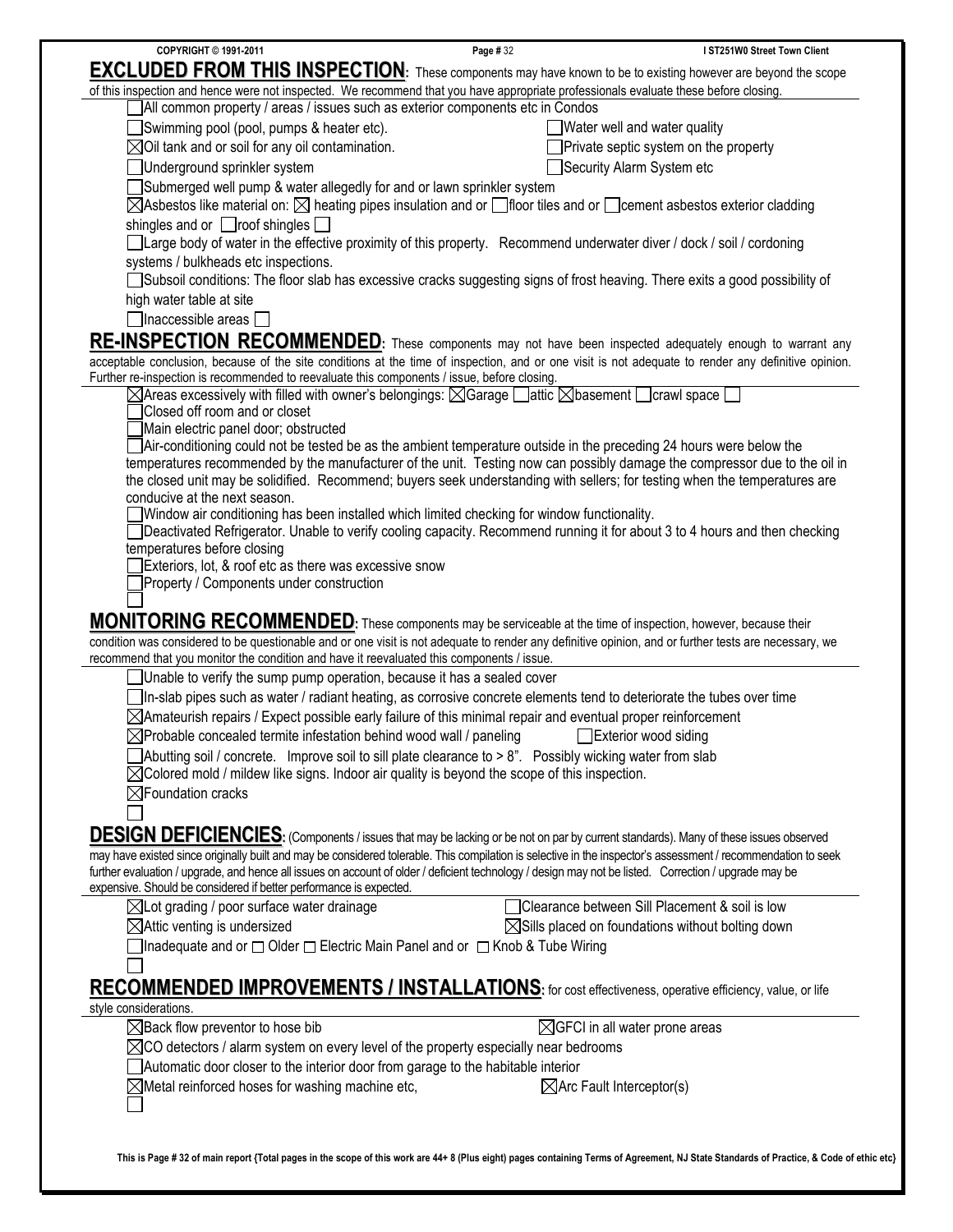## *GENERAL:*

Recommend Reconfirming At Town Hall  $\boxtimes$ Permits Grandfathered Status Of **□In Compliance** 

#### **RECOMMEND PROFESSIONAL EVALUATION / ADDITIONAL TESTS:**

Structural / Soils Engineer **Septic/Water Well** Swimming Pool Professional Indoor Air Quality / Molds EIFS / Exterior Cladding moisture Water Quality  $\boxtimes$ Buried Oil Tank / Soil test

## *LOT / GRADE:*

Improve Slope / Grade To 9%+ Fix Fence / Gate  $\boxtimes$ Fix Exterior Steps Fix Rail- Guard / Hand  $\boxtimes$ Fix Side Walk Cracks / Level  $\boxtimes$ Rebuild Driveway Resurface Topcoat Seal Driveway Repair Retaining Wall  $⊓$ Install Holes In Retaining Wall  $\overline{\boxtimes}$ Cut vegetation back 24" from foundation  $\boxtimes$ Prune Tree Min 20' Away / Fall From Roof Line Remove Wood Mulch Away From Foundation  $\Box$ Improve Soil To Sill Plate to > 8"

## *FOUNDATION / BASEMENT:*

Improve on missing / deteriorated mortar  $\boxtimes$ Install Foundation Bolts Replace Lally Column  $\boxtimes$ Repair Cracks In Wall Repair Cracks In Floor Pack Extra Soil Under Voids Provide Extra Crawl Space Ventilation  $\overline{\boxtimes}$ Fix Steps In To Basement Repair Door To Basement  $\boxtimes$ Fix Rail- Guard / Hand On Staircase To **Basement** П

## *STRUCTURE / ATTIC:*

 $\overline{\boxtimes}$ Supplement Insulation Unclog / Open Vents  $\boxtimes$ Add Ventilation Repair Vent Fan

- *ROOF:* **Seal Joints / Pitch / Spouts / Seal Joints** Clean Underground Leaders  $\boxtimes$ Clean / Unclog Gutters / Leaders  $\overline{\boxtimes}$  Extend Gutter Spouts Add Splash Guard  $\boxtimes$ Realign Gutter Spouts  $\overline{\boxtimes}$ Fix Wood Decay / Rot Trim / Frame  $\boxtimes$ Fix Vents / Screens  $\boxtimes$ Provide Extra Attic Ventilation  $\boxtimes$ Fix Broken Shingles Replace Roof Cover  $\boxtimes$ Replace / Repair Roof Sheathing  $\boxtimes$ Fix / Replace Flashing Repair Chimney Crown Repair Bricks / Mortar In Chimney *EXTERIOR:*  $\overline{\mathsf{M}}$ Fix Screens  $\boxtimes$ Fix Broken Window Panes  $\Box$ Fix Siding Undercut Siding To 8" Above Soil  $\overline{\boxtimes}$ Fix Storm Windows Underscore Siding  $\Box$ Fix / Replace Flashing **Provide Weep Holes In Brick Veneer** □Install Ledger Bolts Repair Deck At Install / Repair Hand Rail / Guard Rail (Max. 4" Clearance Between Pickets Repair Steps / Safe Riser Height □Clean Underground Leaders  $\boxtimes$ Install / Repair Weather Proof GFCI **Outlet** *GARAGE:* Lubricate Door Roller Track Adjust springs Install Safety Wire Inside Springs Fix Reverse Safety Mechanism
	- Install Fire Retardant Entry Door Install Automatic Closer On Entry Door
	- Fix Garage Door Opener
	- $\boxtimes$ Install / Repair GFCI Outlet

## *KITCHEN / APPLIANCES:*

Clean Fan Filter / Duct Clean Dryer Vent  $\boxtimes$ Install / Repair GFCI Outlet Repair / Replace Appliance

## *STRUCTURE / FRAME:* Repair Joists / Blocking / Truss  $\overline{\boxtimes}$ Repair Beam  $\boxtimes$ Repair Sill Plate  $\overline{\boxtimes}$ Fix / Amateurish Repairs *INTERIOR:*  $\overline{\boxtimes}$ Repair Doors / Trim / Hardware Repair / Renew / Re-Key / Door Locks Underscore Doors Repair Springs / Cords / Weights In Windows / Handles / Worm Drive / Hardware Repair Squeaky / Floor Repair / Replace Defective Sub Floor / Floor Repair Floor Cover / Tiles

Repair / Paint Wall / Ceiling Install / Fix Steps / Riser / Staircase Install / Fix Rail- Guard / Hand

## *PLUMBING BATH ROOMS:*

 $\overline{\boxtimes}$ Fix Toilet Bolts Fix Broken Loose Tiles Re-Grout Tiles Caulk Bath Tub / Shower Joints Repair Leaks Pipes / Fitting / Valves / P-Traps Repair / Install Exhaust Fan In Bath Room **□Install Larger Pipe** Repair Leak / Replace Shower Liner Install Larger Pipe Install / Repair Back Flow preventor To Exterior Faucet  $\boxtimes$ Clean P-Traps / Router Pipes  $\boxtimes$ Re-core / Replace Internally corroded Steel / Cast Iron Pipes Repair Water Closet / Tub/ Shower / Lavatory Sink Repair Leaks At Faucet / Shower Install / Repair Strap / Hanger  $\boxtimes$ Fix / Amateurish Repairs

## *SMOKE DETECTORS:*

- $\boxtimes$ Repair / Add Smoke Detector To
- Replace Batteries Upgrade To Hard Wired Smoke **Detectors** Repair / Add Carbon Monoxide **Detector** П

**This is Page # 33 of main report {Total pages in the scope of this work are 44+ 8 (Plus eight) pages containing Terms of Agreement, NJ State Standards of Practice, & Code of ethic etc}**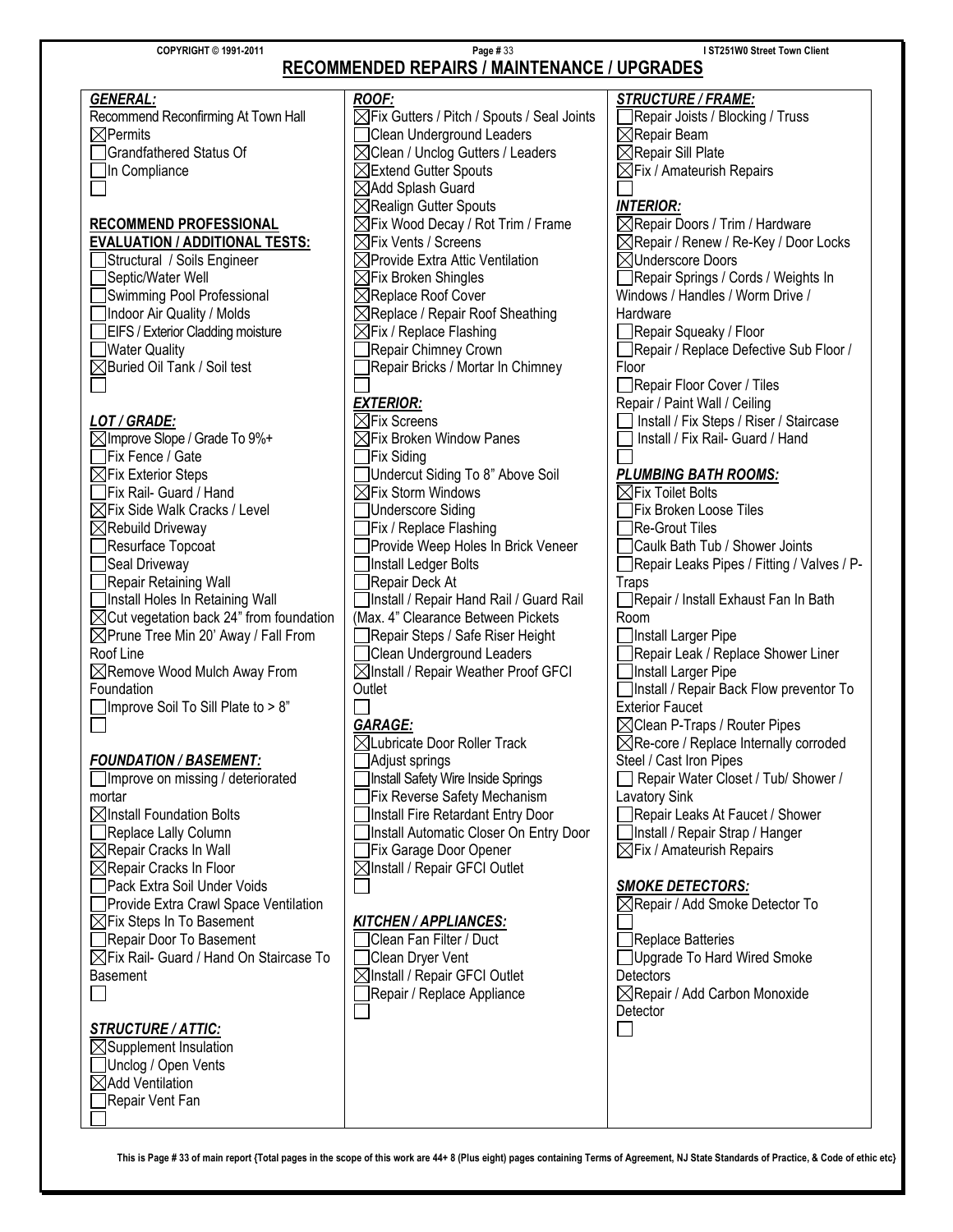| COPYRIGHT © 1991-2011                              | Page #34                             | I ST251W0 Street Town Client |  |
|----------------------------------------------------|--------------------------------------|------------------------------|--|
| <b>ELECTRICAL:</b>                                 | <b>MISCELLANEOUS/NOTES/COMMENTS:</b> | NOTES / COMMENTS Continued:  |  |
| Repair Weather Head / Mast                         |                                      |                              |  |
| Replace Undersized / Worn Out /                    |                                      |                              |  |
| Defective / Service Entrance Cable                 |                                      |                              |  |
|                                                    |                                      |                              |  |
| □ Upgrade / Replace Undersized Main                |                                      |                              |  |
| Panel / Service To Match Needs                     |                                      |                              |  |
| Replace Antiquated / Substandard Main              |                                      |                              |  |
| Panel                                              |                                      |                              |  |
| Install / Renew Panel Grounding                    |                                      |                              |  |
| Install Safe Bonding On Panel                      |                                      |                              |  |
| Replace Fuses / Circuit Breakers / Match           |                                      |                              |  |
| Properly To Conductor Size                         |                                      |                              |  |
|                                                    |                                      |                              |  |
| Replace Missing Common Trip On 220v                |                                      |                              |  |
| <b>Circuit Breaker</b>                             |                                      |                              |  |
| Separate Multiple Taps On Breakers                 |                                      |                              |  |
| □ Repair Reverse Polarity / Sparking /             |                                      |                              |  |
| Inactive / Outlet / Switch / Service               |                                      |                              |  |
| $\boxtimes$ Fix Exposed Wires / Open Box           |                                      |                              |  |
| ⊠Replace Defective / Worn Out Insulation           |                                      |                              |  |
| Wiring                                             |                                      |                              |  |
| □Splice Cu-Alum                                    |                                      |                              |  |
|                                                    |                                      |                              |  |
| $\boxtimes$ Install Extra Outlets / Light & Switch |                                      |                              |  |
| Reduce Bulb Size To 15w In Closets                 |                                      |                              |  |
| Remove / Reinstall Closet Light 12"                |                                      |                              |  |
| Away From Combustibles                             |                                      |                              |  |
| Repair Exterior Light / Switch / Replace           |                                      |                              |  |
| <b>Bulb</b>                                        |                                      |                              |  |
| Repair Interior Light / Switch / Replace           |                                      |                              |  |
| <b>Bulb</b>                                        |                                      |                              |  |
| $\boxtimes$ Repair Lens On Light Fixture           |                                      |                              |  |
| Repair Fixed Lamp Fixture                          |                                      |                              |  |
|                                                    |                                      |                              |  |
| Replace Lamp Cord Wire With                        |                                      |                              |  |
| Appropriate Hard Wire                              |                                      |                              |  |
| □Install Enclosure / Conduit For Non               |                                      |                              |  |
| Enclosed Nm Hard Wire                              |                                      |                              |  |
| $\boxtimes$ Repair Grounding On 2 Prong Outlets /  |                                      |                              |  |
| Switches Etc.                                      |                                      |                              |  |
| ⊠Conceal / Staple Nm Wires                         |                                      |                              |  |
| Fix / Amateurish Repairs                           |                                      |                              |  |
|                                                    |                                      |                              |  |
|                                                    |                                      |                              |  |
|                                                    |                                      |                              |  |
| HVAC:                                              |                                      |                              |  |
| Repair / Replace Drip Pipe To T& P/                |                                      |                              |  |
| Safety Valve                                       |                                      |                              |  |
| Repair / Replace Gas Tube                          |                                      |                              |  |
| Repair / Replace Vent Pipe                         |                                      |                              |  |
| Repair / Replace Thermostat                        |                                      |                              |  |
| Install Emergency Shut Off Switch                  |                                      |                              |  |
| Fix / Amateurish Repairs                           |                                      |                              |  |
|                                                    |                                      |                              |  |
|                                                    |                                      |                              |  |
|                                                    |                                      |                              |  |
| <u> FIREPLACES / STOVES:</u>                       |                                      |                              |  |
| $\boxtimes$ Repair Damper                          |                                      |                              |  |
| $\boxtimes$ Repair Fire Box Cracks                 |                                      |                              |  |
| Clean Creosote In Chimney                          |                                      |                              |  |
| Repair Hearth                                      |                                      |                              |  |
| Re-Line Chimney                                    |                                      |                              |  |
| Repair Stove Flue Pipe                             |                                      |                              |  |
|                                                    |                                      |                              |  |
|                                                    |                                      |                              |  |

**This is Page # 34 of main report {Total pages in the scope of this work are 44+ 8 (Plus eight) pages containing Terms of Agreement, NJ State Standards of Practice, & Code of ethic etc}**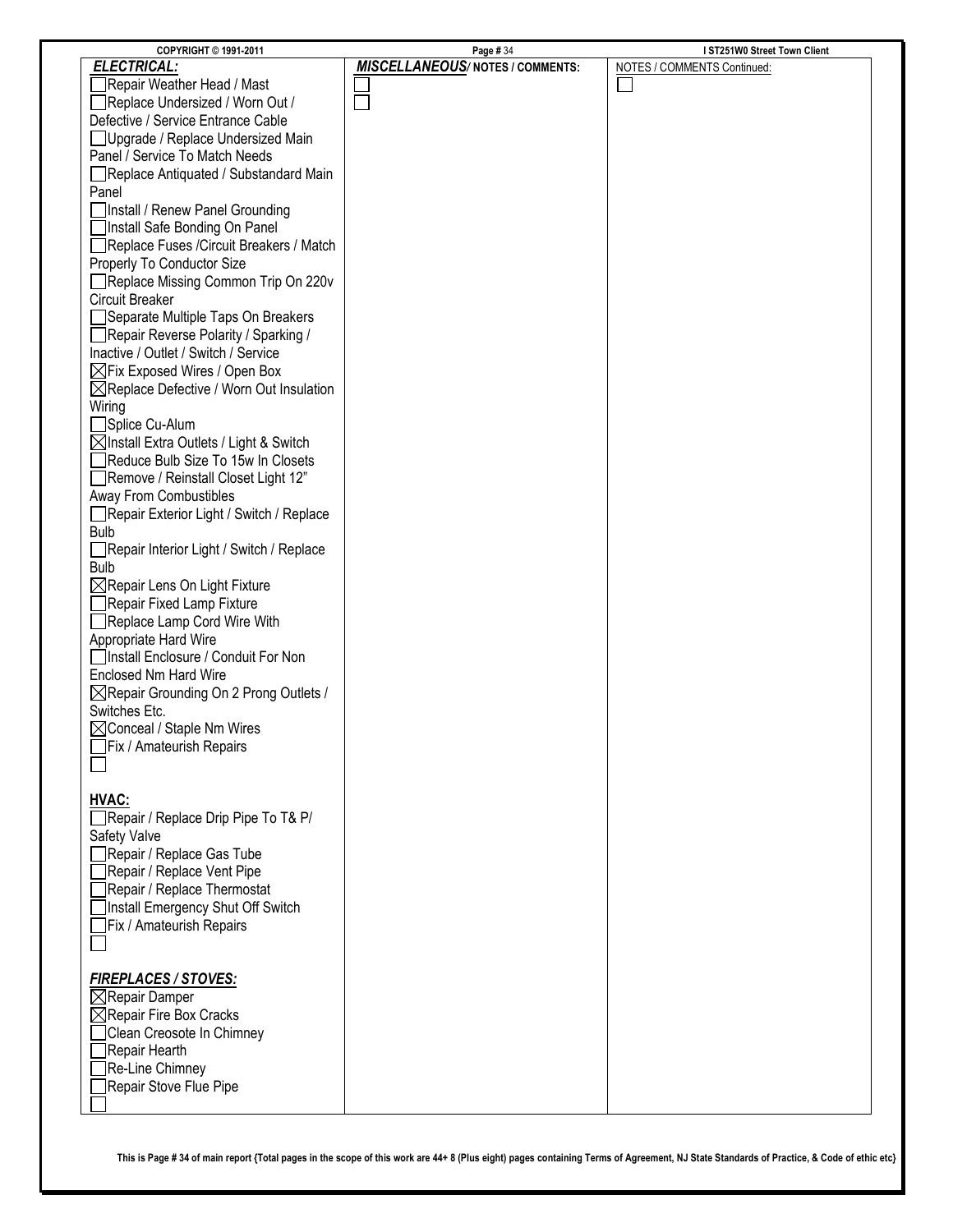#### **New Jersey Home Inspector-Standards of Practice NJ ADC 13:40-15.16**

(a) All home inspectors and associate home inspectors shall comply with the standards of practice contained in this section when conducting home inspections. The scope of home inspection services performed in compliance with the requirements set forth in this section shall provide the client with objective information regarding the condition of the systems and components of the home as determined at the time of the home inspection. (b) Home inspectors and associate home inspectors shall:

1. Inspect the following systems and components in residential buildings and other related residential housing components:

- i. Structural components as required by (d) below;
- ii. Exterior components as required by (e) below;
- iii. Roofing system components as required by (f) below;
- iv. Plumbing system components as required by (g) below;
- v. Electrical system components as required by (h) below;
- vi. Heating system components as required by (i) below;
- vii. Cooling system components as required by (j) below;
- viii. Interior components as required by (k) below;
- ix. Insulation components and ventilation system as required by (I) below; and
- x. Fireplaces and solid fuel burning appliances as required by (m) below;

2. Prepare a home inspection report which shall:

i. Disclose those systems and components as set forth in (b)1 above which were present at the time of inspection;

ii. Disclose systems and components as set forth in (b)1 above which were present at the time of the home inspection but were not inspected, and the reason(s) they were not inspected;

- iii. Describe the systems and components specified in these standards of practice;
- iv. State material defects found in systems or components;
- v. State the significance of findings where any material defects in the systems and components of (b)1 above were found;

Provide recommendations where material defects were found to repair, replace or monitor a system or component or to obtain examination and analysis by a qualified professional, tradesman, or service technician without determining the methods, materials or cost of corrections;

- 3. Retain copies of all home inspection reports prepared pursuant to (b)2 above, for a period of five years upon completion of the report;
- (c) Subsection (b) above is not intended to limit home inspectors or associate home inspectors from:

1. Inspecting or reporting observations and conditions observed in systems and components in addition to those required in (b)1 above and inspecting systems and components other than those mandated for inspection in (b)1 above as long as the inspection and reporting is based on the licensee's professional opinion, prior work experience, education and training, unless these standards of practice prohibit the home inspector or associate home inspector from inspecting such system or component;

2. Contracting with the client to provide, for an additional fee additional inspection services provided the home inspector or associate home inspector is educated, trained, certified, registered or licensed, pursuant to the provisions of N.J.A.C. 13:40-15.22 and other applicable statutes and rules; and

3. Excluding systems and components from the inspection if requested in writing by the client.

(d) When conducting the inspection of the structural components, the home inspector or associate home inspector shall:

- l. Inspect:
- i. Foundation;<br>ii. Floors;
- Floors;
- iii. Walls;
- iv. Ceilings;

v. Roof;

2. Describe:

i. Foundation construction type and material;

- ii. Floor construction type and material;
- iii. Wall construction type and material;
- iv. Ceiling construction type and material;
- v. Roof construction type and material;

3. Probe structural components where deterioration is suspected unless such probing would damage any finished surface; and

4. Describe in the home inspection report the methods used to inspect under- floor crawl spaces and attics.

- (e) When conducting the inspection of the exterior components, a home inspector or associate home inspector shall:
- 1. Inspect:
- i. Exterior surfaces, excluding shutters, and screening, awnings, and other similar seasonal accessories;
- ii. Exterior doors excluding storm doors or safety glazing;
- iii. Windows excluding storm windows and safety glazing;
- iv. Attached or adjacent decks, balconies, stoops, steps, porches, and their railings;
- v. Vegetation, grading, drainage, and retaining walls with respect to their immediate detrimental effect on the condition of the residential building, excluding fences, geological and/or soil conditions, sea walls, break-walls, bulkheads and docks, or erosion control and earth stabilization;
- vi. Attached or adjacent walkways, patios, and driveways;
- vii. Garage doors including automatic door openers and entrapment protection mechanisms, excluding remote control devices; and
- 2. Describe exterior wall surface type and material.
- (f) When inspecting the roof of a residential building, the home inspector or associate home inspector shall:
- 1. Inspect:

i. Roofing surface, excluding antennae and other installed accessories such as solar heating systems, lightning arresters, and satellite dishes;

- ii. Roof drainage systems;
- iii. Flashing
- iv. Skylights;
- v. Exterior of chimneys;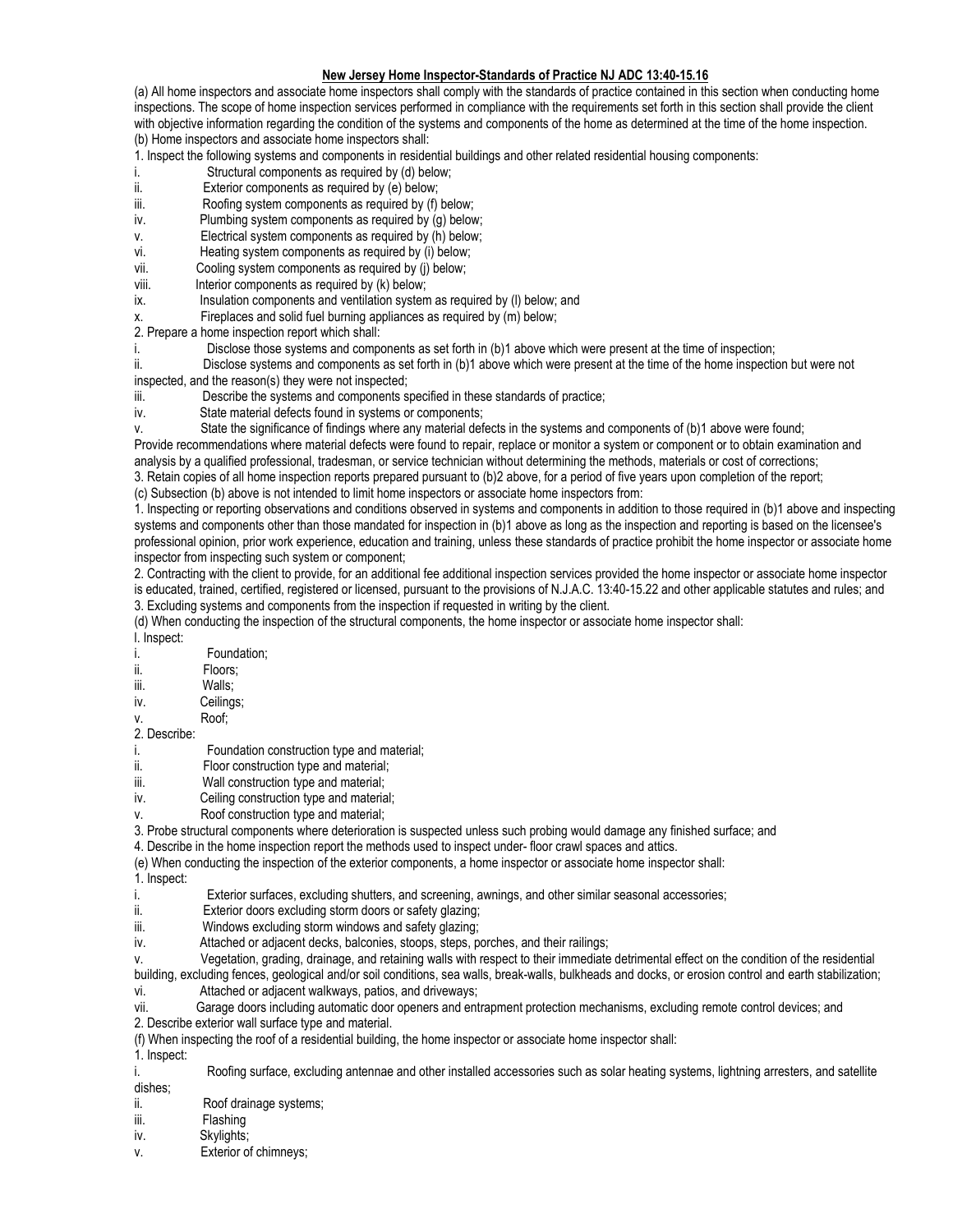2. Describe:

- i. Roof surface;<br>ii. Roof drainage
- Roof drainage systems;
- iii. Flashing;
- iv. Skylights;
- v. Chimneys;

3. Employ reasonable, practicable and safe methods to inspect the roof such as:

- i. Walking on the roof;
- ii. Observation from a ladder at roof level;

iii. or Visual examination with binoculars from ground level; and

4. Describe the methods used to inspect the roof.

(g) When inspecting the plumbing system, a home inspector or associate home inspector shall:

1. Inspect:

i. Interior water supply and distribution systems including functional water flow and functional drainage, excluding wells, well pumps, well water sampling or water storage related equipment, determination of water supply quantity or quality and water conditioning systems and lawn irrigation systems;

- ii. All interior fixtures and faucets, excluding shut off valves, wells, well pumps, well water sampling and water storage related equipment; iii. Drain, waste and vent systems;
- 
- iv. Domestic water heating systems, without operating safety valves or automatic safety controls, and excluding solar water heating systems;
- v. Combustion vents systems excluding interiors of flues and chimneys;
- vi. Fuel distribution systems;
- vii. Drainage sumps, sump pumps and related piping; and

2. Describe:

- i. Predominant interior water supply and distribution piping materials;
- ii. Predominant drain, waste and vent piping materials;
- iii. Water heating equipment including energy sources.

(h) When inspecting the electrical system, a home inspector or associate home inspect shall:

1. Inspect:

- i. Service entrance system;
- ii. Main disconnects, main panel and sub panels, including interior components of main panel and sub panels;
- iii. Service grounding;
- iv. Wiring, without measuring amperage, voltage or impedance, excluding any wiring not a part of the primary electrical power distribution system, such as central vacuum systems, remote control devices, telephone or cable system wiring, intercom systems, security systems and low voltage wiring systems;
- v. Over-current protection devices and the compatibility of their ampacity with that of the connected wiring;
- vi. At least one of each interior installed lighting fixture, switch, and receptacle per room and at least one exterior installed lighting fixture, switch, and receptacle per side of house; and
- vii. Ground fault circuit interrupters; and
- 2. Describe:
- i. Amperage and voltage rating of the service;
- ii. Location of main disconnects, main panels, and sub-panels;
- iii. Type of over-current protection devices;
- iv. Predominant type of wiring;
- v. Presence of knob and tube branch circuit wiring;
- vi. Presence of solid conductor aluminum branch circuit wiring.
- (i) When inspecting the heating system, a home inspector or associate home inspector shall:

1. Inspect:

i. Installed heating equipment and energy sources, without determining heat supply adequacy or distribution balance, and without operating automatic safety controls or operating heat pumps when weather conditions or other circumstances may cause damage to the pumps, and excluding humidifiers, electronic air filters and solar heating systems;

- ii. Combustion vent systems and chimneys, excluding interiors of flues or chimneys;
- iii. Fuel storage tanks, excluding propane and underground storage tanks;
- iv. Visible and accessible portions of the heat exchanger, removing the flame roll-out shield if applicable; and
- 2. Describe:
- i. Heating equipment and distribution type;
- ii. Energy sources.
- (j) When inspecting the cooling system, a home inspector or associate home inspector shall:
- 1. Inspect:
- i. Central cooling system, excluding electronic air filters and excluding determination of cooling supply adequacy or distribution balance and without operating central cooling equipment when weather conditions or other circumstances may cause damage to the cooling equipment;
- ii. Permanently installed hard-wired, through-wall individual cooling systems;
- iii. Energy sources; and
- 2. Describe:
- i. Cooling equipment and distribution type;
- ii. Energy sources.
- (k) When inspecting the interior of a residential building, a home inspector or associate home inspector shall:
- 1. Inspect: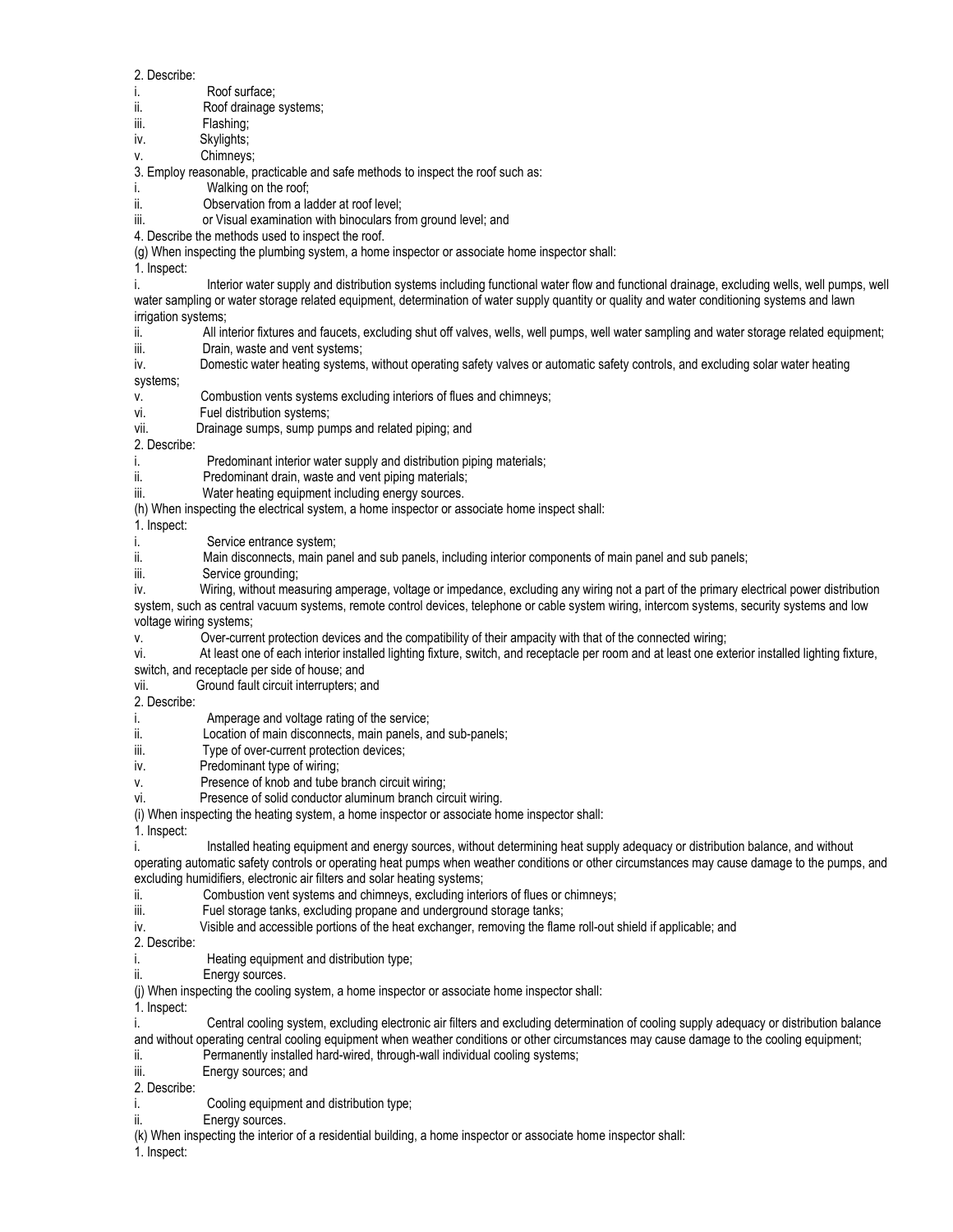- i. Walls, ceilings, and floors excluding paint, wallpaper and other finish treatments, carpeting and other non-permanent floor coverings;
- ii. Steps, stairways, and railings;
- iii. Installed kitchen wall cabinets to determine if secure;
- iv. At least one interior passage door and operate one window per room excluding window treatments;
- v. Household appliances limited to:

(1) The kitchen range and oven to determine operation of burners or heating elements excluding microwave ovens and the operation of self-cleaning cycles and appliance timers and thermostats;

- (2) Dishwasher to determine water supply and drainage; and
- (3) Garbage disposer.

(l) When inspecting the insulation components and ventilation system of a residential building, the home inspector or associate home inspector shall: 1. Inspect:

- i. Insulation in unfinished spaces without disturbing insulation;
- ii. Ventilation of attics and crawlspaces;
- iii. Mechanical ventilation systems; and
- 2. Describe:
- i. Insulation in unfinished spaces adjacent to heated areas;
- ii. Evidence of inadequate attic and crawlspace ventilation.
- (m) When inspecting fireplaces and solid fuel burning appliances, a home inspector or associate home inspector shall:

1. Inspect:

i. Fireplaces and solid fuel burning appliances, without testing draft characteristics, excluding fire screens and doors, seals and gaskets, automatic fuel feed devices, mantles and non-structural fireplace surrounds, combustion make-up air devices, or gravity fed and fan assisted heat distribution systems;

- ii. Chimneys and combustion vents excluding interiors of flues and chimneys;
- 2. Describe:
- i. Type of fireplaces and/or solid fuel burning appliances;
- ii. Energy source;
- iii. Visible evidence of draft characteristics.
- (n) Nothing in this section shall be construed to require a home inspector or associate home inspector to:

1. Enter any area or perform any procedure which is, in the opinion of the home inspector or associate home inspector, unsafe and likely to be dangerous to the inspector or other persons;

2. Enter any area or perform any procedure which will, in the opinion of the home inspector or associate home inspector, likely damage the property or its systems or components;

3. Enter any area which does not have at least 24 inches of unobstructed vertical clearance and at least 30 inches of unobstructed horizontal clearance;

- 4. Identify concealed conditions and latent defects;
- 5. Determine life expectancy of any system or component;
- 6. Determine the cause of any condition or deficiency;
- 7. Determine future conditions that may occur including the failure of systems and components including consequential damage;
- 8. Determine the operating costs of systems or components;
- 9. Determine the suitability of the property for any specialized use;
- 10. Determine compliance with codes, regulations and/or ordinances;
- 11. Determine market value of the property or its marketability;
- 12. Determine advisability of purchase of the property;

13. Determine the presence of any potentially hazardous plants, animals or diseases or the presence of any suspected hazardous substances or

- adverse conditions such as mold, fungus, toxins, carcinogens, noise, and contaminants in soil, water, and air;
- 14. Determine the effectiveness of any system installed or method utilized to control or remove suspected hazardous substances;
- 15. Operate any system or component which is shut down or otherwise inoperable;
- 16. Operate any system or component which does not respond to normal operating controls;
- 17. Operate shut-off valves;
- 18. Determine whether water supply and waste disposal systems are public or private;
- 19. Insert any tool, probe or testing device inside electrical panels;
- 20. Dismantle any electrical device or control other than to remove the covers of main and sub panels;
- 21. Walk on un-floored sections of attics; and
- 22. Light pilot flames or ignite or extinguish fires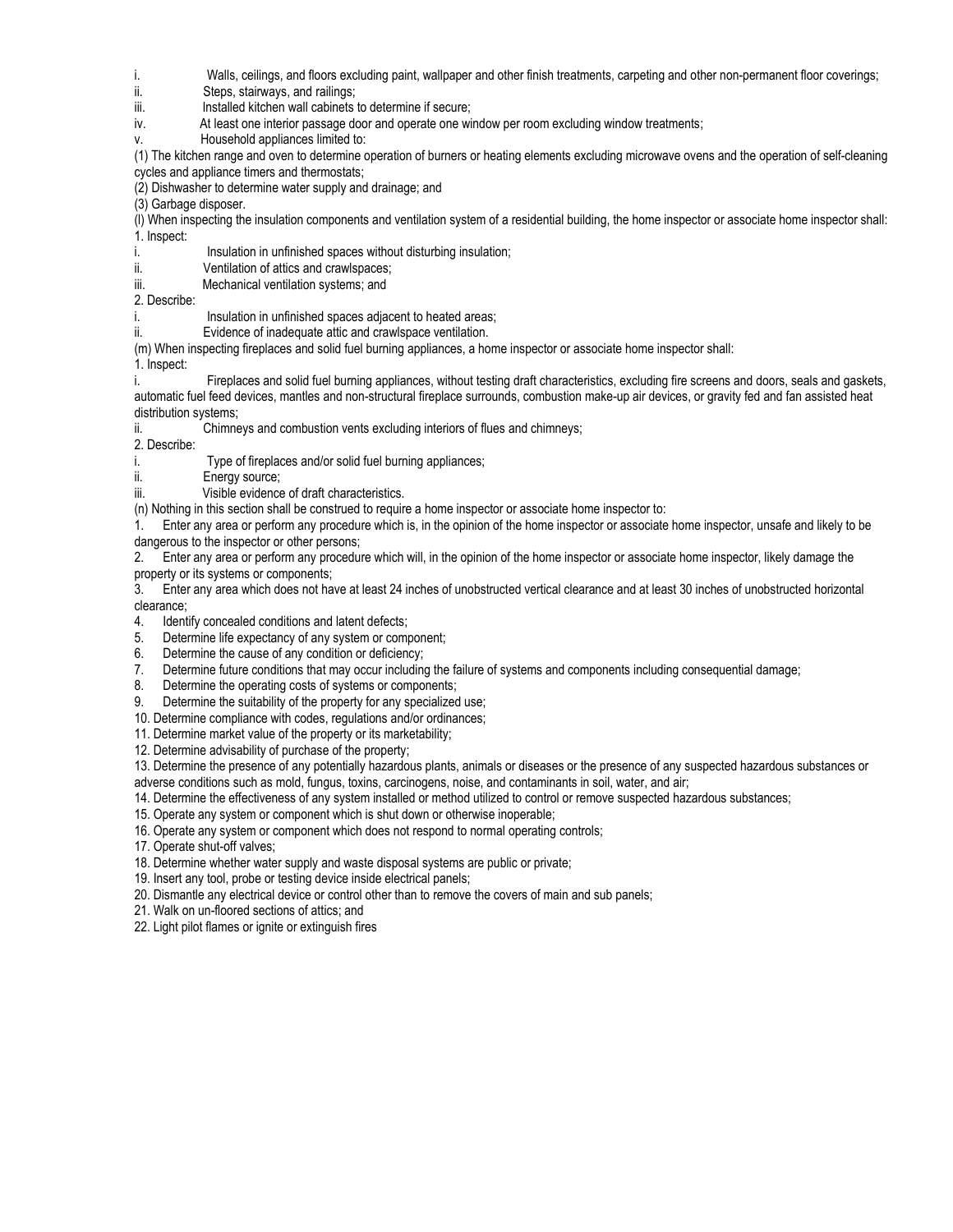## **Terminology used in this Home Inspection Report**

- 1. **Adverse condition:** a condition determined in accordance with the contractual scope of inspection and which is (a) producing a detrimental effect on systems or components and/or (b) impairing the normally intended function or operation of systems or components and/or (c) not consistent with generally established practice(s).
- 2. **Component:** a constituent element or part of a system. With regard to this definition, component means and refers only to a permanent component.
- 3. **Elective modification:** this designates information which is provided solely as a courtesy to clients for 20their consideration as part of any upgrading and maintenance program they may choose to implement. Elective modification conditions are not adverse conditions. Elective modifications should be performed by qualified individuals in accordance with all applicable industry standards and governmental requirements.
- 4. **Examine (d):** to evaluate the readily accessible and safely accessible systems and components of a home in accordance with the contractual scope of inspection.
- 5. **Generally established practice(s):** historically and conventionally applied method(s) and/or means of installation, assembly, operability, maintenance, and/or use.
- 6. **Home inspection:** The inspection of a home as per New Jersey Home Inspector-Standards of Practice NJ ADC 13:40-15.16
- 7. **Identify:** to describe a specific system or component by its type and to distinguish it by characteristics such as material(s), energy source(s), etc which differentiate that system or component from other similar systems or components.
- 8. **Immediate action:** A condition for which evaluation by a qualified individual is recommended as soon as possible for any necessary modifications or corrective measures. If, in the process of evaluating and addressing such conditions, it is determined that there are other adverse conditions present for which modifications or corrective measures are also deemed necessary, it is recommended that they be addressed at that time. It is further recommended that a copy of the appropriate portion or portions of the inspection report be provided to all qualified individuals retained to evaluate and/or perform modifications or corrective measures to address adverse conditions documented in the inspection report.
- 9. **Inspected:** the system or component was examined.
- 10. **Normally intended function or operation:** the historic and conventional purpose or use for which a system or component was installed and/or for which it was designed and intended by its manufacturer.
- 11. **Normal operating controls:** thermostats, switches, valves, and other devices designed, manufactured, and intended to be used by homeowners or occupants in the day-to-day or seasonal operation of systems or components.
- 12. **Not applicable:** not present or outside the contractual scope of inspection. Potential costs which may be associated with additional evaluation of an adverse condition or with any modifications or corrective measures which may be deemed necessary to address an adverse condition are not factors and are not considered by the inspector when recommending immediate action for any adverse condition. \*\*specifically excluded are "on-off" handles on non-GFCI and AFCI type circuit breakers, "bear claw/knife blade" type switches, any panel board service disconnection devices, and removal of fuses.
- 13. **Permanent:** designed or intended to remain where originally placed; not easily moved; attached, connected, or set in place for use such that moving or removal requires the use of tools or equipment.
- 14. **Not examined:** indicates that the specific system or component was not evaluated because it was not readily accessible or safely accessible due to weather, landscaping, personal property, pets, factors beyond the inspector's control, and/or factors beyond the contractual scope of inspection. When the inspection report indicates that a specific a system or component could not be evaluated, the inspection report will also indicate the specific reason(s).
- 15. **Qualified:** having the training, skills, expertise, and experience necessary to competently address the referenced condition(s) and, where required, holding all applicable licenses, and meeting all applicable governmental requirements.
- 16. **Readily accessible:** in the sole judgment of the inspector, able to be examined without requiring the inspector to move, remove, damage, or disturb any wall, floor, ceiling, or window coverings, interior or exterior claddings or finish treatments; to move, remove, damage, disturb, climb upon, climb over, or straddle any item of personal property; to move, remove, damage, or disturb any landscape plantings or elements; or to interrupt the business of occupants and not requiring disassembly or the use of any special protective clothing, tools, or equipment.
- 17. **Safely accessible:** in the sole judgment of the inspector, able to be examined without risk to the inspector or others, without risk of damage to any item of personal or real property, and not requiring disassembly or the use of any special protective clothing, tools, or equipment.
- 18. **Structure technology generation:** A generation is the span in number of years in which a new technology is introduced in the structure's design, construction and or maintenance. Usually research and development provides new insights for newer materials, installation techniques for better and economic habitability. Generally accepted to be about 20 years or so in 21st century.
- 19. **System:** a group of interacting, interrelated, or interdependent components historically and conventionally designed and intended to perform one or more specific functions. With regard to this definition, system means and refers only to a permanent system. All of the provisions of this definition shall apply to the inspection of roof covering systems and components, attics, and the interiors of electrical system main distribution panels and subpanels with the following exceptions: (a) When in the judgment of the inspector it is safe and prudent to do so and there is safe clearance and access to the attic access opening or the roof eave(s), an inspector may choose to use a ladder to aid in gaining access to attic access openings or to examine roof covering systems and/or components. (b) When, in the judgment of the inspector, an electrical service main distribution panel or subpanel is readily accessible and safely accessible, the inspector may choose to use tools to remove fasteners which secure the face cover the panel. Use of tools is specifically excluded when the face covers of such panels are painted or otherwise sealed into place and/or cannot be safely removed with a screwdriver.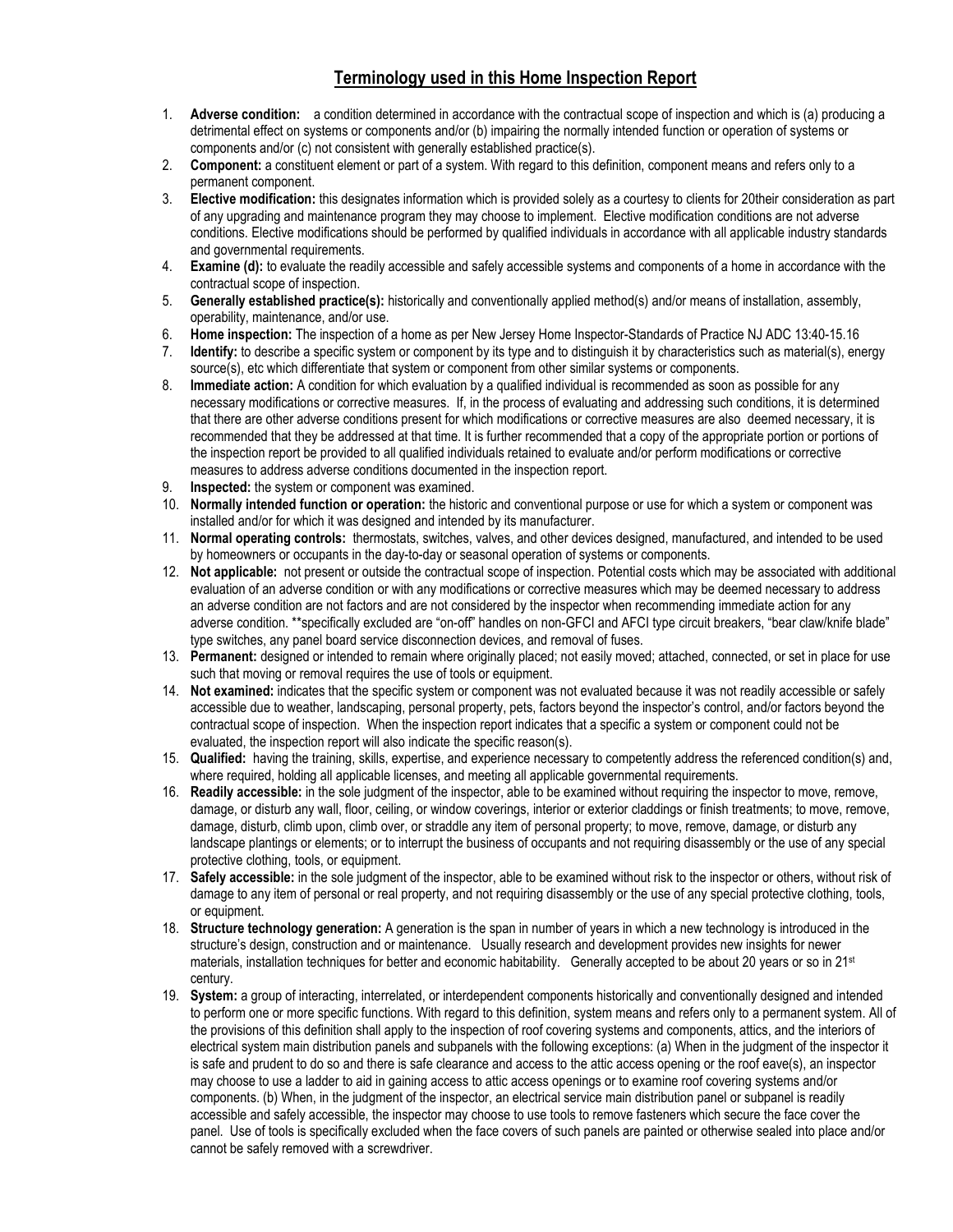#### **CODE of Conduct and ETHICS**

### Fundamentals

(a) Home inspectors shall exhibit honesty and integrity in furtherance of the honor of the home inspection profession. A home inspection has a direct and vital impact on the quality of life for all home buyers. In performing home inspection services, home inspectors shall adhere to the highest principles of ethical conduct.

(b) This Code of Ethics and Regulations reflects the current ethical standards for home inspectors. It is the department's intention that this document be a living document and that changes and updates to this Code of Ethics and Regulations be made as deemed necessary by the department in consultation with the Home Inspection Council.

(c) Home inspectors shall fully adhere to and comply with the provisions of Article 12-B of the Real Property Law and all regulations promulgated thereunder including, but not limited to, this Code of Ethics and Regulations and the Standards of Practice.

(d) Home Inspectors shall be required to cooperate with investigations by the Department of State. Each applicant or licensee shall be obligated, on request of the Secretary of State, to supply such information as may be required concerning his, her or its business, business practices or business methods, or proposed business practices or methods.

### Written Contracts

(a) Prior to performing a home inspection, home inspectors shall provide a client with a written pre-inspection agreement that clearly and fully describes the scope of service to be provided and the cost associated with that service. All said contracts shall contain the following clauses which shall be printed in type size of not less than six points:

"Home inspectors are licensed by the NYS Department of State. Home Inspectors may only report on readily accessible and observed conditions as outlined in this pre-inspection agreement, Article 12 B of the Real Property Law and the regulations promulgated there-under including, but not limited to, the Code of Ethics and Regulations and the Standards of Practice as provided by the State. Home inspectors are not permitted to provide engineering or architectural services."; and

"If immediate threats to health or safety are observed during the course of the inspection, the client hereby consents to allow the home inspector to disclose such immediate threats to health or safety to the property owner and/or occupants of the property."

 (b) Home inspectors shall discuss the scope of the inspection with the client and only perform services which have been duly authorized by the client.

#### Non-Disclosure

Home inspectors shall not disclose to a third party the contents of a home inspection report or any observations, deductions, opinions that pertain to a home inspection report without the prior consent of the client or the client's representative.

#### Unlicensed and Unlawful Activity

(a) Home inspectors shall not engage in, knowingly permit or aid and abet, unlicensed or activity that is prohibited by Article 12-B of the Real Property Law or the regulations promulgated thereunder.

(b) In the event that a client insists upon a home inspector engaging in unlawful and/or unethical conduct, the home inspector shall, after notice to the client that such conduct is unlawful or unethical, be permitted to immediately withdraw from the assignment or contract.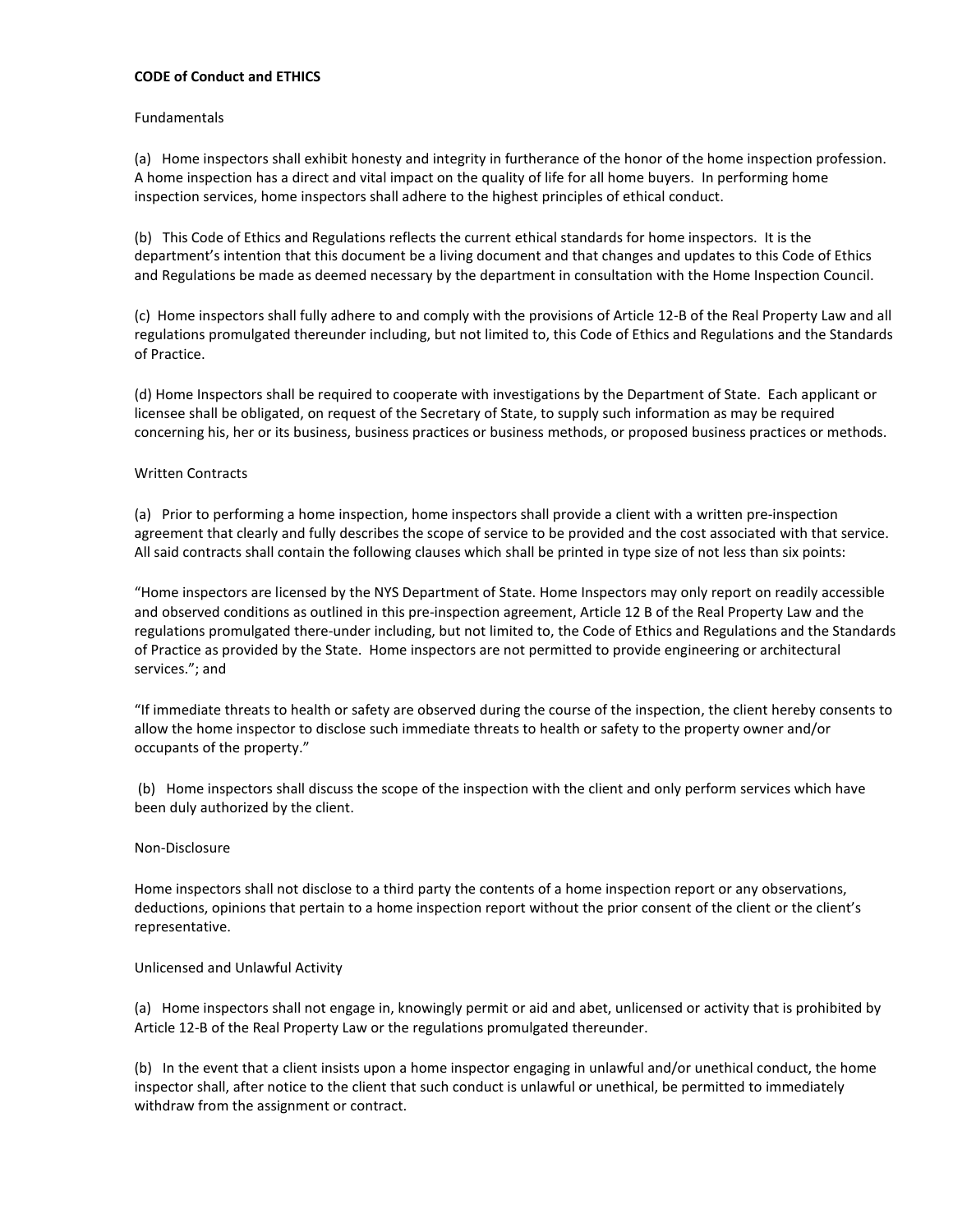(c) Home inspectors shall not determine property boundary lines or encroachments, easements or any limitations of use of the property.

(d) Home inspectors shall not determine compliance with regulations, codes, laws or ordinances.

(e) Home inspectors shall not determine the market value of the property or its marketability.

#### Competence

(a) Except as provided in section 197-4.6 and 197-5.2(c), home inspectors shall conduct home inspections in compliance with the Standards of Practice.

(b) Home inspectors shall not accept or perform services in which the home inspector knows or has reason to know that he or she is not competent to perform.

(c) Home inspectors shall not delegate responsibility to another when the home inspector delegating such responsibility knows or has reason to know that such person is not a duly licensed home inspector and/or qualified by training and experience to perform said task.

#### Written Reports

(a) Home inspectors shall provide a written report containing the results of a home inspection.

(b) Home inspectors shall not willfully make a false report or false or misleading statements in the context of home inspection activities and/or a home inspection report.

(c) The home inspection report shall clearly identify the systems and components of the residential building that were observed. If a home inspector is providing a home inspection that does not meet the minimum requirements as set forth in the Standards of Practice, the home inspection report must describe the scope of work, the services provided, and the systems and components that were included in and excluded from the inspection.

#### Conflicts of Interest

(a) The duty of every home inspector shall be to the client. Home inspectors shall avoid conflicts of interest or activities that compromise their professional objectivity, or have the potential of creating an appearance that their professional objectivity has been compromised.

(b) Prior to accepting any home inspection assignment, home inspectors shall disclose to the potential client all known or potential conflicts of interest that could influence or appear to influence the home inspector's judgment or the quality of the home inspector's services.

(c) Home inspectors shall not solicit or accept compensation, financial or otherwise, from more than one interested party for a home inspection unless the circumstances are fully disclosed to the client and agreed upon by all interested parties.

(d) Home inspectors shall not solicit or accept an assignment or contract from a governmental body on which a principal or officer of the home inspector's office or organization serves as a member.

(e) Home inspectors shall not directly or indirectly compensate, in any way, real estate brokers, real estate salespersons, real estate brokerage companies, lending institutions or any other party or parties that expect to have a financial interest in closing the transaction, for future referrals of inspections or for inclusion on a list of recommended inspectors or preferred providers or any similar arrangement.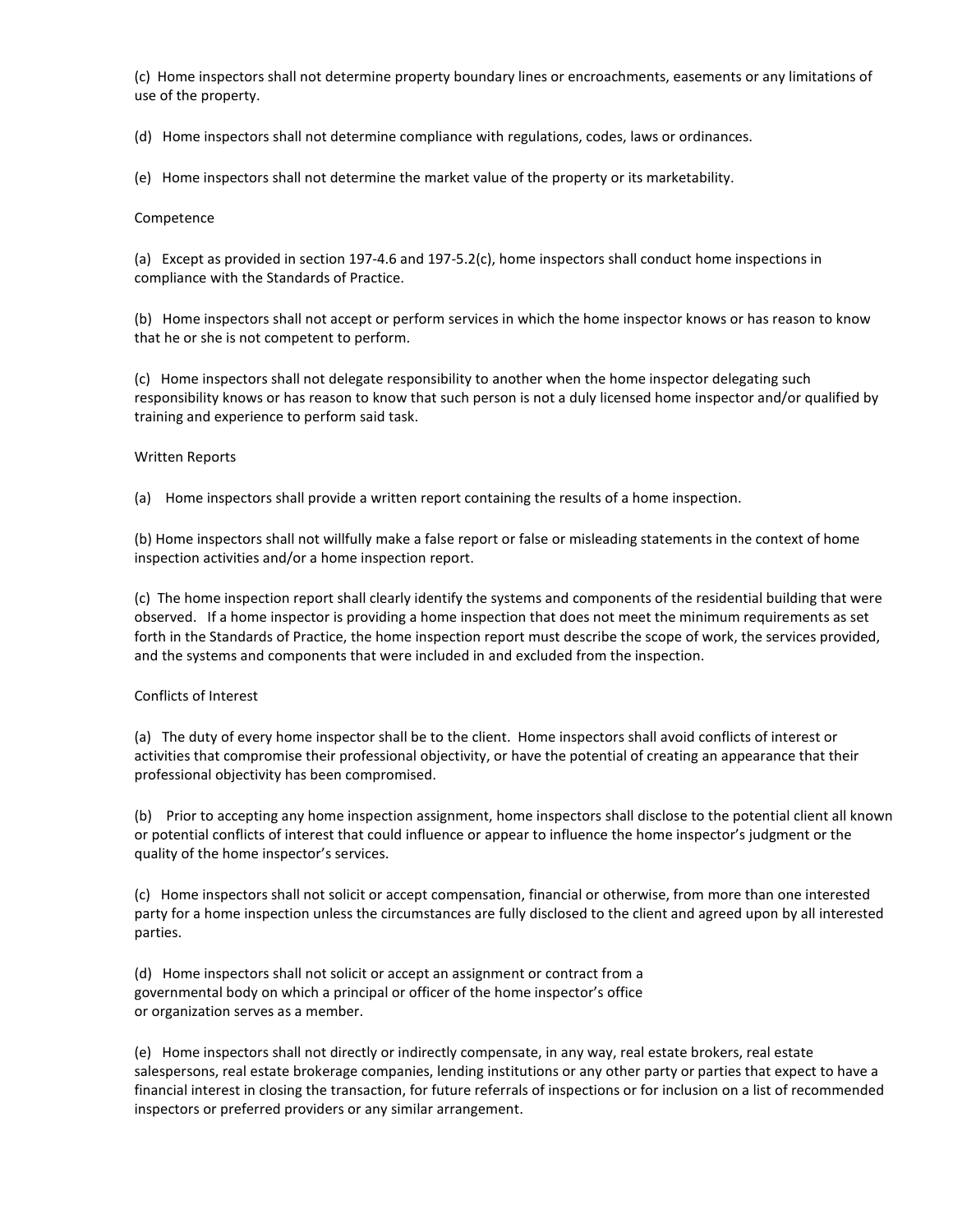(f) Home inspectors shall not accept financial or other consideration, such as material or equipment, from suppliers for suggesting the use of, or promoting a specific product in the course of performing a home inspection.

(g) In connection with performing home inspections, home inspectors shall not accept commissions, fees or other consideration directly or indirectly from contractors or other persons or entities dealing with clients or employers of the home inspector in connection with work for which the inspector is responsible for, or has reported upon.

(h) Home inspectors shall not inspect any residential building in which said home inspector or relative thereof has a financial interest or any interest in the transfer thereof, including the receipt of any commission as an agent.

(i) Home inspectors shall not inspect a home if the home inspector's compensation is contingent upon the sale of the home or if compensation is contingent upon the results of the home inspection.

Fraud, Misrepresentation and Dishonesty

Home inspectors shall not engage in fraud, fraudulent activity, misrepresentation or dishonesty.

Promotion and Advertising

(a) Home inspectors shall not advertise in a false, misleading or deceptive manner.

(b) Home inspectors shall not falsify or misrepresent their experience, education or qualifications or permit any such misrepresentation by their employees or associates.

(c) Home inspectors shall not advertise home inspection services as an engineer or architect or under the heading of engineers, engineering, architects or architecture in any form of print or electronic media unless the individual and/or firm is licensed to provide engineering or architectural services

(d) Home inspectors shall refrain from making any claim relating to the quality and effectiveness of services which cannot be substantiated by the home inspector.

(e) Home inspectors placing or authorizing advertisements shall maintain or cause to be maintained an exact copy of each advertisement for a period of one year following the advertisement's last publication. This copy shall be made available for inspection, upon request, by the State.

(f) Nothing herein shall prohibit a home inspector from advertising his or her services or advertising for the purpose of recruiting employees provided that no such advertisements shall be misleading or deceptive.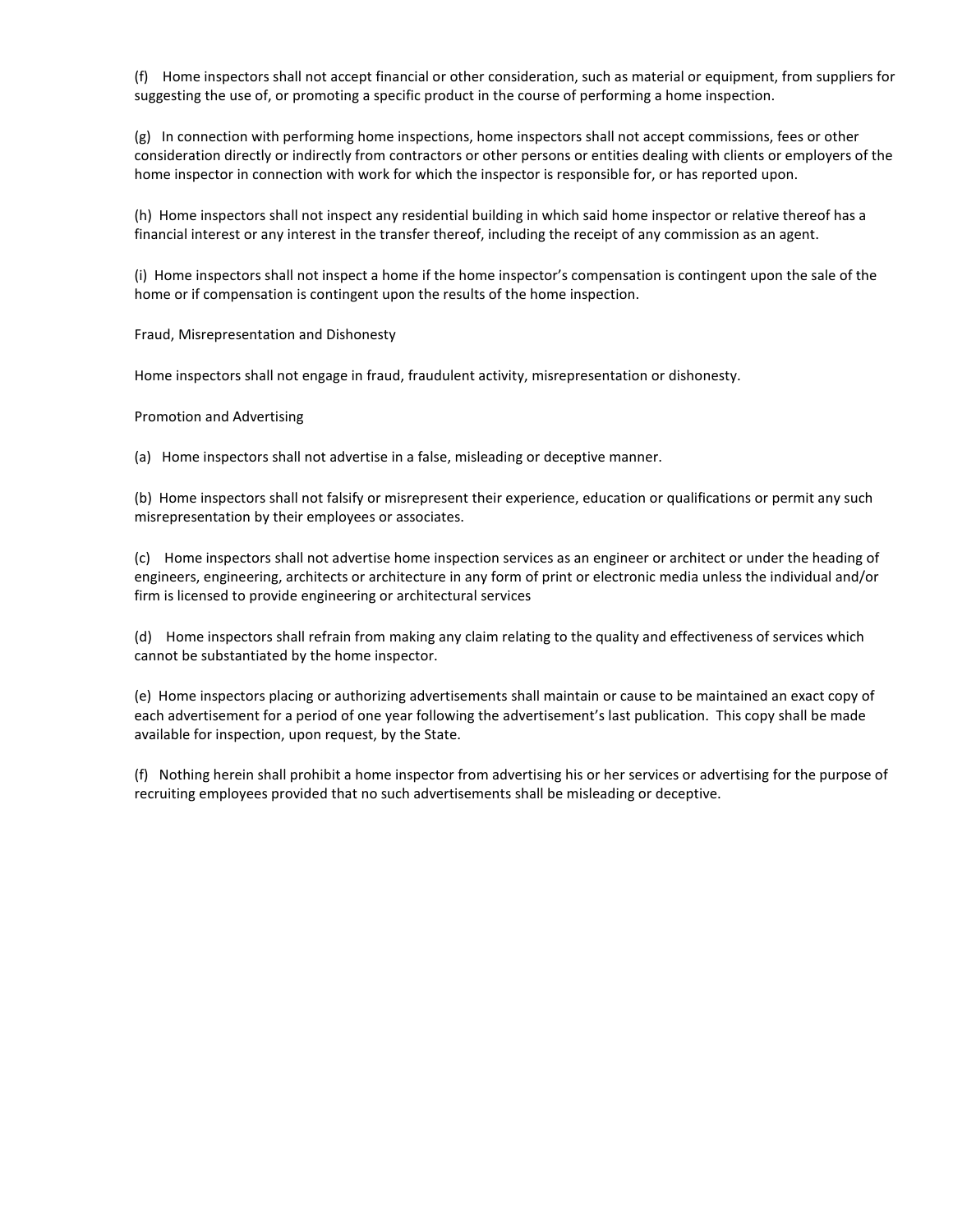# **TERMS AND CONDITIONS OF AGREEMENT APPLICABLE TO THIS INSPECTION**

# **CLIENT'S PERMISSION TO HOME INSPECTOR TO UNDERTAKE INSPECTION PRE-INSPECTION AGREEMENT AND THE SCOPE OF WORK UNDERTAKEN**

IMPORTANT: You, the client, are entering into an agreement with the inspection company and or the licensee entity undertaking the inspection; and neither the publisher or printer of this report-format publication, the master licensor, nor the inspector as an individual. This agreement is only one of the parts of the total contract documents. The inspection report is an integral part of contract documents. If you did not get copy of your inspection report at the time of inspection, & or, if any part of it is being sent to you by mail or electronically, inspection company will sent it out within 5 working days of completion of the inspection. It is client's responsibility to report non-receipt of documents to the office by certified mail, within ten days of the inspection otherwise the inspection company may assume that client has all the documents, and be absolved of all responsibilities for providing written report. Client's privileges for fee-refund or disagreements are timelimited. You must return all documents by certified mail to the company, within 3 days of the first receipt of the inspection findings information to you; otherwise you accept all terms and conditions of the agreement and the report in its entirety. If you accept the refund, this agreement shall be null & voided. This agreement shall be binding for all work(s) and multiple properties, between the parties, regardless of the property addresses written herein, and dates when undertaken.

1**. Entire agreement, binding effect, severability & limitation of liability:** This agreement represents the entire agreement between the parties. Hereinafter the client is referred to as "Client" and inspection company performing this inspection as "company". There are no verbal agreements and the client will not rely on any precedence of the acts of the company, literature, advertisements, business cards, or hearsay. Any change, modification, or amendment must be in writing and signed by both parties hereto. This agreement shall be binding upon and insure to the benefit of the parties hereto and the respective heirs, successors, and assigns. If any portion of this agreement is unenforceable, the balance of the agreement shall still survive without excluded or un-enforced provision (s). *Client agrees that clients exclusive remedy and or the entire maximum liability of the company, its employees, agents, officers, directors, and subcontractors shall be limited to five times the amount of building inspection fee only, paid* 

*by the client* (not for other / third party inspection (such as WDI and or Radon etc) / lab fees etc paid by client) *(but this maximum liability amount shall be no less than \$ 1,000.00)*. In the event of any loss suffered by the client, that the client wishes to recover from the company, client is bound to let the company and or its appointees examine and record the loss (including electronically) prior to the client curing it.

2. **Exclusive use:** Client acknowledges that the inspection report is the copyrighted property of the company, and is intended for client's sole, confidential, and exclusive use and possession, and may not be copied or otherwise reproduced in any manner or media, without company's prior written consent. Client(s) hereby consent, to the company's use, of the client's name and this work, for referral or company's promotion purposes.

3. W**arranty:** Company warrants that it shall adhere to the protocols and standards of inspection as prescribed herein. The inspection and the report is not intended to be a guarantee, warranty, risk assessment or insurance policy for the client. Company makes no express or implied guarantees or warranties regarding the adequacy, performance, or condition of any structure, item, or system, or the continued operation of any item or system, and hereby disclaims any implied warranties or liability for consequential damage. Third party warranty may be available, provided client requests for it, prior to inspection. No predictions / warranty is made for the moisture tight worthiness of the structures including but not limited to No-water in basements, and or no leaks or cracks including but not limited to fuel burning appliances, foundations and or roof etc. Company endeavors to seek out as many major visual defects in accessible areas on the date/ time of inspection as feasible, but does not warrant that all defects shall be uncovered / reported. Inspectors tend to be as impartial & objective as humanly feasible in inspection(s) and or reporting; however, client accepts inspector's subjectivity, if any. Company does not itemize cosmetic or obvious minor defects.

4. **Arbitration:** *Unless client has specifically paid to waive this provision, under the standard inspection agreement, any controversy or claim arising out of, or related to this agreement and or inspection or any alleged breach thereof will be settled by binding and mandatory arbitration in accordance with rules of American arbitration association.* Company reserves the right to choose, a sole arbitrator, first. Judgment upon any award rendered by such arbitrator (s) may be entered in any court having jurisdiction. If the claim initiated, cannot be established in its entirety, the party initiating action shall pay for entire costs of the other party for defending such action. *In the event,*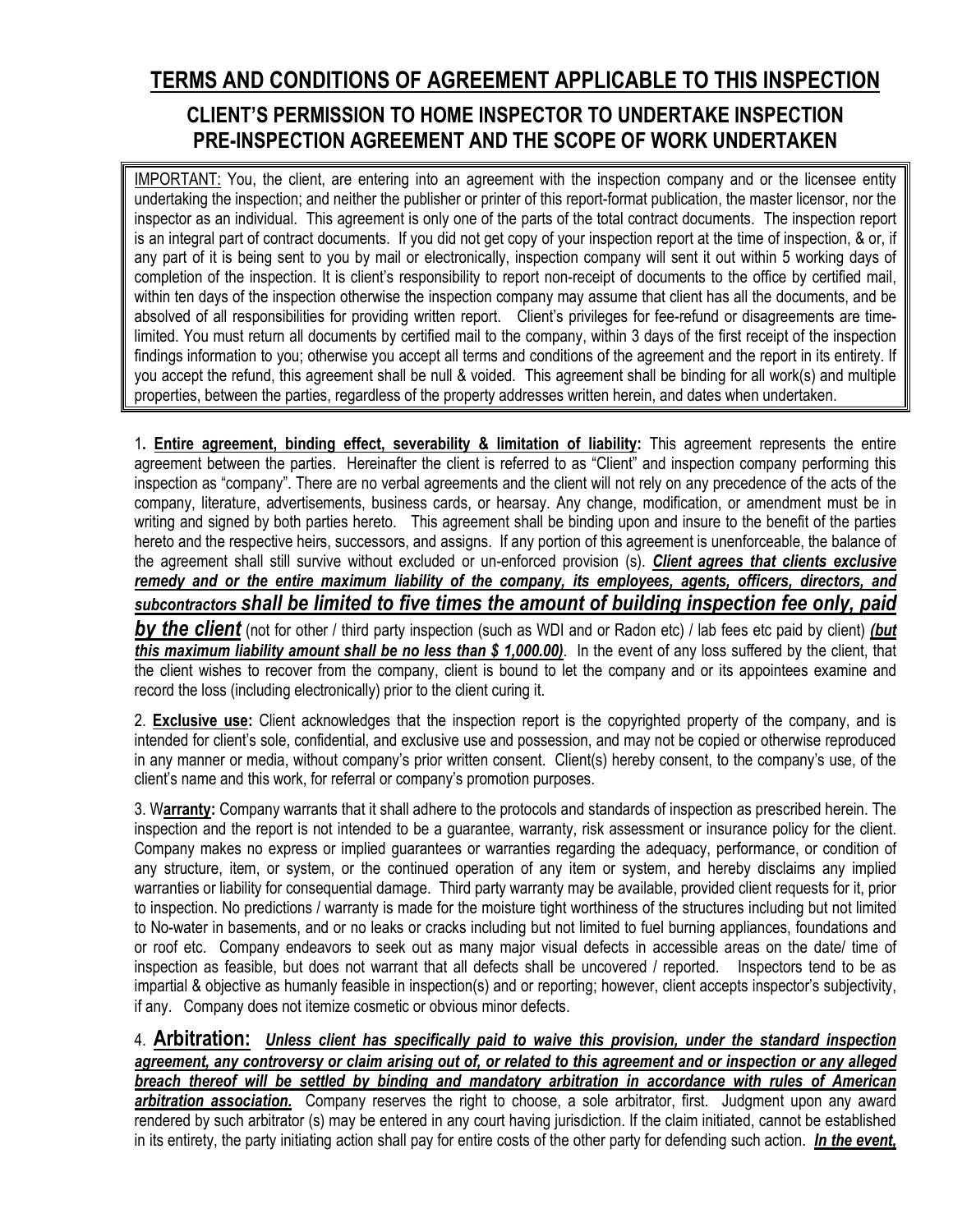*if any liability is judged against the company, client agrees to pay the first \$ 5,000.00 of the company's liability and or company's costs for handling this action, as client's contribution (standard deductible) of the liability and or other costs against the company.* Except for any criminal issues, client agrees to not to bring any civil law suite against any individual, officer, shareholder, employee, representative and or agent of the company, for personal neglect or personal liability under this agreement and agrees to hold them harmless entirely. This agreement is applicable only to parties named herein and their heirs, and or their assignees & all disputes arising out of this agreement, if any, are to be resolved only by them, in Somerset County, NJ, USA, only.

5. **Subcontracted or other services** (including but not limited to radon, WDI, water, lead, septic etc.): The company may book tests, or services other than primary home inspection, for the client with the subcontractors & or laboratories only to facilitate the client. The company shall not be responsible for any specific performance of these entities. The Company does not represent itself to be any one, other than a Home Inspection entity as defined by NJ State Law, and has not solicited nor is offering any services other than home inspection e.g. professional engineering, architectural, estimation, construction, repair or maintenance, rental management, real estate sales, mortgages, insurance, warranty services etc under this agreement, even if the company can & may engage in such services elsewhere, and or the inspector is professionally qualified to be an engineer and or other professional or service provider.

6a. **Additional limitations**: Typical and permanently installed components which, are normal in an average dwelling, are evaluated in a snap shot manner for functionality only, for a very brief period, during the inspection. Portable appliances and or appliances of value under \$ 1000.00, such as window air-conditioners, tabletop microwaves, water coolers etc are not within the scope of this inspection. We do not test, the accuracy of the controls, thermostats, timers etc, any component when the conditions are not conducive for its test, or with special test equipment etc for extensive inspection. This inspection is being conducted by a generalist and is not technically exhaustive. The inspectors are not required to move personal property, debris, furniture, equipment, carpeting, or other materials or objects which, may impede access or limit visibility. Latent or concealed defects are not within the scope of the inspection. No invasive or destructive testing will be conducted. No equipment or systems will be dismantled. Compliance with past or present building, zoning, or other governmental codes or regulations is not within the scope of the inspection. Company may not comment on architectural / design deficiencies. Repair / replacements costs, if provided are as furnished by outside sources believed to be accurate for prospective budgeting purposes only and are not warranted. Client understands and acknowledges that the inspection will not address the possible presence of or danger from asbestos, lead, urea formaldehyde, toxic or flammable chemicals, carbon monoxide or other undesirable gases, water or airborne related illness or disease, or other similar or potentially harmful substances. Client is urged to consult a qualified professional for identification, or testing for such substances, if desired. This inspection is not a substitute for condition check at pre-settlement or closing to undertake possession. Client undertakes to re-inspect prior to closing and has been requested to attend all inspection (s) personally. Client assumes all liability for failure to do so.

6b. **Scope of inspection**: **Company agrees to perform a standard visual inspection, at one visit only of captioned structure and to provide client or their representative with only one copy of written inspection report delivered by hand, electronically or by mail. The purpose of the inspection is to identify major, visually observable defects in accessible components at the time of inspection, which in company's opinion might affect the use of the property or the typical buyer's decision to purchase. A major, visually observable defect is one, which can be detected by visual examination only and will cost \$1000.00 or more to cure or prevent further deterioration of the property, with in 90 days of inspection.** The inspection is limited to, readily and safely accessible components and clients delivery of properly protocol-ed environment. A substantially comprehensive inspection is also available to the client, for an additional fee. Company's observations, inference and recommendations may be subjective or inconclusive depending upon several factors present at the time of inspection. The company may use express checklist format system, to expedite the reporting. However a more detailed custom formatted narrative style report is available to the client for additional fees. The company may provide services, beyond the agreement, at its own option for client's general information only, but without assuming any liability for such services. A third party warranty and or insurance on the life / working of the components may also be available for extra charge. Extra visits for any reason shall cost the client a minimum of \$ 200.00 per visit to the property.

6c. **Client agrees to pay** \$75.00 charge for any dishonored check, 1½ % interest charges & \$ 75.00 minimum fee for each monthly billing & or administrative costs, unless paid by cash or a good check at the time of inspection. Company's hourly rate is \$ 200.00. Company may assign the receivable amount to any individual / third party for collection & or instituting a claim. Client agrees to let the company assign this agreement to an individual and the company be represented by an individual so named in the court of law, if required.